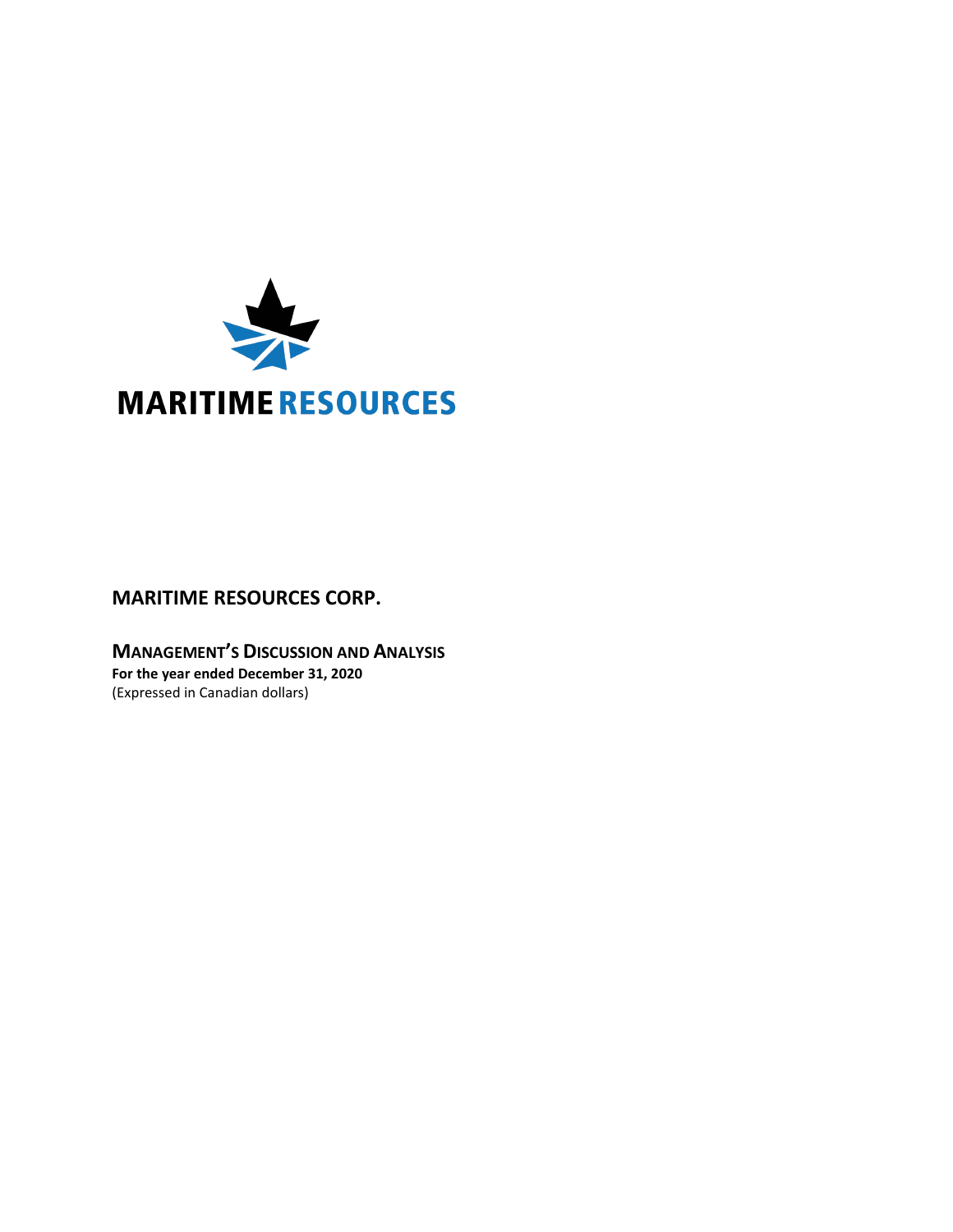

This Management's Discussion and Analysis ("MD&A") of Maritime Resources Corp. ("Maritime" or the "Company") is dated April 21, 2021 and provides an analysis of our audited financial results for the years ended December 31, 2020 and 2019. This MD&A should be read in conjunction with Maritime's audited financial statements and notes thereto for the years ended December 31, 2020 and 2019 (the "Financial Statements"), which are prepared in accordance with International Financial Reporting Standards ("IFRS") as issued by the International Accounting Standards Board ("IASB"), available on www.sedar.com. This MD&A contains forward-looking statements that are based on management's current expectations, are not historical in nature and involve risks and uncertainties. Forward-looking statements are not guarantees as to Maritime's future results as there are inherent difficulties in predicting future results. Accordingly, actual results could differ materially from those expressed or implied in forward-looking statements (please see "Cautionary Note Regarding Forward-Looking Information" below). The Company's common shares trade on the Toronto Venture Stock Exchange (the "TSX-V") under the stock trading symbol MAE. Additional information relevant to the Company's activities, including the Company's audited financial statements, can be found at www.sedar.com or the Company's website at www.maritimeresources.com.

Maritime is a Canadian-based junior gold and base metals exploration company focused on re-starting its past producing Hammerdown gold mine, located near the Baie Verte Mining District and Springdale in Newfoundland and Labrador as well as exploration on its other properties in the region. Of the total Green Bay Property 12,100 hectares, Maritime holds a 100% interest in 8,875 hectares or 73% with the remaining 3,225 hectares or 27% under option agreements to earn 100% ownership. The Green Bay Property hosts the former Hammerdown gold mine including resource estimates on two gold deposits, the Hammerdown and the Orion deposits, separated by a 1.5 kilometre distance.

## **2020 AND RECENT HIGHLIGHTS**

- Maritime purchased the gold circuit at the Nugget Pond metallurgical facility in the Baie Verte mining district of Newfoundland and Labrador, the Lac Pelletier gold project in Rouyn Noranda, Québec and several other exploration properties and royalty interests in key mining camps across Canada for cash consideration of US\$2,000,000, 3,571,428 shares issued at a price of \$0.14 equal to \$500,000 on April 12, 2021 and a deposit of \$200,000 was paid to Rambler on March 12, 2020.
- Tembo Capital made a strategic investment in Maritime of \$4,000,100 via private placement of 30,770,000 common shares at a price of \$0.13 per common share on April 12, 2021.
- Maritime raised gross flow-through proceeds of \$6,906,900 via private placement of 38,500,000 flow-through common shares at a price of \$0.1794 per flow-through common share on March 22, 2021.
- Announced Orion North discovery 300 meters northeast of the Orion deposit and new results at Orion Main zone.
	- 22.73 gpt Au over 0.44 metres ("m") containing visible gold in drill hole BB-20-123 at Orion North.
	- 3.3 gpt Au and 1.5 gpt Ag over 6.3 m, including 90.7 gpt Au and 29.1 gpt Ag over 0.2 m in drill hole BB-21- 147 at Orion North.
	- 6.2 gpt Au over 1.1 m, including 27.8 gpt Au over 0.2 m in drill hole BB-20-142 at Orion North.
	- 3.4 gpt Au over 9.0 m, including 17.1 gpt Au over 1.0 m at 60 m and 7.8 gpt Au over 1.0 m, including 35.5 gpt Au over 0.2 m at 78.3 m and 29.3 gpt Au over 0.2 m at 106.6 m in BB-20-145 at Orion main zone
	- 5.23 gpt Au over 13.00 m, including 8.36 gpt Au over 3.90 m at Orion Main in drill hole BB-20-130
	- 5.75 gpt Au over 4.00 m, including 103.9 gpt Au over 0.20 m at Orion Main in drill hole BB-20-113
- Hammerdown Gold Project recent exploration drilling highlights include:
	- New Discovery: 6.9 gpt Au and 12.9 gpt Ag over 6.0 m, including 19.9 gpt Au and 24.1 gpt Ag over 2.0 m in drill hole GA-20-35, located 150 m east of the Hammerdown deposit at 145 m below surface
	- Hammerdown: 18.8 gpt Au over 2.1 m, including 24.4 gpt Au over 1.6 m in drill hole MP-20-156
	- Wisteria Zone: 1.4 gpt Au over 92.1 m in drill hole MP-20-165
	- Wisteria Zone: 1.1 gpt Au over 28.0 m in drill hole MP-20-163
	- Lochinvar VMS target: 0.4 gpt Au, 29.7 gpt Ag, 0.2% Cu, 2.0% Zn and 1.0% Pb over 21.3 m, including 2.8 m grading 2.7 gpt Au, 178.3 gpt Ag, 0.7% Cu, 12.7% Zn and 6.8% Pb in drill hole GA-20-33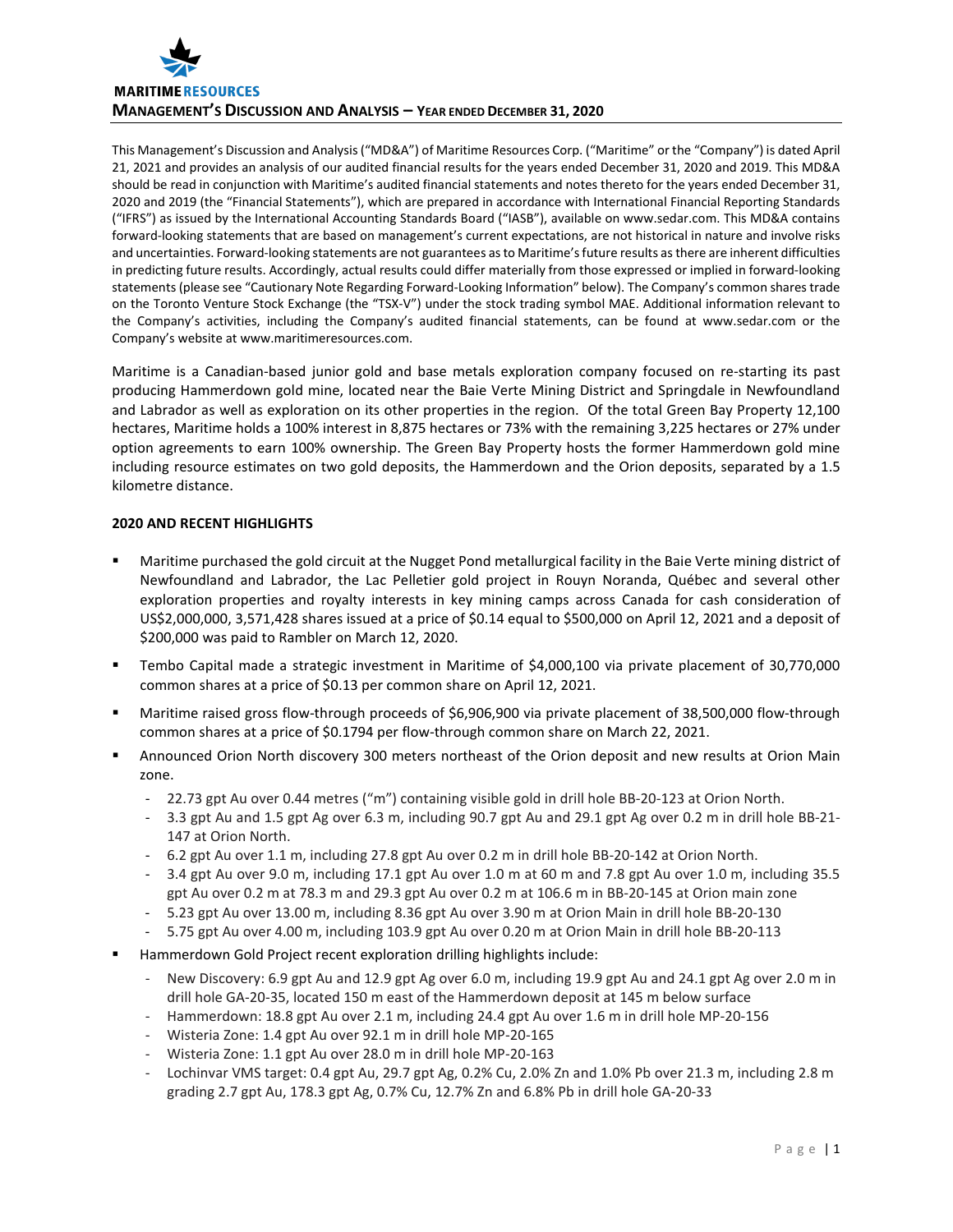

- Airborne VTEM geophysics survey completed over Whisker Valley, Hammerdown and Gull Ridge Gold Projects with ZTEM and ground based EM surveys planned for 2021.
- Exercised early buy-down right of half of the Hammerdown deposit 2% net smelter return royalty held by Commander Resources Ltd. for a reduced sum of \$750,000 on September 17, 2020.
- Submitted its Environmental Assessment Registration for the Hammerdown Gold Project with the Department of Municipal Affairs and Environment, Newfoundland and Labrador to officially commence the permitting process for the development and operation of the Hammerdown Gold Project on July 8, 2020.

## **OVERVIEW**

The Company is a gold and base metals exploration company with a focus on Canadian mining opportunities with advanced exploration assets in Newfoundland and Labrador, Canada. The Green Bay Property hosts the former producing Hammerdown gold mine. Maritime also has a number of highly prospective gold exploration projects including the Whisker Valley and Gull Ridge properties, connected into one land package during 2020 totalling 36,900 hectares in 1,476 mineral claims and including three mining leases, strategically located on the Baie Verte and Springdale Peninsulas; a prolific gold and base metals mining district.

The Company is currently party to four option to purchase agreements for projects within 10 kilometres ("km") of its Hammerdown project (see Exploration section below).

The Whisker Valley properties are earlier stage exploration targets that have returned excellent results from the first phase trenching and geophysical programs carried out in late 2017 and the first two quarters of 2018. During the fourth quarter of 2018, the Company completed a first stage drill program of approximately 650 m following up on the success of the early-stage programs. In 2019, further widespread mapping, prospecting, trenching and geochemical surveys were completed on the Whisker Valley Property.

The Hammerdown gold deposit was successfully mined by Richmont Mines between 2000 and 2004 when gold prices averaged US\$325/oz. During its operation, a total of 291,400 tonnes of ore were extracted, at an average grade of 15.83 gpt Au, recovering a total of 143,000 ounces of gold at an 8 gpt cut-off. All of the ore was processed at the Nugget Pond mill, with an average gold recovery of 97.1%. Mining terminated in 2004 due to low gold prices with extensive gold mineralization remaining, although uneconomic at that time. The Orion gold deposit consists of two main vein systems, both of which are exposed on surface and open along strike, and down plunge to the northeast.

On February 29, 2020, the Company announced the results from a Preliminary Economic Assessment completed for the Hammerdown Gold Project (see Preliminary Economic Assessment section below). During 2021, Maritime intends to complete a mineral resource update and a bankable feasibility study in addition to obtaining provincial environmental assessment approval and subsequent permitting in preparation for a development decision to commence construction of the Hammerdown Gold Project in 2022.

On April 12, 2021, pursuant to the terms of an asset purchase agreement, the Company acquired the Nugget Pond metallurgical facility in the Baie Verte mining district of Newfoundland and Labrador, the Lac Pelletier gold project in Rouyn Noranda, Québec and several other exploration properties and royalty interests in key mining camps across Canada (collectively, the "Assets") from two subsidiaries of Rambler Metals and Mining PLC, namely Rambler Metals and Mining Canada Limited and 1948565 Ontario Inc. (together, "Rambler"). The consideration paid by the Company for the Assets was comprised of the assumption of certain liabilities associated with the Assets, the payment of US\$2,000,000 in cash, and the issuance of the number of common shares of the Company equal to \$500,000, based on the 30-day volume average weighted price of the common shares as of the closing date of the acquisition, representing 3,571,428 common shares issued at a price of \$0.14. In addition, a deposit of \$200,000 was paid to Rambler on March 12, 2020. Sprott Capital Partners LP acted as advisor to Maritime in connection with the acquisition and will be issued 400,000 common shares of the Company in consideration for such services.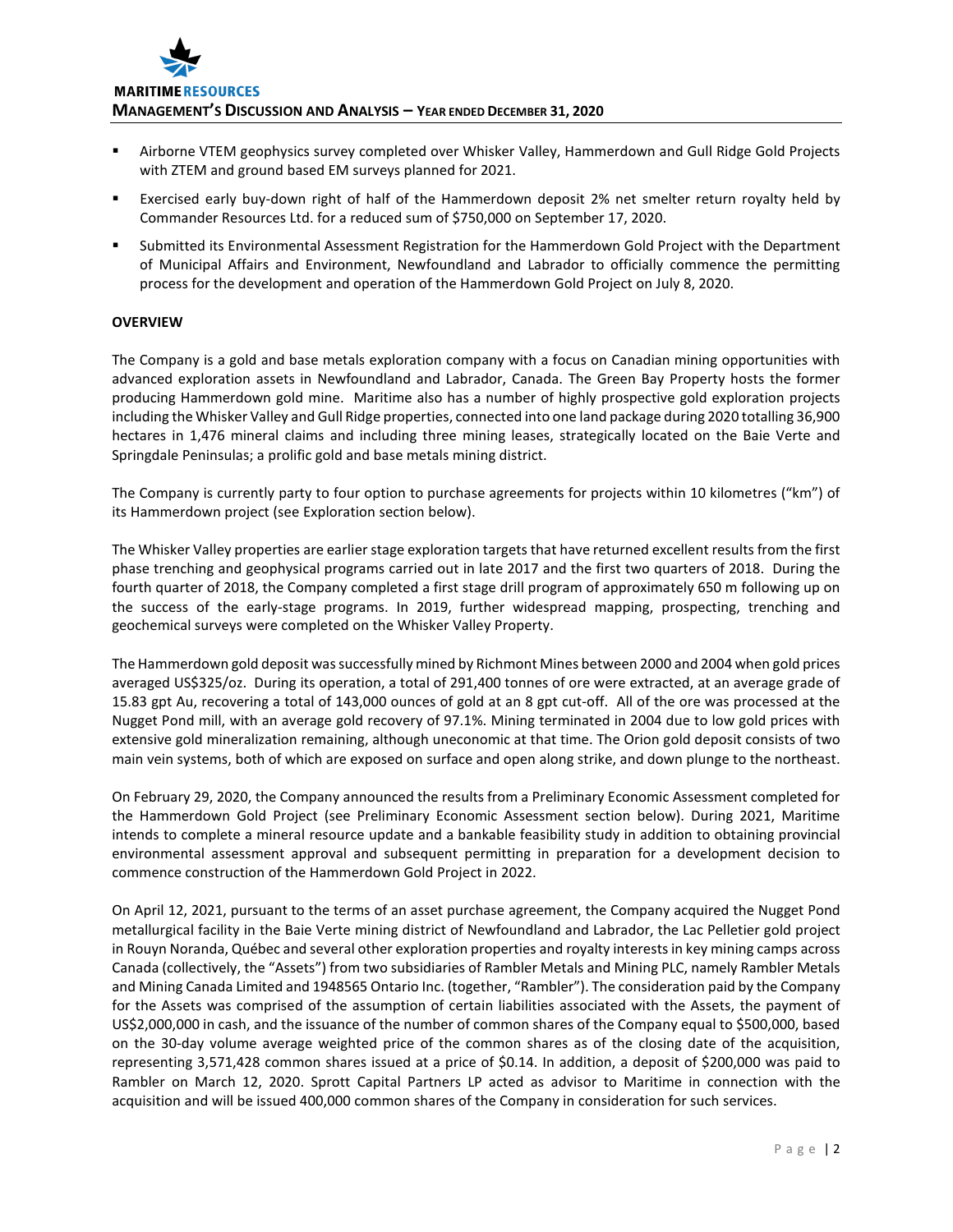The assets acquired include:

- Nugget Pond gold circuit an existing carbon-in-pulp leach plant that last operated in 2012 and was previously used to process ore from the Hammerdown mine. The gold circuit is located within an active copper processing and tailings storage complex currently operated by Rambler. Maritime will complete a feasibility study to determine the optimal configuration to operate both the Nugget Pond gold circuit and copper concentrator concurrently and independently without any impact on Rambler's current operations.
- Lac Pelletier gold property located in Rouyn Noranda, Québec approximately five km south of Glencore's Horne smelter and three km north of the Cadillac Larder-Lake Break in the Abitibi Greenstone Belt.
- A portfolio of Canadian mineral exploration properties and currently non-producing royalty interests including the Gold Hawk property (2% NSR) and Valdora property (1% NSR) near Val-d'Or, Québec in the Abitibi Greenstone Belt.

Also on April 12, 2021, Tembo Capital acquired 30,770,000 common shares of Maritime, via a non-brokered private placement, at a price of \$0.13 per common share for a total investment of \$4,000,100 and 1,846,200 common share purchase warrants with each warrant being exercisable into one common share at a price of \$0.1794 per common share until April 12, 2023.

Completion of the acquisition and the share issuance to Tembo is subject to final acceptance by the TSX Venture Exchange. Certain matters related to the gold circuit remain subject to final approval of applicable governmental authorities and certain of the other Assets require completion of final transfer matters.

On March 22, 2021, the Company completed a brokered private placement of 38,500,000 common shares on a flowthrough basis at a price of \$0.1794 per flow-through common share for gross proceeds of \$6,906,900. The private placement was completed by a syndicate of agents led by CG and including DGMP, a division of Goodman & Company, Investment Counsel Inc., Sprott and iA Private Wealth Inc. (collectively, the "Agents"). In connection with the closing of the private placement, the Company paid to the Agents a cash fee of \$414,414 of the aggregate gross proceeds raised pursuant to the offering and issued an aggregate of 2,310,000 non-transferable compensation warrants with each compensation warrant being exercisable into one common share at a price of \$0.1794 per common share until March 22, 2023.

Maritime is fully financed to complete its planned exploration programs and a feasibility study to advance the Hammerdown Gold Project toward a development decision by the end of 2021.

# **PRELIMINARY ECONOMIC ASSESSMENT – HAMMERDOWNGOLD PROJECT**

On February 29, 2020 the Company announced the results from a Preliminary Economic Assessment ("PEA") completed for the Hammerdown Gold Project ("Hammerdown", or the "Project"), including the satellite Orion deposit, located in the Baie Verte mining district of Newfoundland and Labrador near the towns of King's Point and Springdale. The PEA was prepared in accordance with Canadian Securities Administrators' National Instrument 43- 101 *Standards of Disclosure for Mineral Projects* ("NI 43-101"). The PEA provides an updated resource estimate and a base case assessment of developing the Project as a combined open pit and underground ramp-access mine (the "Combined Project") with an on-site gold pre-concentration plant and mineral processing through the Nugget Pond mill gold circuit. The PEA Technical Report entitled "Hammerdown Gold Project, Newfoundland and Labrador Preliminary Economic Assessment" (the "Technical Report") dated April 15, 2020 is available on SEDAR (www.sedar.com) and the Company's website [\(www.maritimeresourcescorp.com\)](http://www.maritimegold.com/).

# **Hammerdown PEA Highlights and life-of-mine plan ("LOM") include\*:**

 After-tax NPV5% of \$111.3M and 50.5% IRR (pre-tax NPV5% \$191.8M and 75.4% IRR) at base case gold price of US\$1,375/oz gold ("Au")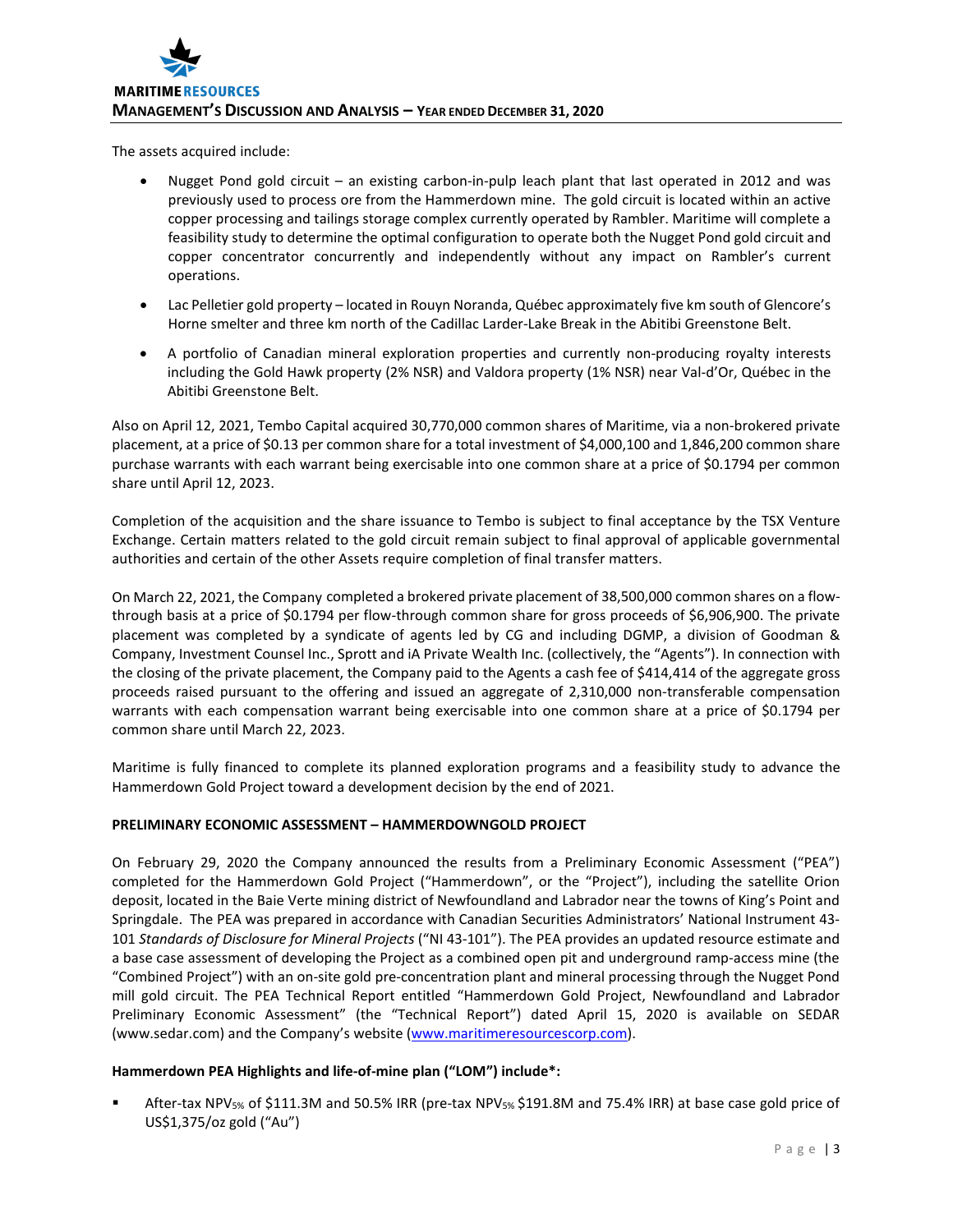

#### **MARITIME RESOURCES**

**MANAGEMENT'S DISCUSSION AND ANALYSIS – YEAR ENDED DECEMBER 31, 2020**

- **At US\$1,500/oz Au the Project returns after-tax NPV<sub>5%</sub> of \$154.1M and 65.1% IRR (pre-tax NPV<sub>5%</sub> \$261.7M and** 95.6% IRR)
- LOM total gold production of 521,500 oz, averaging 57,900 oz annually
- Average annual gold production of 69,500 oz in the first 5 years
- LOM cash costs of US\$802.55/oz Au and LOM All-in sustaining costs ("AISC") of US\$938.80/oz Au
- **Pre-production capital expenditures of \$57.2M**
- After-tax payback period of 1.5 years with base case pricing

The PEA highlights are based on the following:

- 1. Exchange Rate (US\$/C\$) of \$0.753;
- 2. Cash costs are inclusive of mining costs, processing costs, on-site general and administrative ("G&A") costs, treatment and refining charges and royalties; and
- 3. AISC includes cash costs plus estimated corporate G&A, sustaining capital and closure costs.

*\*Cautionary Statement: The reader is advised that the PEA summarized in this MD&A is preliminary in nature and is intended to provide only an initial, high-level review of the Project potential and design options. Readers are encouraged to read the PEA in its entirety, including all qualifications and assumptions. The PEA is intended to be read as a whole, and sections should not be read or relied upon out of context. The PEA mine plan and economic model include numerous assumptions and the use of Inferred Resources. Inferred Resources are considered to be too speculative geologically to have the economic considerations applied to them that would enable them to be categorized as mineral reserves and to be used in an economic analysis except as allowed for by NI 43-101 in PEA studies. There is no guarantee that Inferred Resources can be converted to Indicated or Measured Resources, and as such, there is no guarantee the Combined Project economics described herein will be achieved. The PEA replaces the 2017 pre-feasibility study technical report.*

| After-tax NPV <sub>5%</sub> (\$M) | 111.3     |
|-----------------------------------|-----------|
| After-tax IRR (%)                 | 50.5      |
| After-tax payback (years)         | 1.5       |
| LOM tonnes processed (Mt)         | 2,138,000 |
| LOM Au grade Au (gpt)             | 7.82      |
| LOM Au mill recovery (%)          | 97.0      |
| LOM Au production (oz)            | 521,500   |
| Average annual Au production (oz) | 57,900    |
| Pre-Production Capital (\$M)      | 57.2      |
| LOM Sustaining Capital (\$M)      | 84.8      |
| LOM AISC (US\$/oz)                | 938.80    |
| Mine life (years)                 | 9.0       |

# **Table 1. PEA Parameters and Outputs – Base Case US\$1375/oz Au, \$0.753 FX, 5% Discount**

### **Table 2. All-In Sustaining Costs**

| Area                             | LOM (\$M) |
|----------------------------------|-----------|
| Open pit mining                  | 168.34    |
| Underground mining               | 214.16    |
| Crushing, pre-concentration      | 50.57     |
| Mineral processing incl. haulage | 106.37    |
| Water management                 | 3.86      |
| General & administrative         | 10.35     |
| Surface handling                 | 2.14      |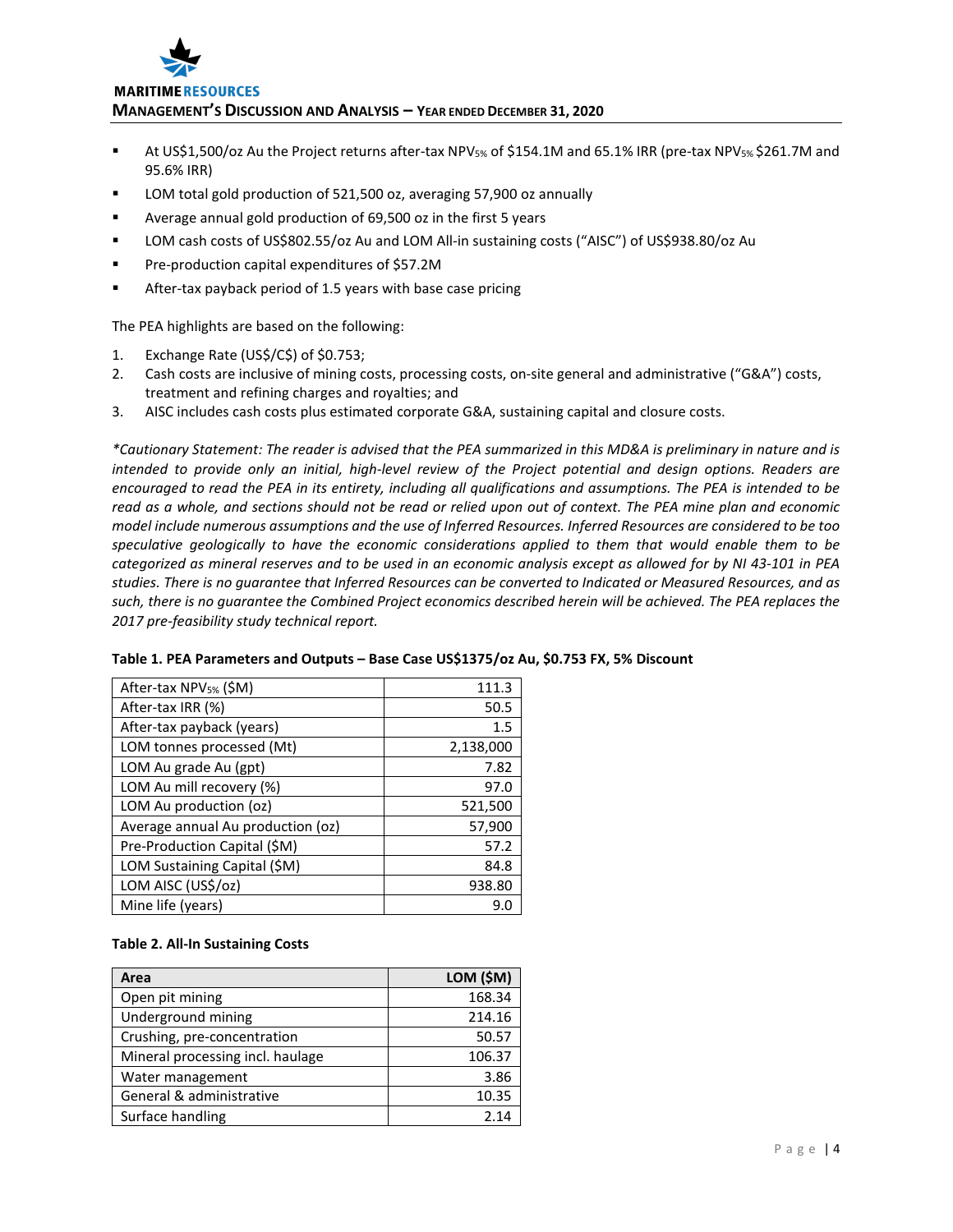

# **MANAGEMENT'S DISCUSSION AND ANALYSIS – YEAR ENDED DECEMBER 31, 2020**

| Area                              | LOM (\$M) |
|-----------------------------------|-----------|
| <b>Total operating costs</b>      | 555.79    |
| Refining & smelting               | 1.20      |
| Rovalties                         | 8.33      |
| Sustaining capital, incl. closure | 84.83     |
| <b>Total costs</b>                | 650.15    |
| <b>LOM Au ounces recovered</b>    | 521,500   |
| All-in sustaining cost (US\$/oz)  | 938.80    |

### **Sensitivities**

After-tax economic sensitivities to gold prices and discount rates are presented in Tables 3 and 4, illustrating the effects of varying gold price and discount rates as compared to the base-case. Additional project sensitivities are presented in the Technical Report.

#### **Table 3. Sensitivity to gold price**

| Gold Price (US\$/oz)              | \$1.225 | \$1.375 | \$1,500 | \$1,650 |
|-----------------------------------|---------|---------|---------|---------|
| After-Tax NPV <sub>5%</sub> (\$M) | 58.9    | 111.3   | 154.1   | 204.4   |
| After-Tax IRR (%)                 | 31.4    | 50.5    | 65.1    | 81.5    |
| After-Tax Payback (Years)         |         | 1.5     | 1.3     | 1.7     |

#### **Table 4. Sensitivity to discount rate at base case pricing assumptions**

| Discount Rate (%)   | 5.0%  | 7.0% | 10.0% | 12.0% |
|---------------------|-------|------|-------|-------|
| After-Tax NPV (\$M) | 111.3 | 99.5 | 84.3  | 75.5  |

### **PEA Overview**

The PEA considers open pit and underground mining at both the Hammerdown and Orion deposits with preconcentration of the mineralized material through a sorting plant and haulage to an offsite mill for gold doré production. The mine will be contractor operated with the Company providing technical oversight plus management of the sorting and process plant at the Nugget Pond mill gold circuit operations. The sorting plant is designed to produce 700 tonnes per day ("tpd") of product feed that would be processed at the Nugget Pond mill gold circuit. A mine life of 9 years is expected for the Project. The PEA leverages Hammerdown's extensive existing infrastructure including all-weather access roads, 3,700 metres of underground development and grid power within 2 km of the Project site. The PEA is derived from the Company's updated resource estimate (February 29, 2020) outlined in the Technical Report. The effective date of the PEA is February 29, 2020.

The PEA was prepared through the collaboration of the following firms: WSP Canada Inc. (Sudbury, ON) ("WSP"), AGP Mining Consultants Inc. (Toronto, ON) ("AGP"), Halyard (Toronto, ON), Canenco Consulting Corp. (Vancouver, BC), SRK Consulting UK (Cardiff, UK), and GEMTEC Consulting Engineers and Scientists (St. John's, NL). These firms provided Mineral Resource estimates, mine design and cost estimates for mine operations, process facilities, major equipment selection, waste rock and tailings storage, reclamation, permitting, and operating and capital expenditures.

### **Mineral Resource Estimate**

The Company's updated Mineral Resource Estimate ("MRE"; effective date of February 29, 2020) was completed by WSP and forms the basis for the PEA. A summary of the MRE is highlighted in Tables 5 and 6.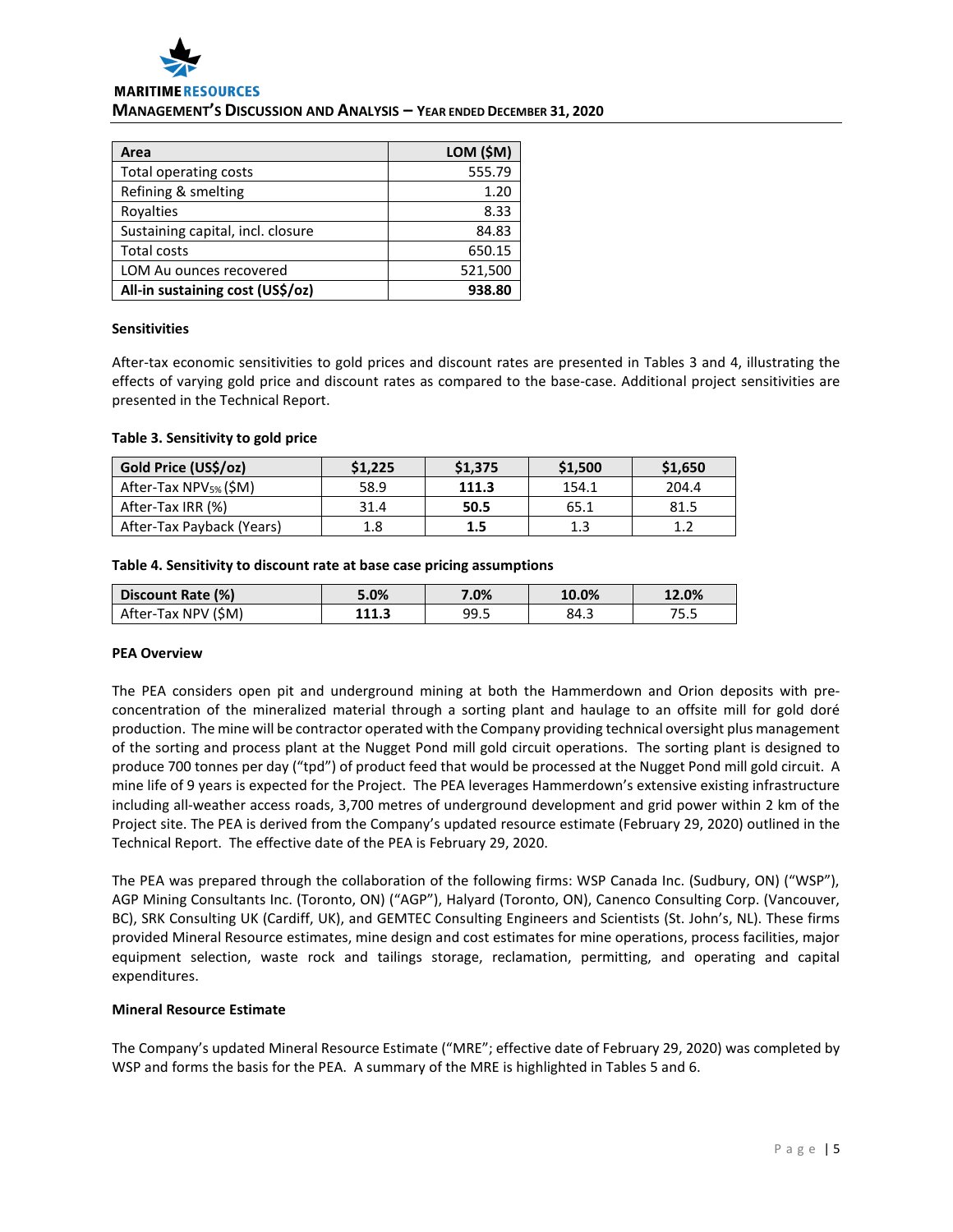| <b>Resource Classification</b>        | Cut-off   | <b>Deposit</b>                | <b>Tonnes</b> | Gold $(g/t)$ | Gold oz |
|---------------------------------------|-----------|-------------------------------|---------------|--------------|---------|
| Measured                              | 1.0 g/t   | Hammerdown                    | 284,600       | 11.75        | 107,500 |
| Indicated                             | $1.0$ g/t | Hammerdown                    | 739,100       | 8.17         | 194,100 |
| <b>Measured &amp; Indicated</b>       | 1.0 g/t   | <b>Hammerdown</b>             | 1,023,700     | 9.16         | 301,600 |
| Inferred                              | $1.0$ g/t | Hammerdown                    | 538,400       | 4.89         | 84,700  |
| Inferred Intervein                    | $1.0$ g/t | Hammerdown                    | 321,700       | 4.18         | 43,200  |
| <b>Indicated</b>                      | 1.0 g/t   | Orion                         | 698,400       | 2.96         | 66,400  |
| Inferred                              | 1.0 $g/t$ | Orion                         | 483,400       | 5.04         | 78,300  |
| <b>Total Measured</b>                 | $1.0$ g/t | Hammerdown & Orion            | 284,600       | 11.75        | 107,500 |
| <b>Total Indicated</b>                | $1.0$ g/t | Hammerdown & Orion            | 1,437,500     | 5.64         | 260,500 |
| <b>Total Measured &amp; Indicated</b> | 1.0 g/t   | <b>Hammerdown &amp; Orion</b> | 1,722,100     | 6.65         | 368,000 |
| Total Inferred (incl. Intervein)      | 1.0 g/t   | Hammerdown & Orion            | 1,343,500     | 4.77         | 206,200 |

## **Table 5. Hammerdown and Orion Pit Constrained Mineral Resource Summary**

### **Table 6. Hammerdown and Orion Underground Mineral Resource Summary**

| <b>Resource Classification</b>        | Cut-off   | <b>Deposit</b>                | <b>Tonnes</b> | Gold $(g/t)$ | Gold oz |
|---------------------------------------|-----------|-------------------------------|---------------|--------------|---------|
| Measured                              | 2.0 g/t   | Hammerdown                    | 3,800         | 9.74         | 1,200   |
| Indicated                             | 2.0 g/t   | Hammerdown                    | 30,000        | 9.36         | 9,000   |
| <b>Measured &amp; Indicated</b>       | 2.0 g/t   | Hammerdown                    | 33,800        | 9.41         | 10,200  |
| Inferred                              | $2.0$ g/t | Hammerdown                    | 316,200       | 4.46         | 45,300  |
| Inferred Intervein                    | 2.0 g/t   | <b>Hammerdown</b>             | 131,300       | 3.89         | 16,400  |
| <b>Indicated</b>                      | 2.0 g/t   | Orion                         | 1,118,000     | 3.97         | 142,900 |
| Inferred                              | 2.0 g/t   | Orion                         | 1,437,900     | 4.29         | 198,300 |
| <b>Total Measured</b>                 | 2.0 g/t   | Hammerdown & Orion            | 3,800         | 9.74         | 1,200   |
| <b>Total Indicated</b>                | 2.0 g/t   | Hammerdown & Orion            | 1,148,000     | 4.11         | 151,900 |
| <b>Total Measured &amp; Indicated</b> | 2.0 g/t   | <b>Hammerdown &amp; Orion</b> | 1,151,800     | 4.13         | 153,000 |
| Total Inferred (incl. Intervein)      | $2.0$ g/t | Hammerdown & Orion            | 1,885,400     | 4.29         | 260,000 |

Key Assumptions, Parameters, and Methods related to the Mineral Resource Estimates:

- 1. Mineral Resources were prepared in accordance with NI 43-101 and the CIM Definition Standards (2014). Mineral Resources that are not mineral reserves do not have demonstrated economic viability.
- 2. This estimate of Mineral Resources may be materially affected by environmental, permitting, legal, title, taxation, sociopolitical, marketing, or other relevant issues.
- 3. Open pit Mineral Resources are reported at a cut-off grade of 1.0 g/t gold that is based on a gold price of US\$1,500/oz.
- 4. Underground Mineral Resources are reports at a cut-off grade of 2.0 g/t gold that is based on a gold price of US\$1,500/oz.
- 5. Appropriate mining costs, processing costs, metal recoveries, and inter ramp pit slope angles were used to generate the pit shell.
- 6. Rounding may result in apparent summation differences between tonnes, grade, and contained metal content.
- 7. Tonnage and grade measurements are in metric units. Contained gold ounces are in troy ounces.
- 8. Composites completed at 0.5 m down the hole.
- 9. Contributing assay composites were capped at 125.00 g/t Au at Hammerdown and 23.88 g/t Au at Orion.
- 10. A specific gravity value of 2.84 was applied to all blocks.
- 11. Modeling for Hammerdown was performed use in GEOVIA Surpac 2019 software with grades estimated using ordinary kriging (OK) interpolation methodology. Orion modeling was performed using Datamine software with grades estimated using ordinary kriging (OK) interpolation methodology.

The Mineral Resource estimate is based on the combination of geological modeling, geostatistics and conventional block modeling using the Ordinary Krig method of grade interpolation. The geological model including mineralized intercepts was generated by Maritime personnel and then audited by WSP. The QA/QC protocols and corresponding sample preparation and shipment procedures have been reviewed by WSP.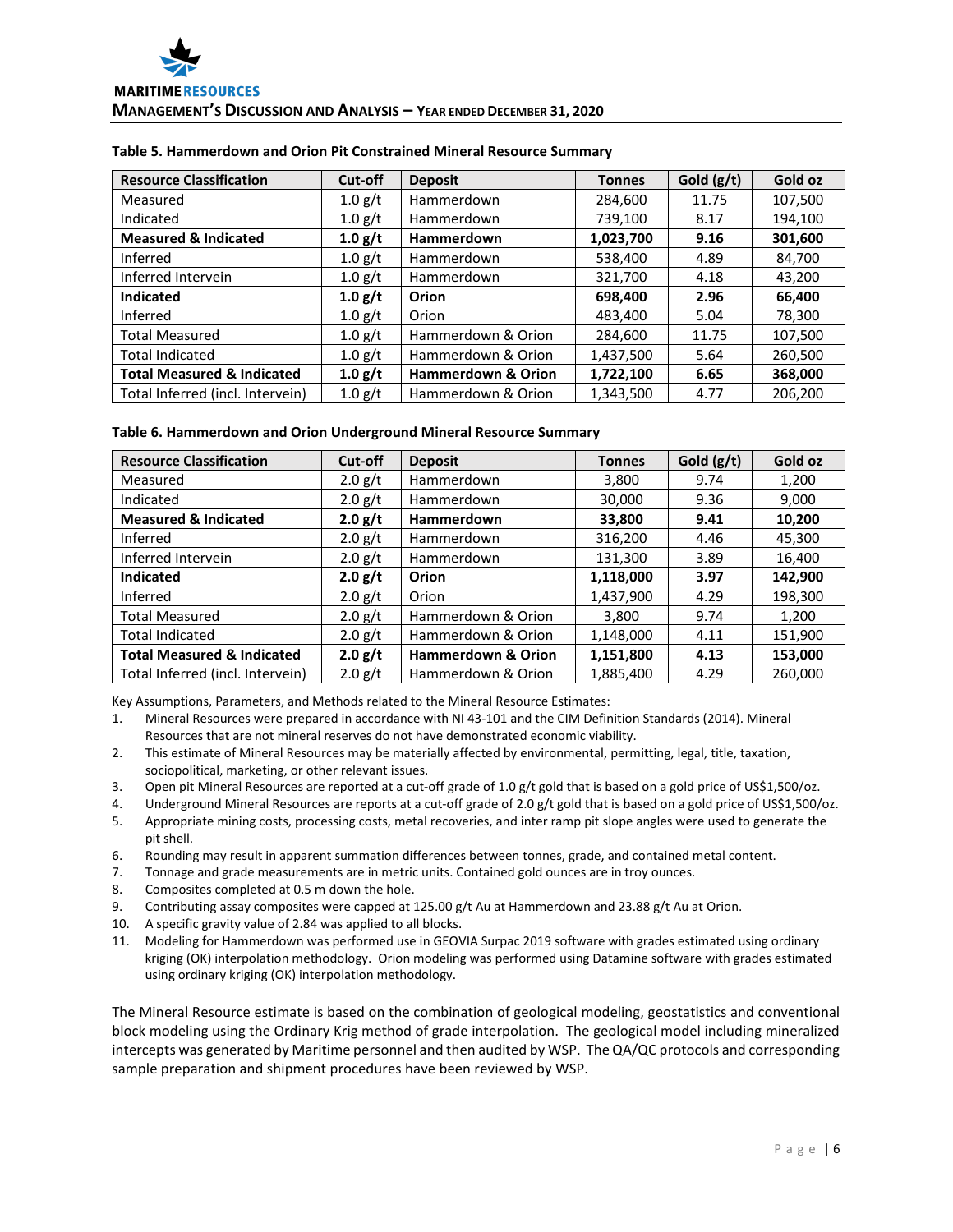The Hammerdown Mineral Resource estimate was based on 56,533 metres in 468 surface drill holes, 12,551 metres in underground drill holes and 110 surface trenches totalling 298 metres. The Orion Mineral Resource estimates are based on 15,357 metres in 56 surface drill holes.

At a long-term metal price of US\$1,500 per ounce, reasonable prospects are considered to exist for eventual economic extraction of Mineral Resources defined at a 1.0 g/t Au cut-off value within limits of the conceptual final pit shell prepared by AGP. Additional resources are considered to exist for eventual economic extraction of the Mineral Resource as defined at a 2.00 g/t Au cut-off below the conceptual pit shell. Additional information about the Mineral Resource modeling methodology is available in the Technical Report.

## **Mining Overview**

A combination of conventional, contractor operated open pit and underground mining at both the Hammerdown and the Orion deposits was selected as the basis for this PEA. Both open pits will utilize 5 metre high benches and a mobile fleet of 7.0 m<sup>3</sup> hydraulic excavators, 6.5 m<sup>3</sup> front end loaders and 55 tonne haul trucks, supported by 455 kW track dozers and graders to maintain pit floors, dumps and road surfaces. Pit slope angles applied to the pit designs included inter-ramp angles ranging from 48-55 degrees (65-70 degree bench face angles) and were based on the Company's geotechnical investigations during 2019. The mine designs and scheduling were engineered to provide a nominal 1,400 tpd of ROM feed to the sorting plant to produce 700 tpd of feed for the gold circuit. At Hammerdown a total of 1.88 Mt grading 4.23 gpt Au with 28.8 Mt of waste rock is expected to be moved over the LOM. A smaller satellite pit at the Orion deposit is expected to produce 0.58 Mt grading 2.38 gpt Au with 4.87 Mt of waste rock moved. Open pit dilution has been factored at 50%. Waste rock from both open pits will be stored in a waste storage facility located between the two pits, with a portion backfilled at the end of the mine life with reject material from the sorting plant.

Underground mining is envisioned at both the Hammerdown and Orion deposits. The mine design is based on utilizing narrow vein longhole open stoping to extract the mineralized veins, with stope widths varying between 1.5- 3.0 metres. Sublevels were set at 16 metre intervals. Mineralized material will be extracted and hauled to surface where it will be transported to the sorting plant by the surface mine fleet. At Hammerdown the mine plan anticipates making use of some of the existing underground development below the open pit to provide access to the mineralization. Backfilling of open stopes will be completed using rock fill supplied with crushed, uniform reject material from the sorting plant. Over the LOM the total ROM production from the Orion underground workings includes 1.74 Mt of mineralized material grading 3.86 gpt Au from and 0.21 Mt of mineralized material grading 7.58 gpt Au from Hammerdown, respectively. A summary of the mine outputs is highlighted in Tables 7 and 8.

| Open pit mineralized tonnes (Mt)     | 1.88    |
|--------------------------------------|---------|
| Open pit Au grade (gpt)              | 4.23    |
| Open pit Au ounces contained (oz)    | 256,100 |
| Strip ratio (waste: mineralized)     | 15.3    |
| Underground mineralized tonnes (Mt)  | 0.21    |
| Underground Au grade (gpt)           | 7.58    |
| Underground Au ounces contained (oz) |         |

### **Table 7. Hammerdown Open Pit and Underground Design**

### **Table 8. Orion Open Pit and Underground Design**

| Open pit mineralized tonnes (Mt)     | 0.58    |
|--------------------------------------|---------|
| Open pit Au grade (gpt)              | 2.38    |
| Open pit Au ounces contained (oz)    | 44,200  |
| Strip ratio (waste: mineralized)     | 8.4     |
| Underground mineralized tonnes (Mt)  | 1.74    |
| Underground Au grade (gpt)           | 3.86    |
| Underground Au ounces contained (oz) | 216,600 |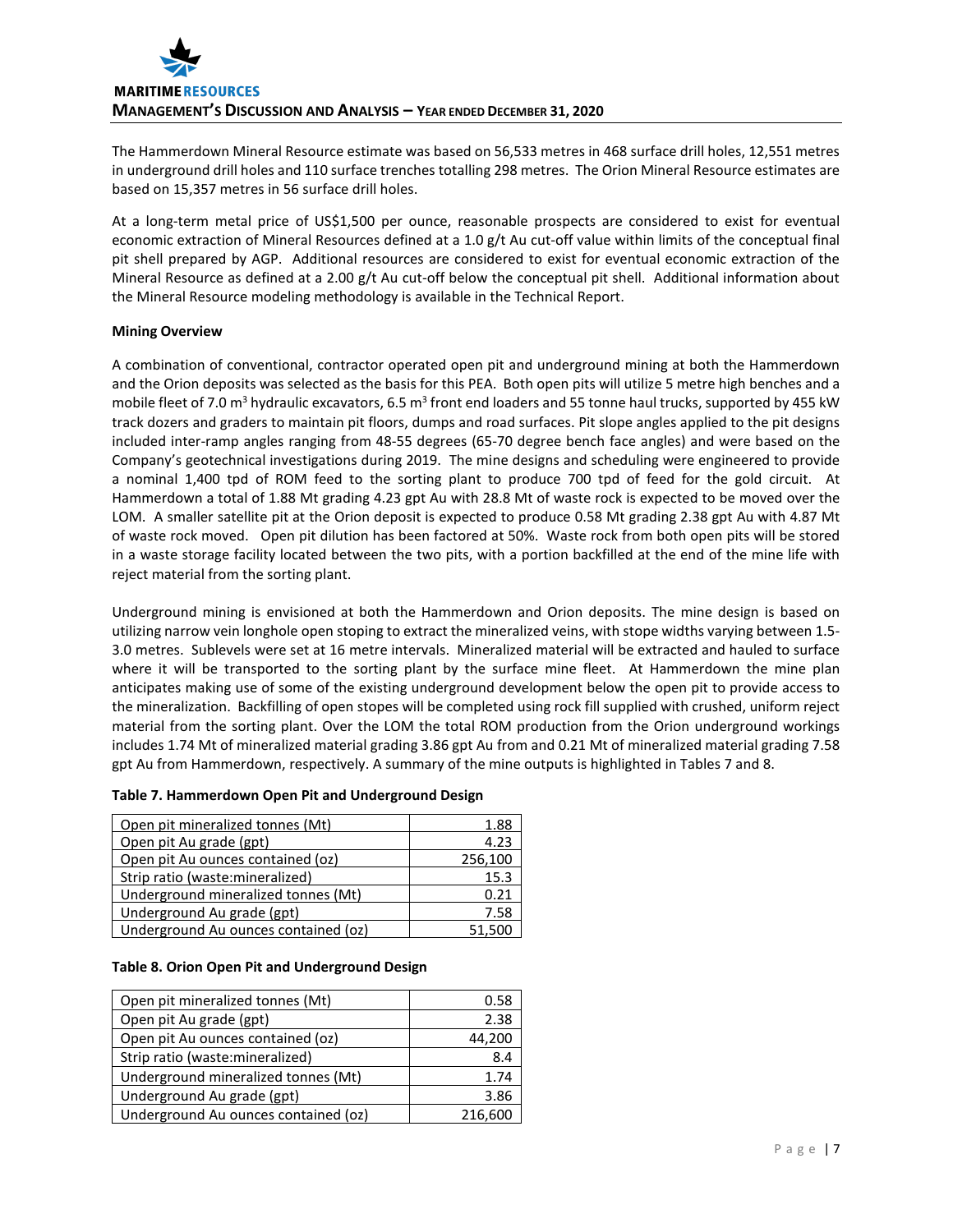## **Pre-Concentrating**

A pre-concentration or "sorting" plant is planned for the Hammerdown site. Test work at multiple vendors throughout 2019 showed the mineralization containing pyrite and other sulphides is well suited to sorting methods, particularly utilizing laser and x-ray transmission (XRT) sensors to separate sulphide bearing particles from nonsulphide particles and dilution. The sorting plant is designed to receive a feed from the on-site crushing and screening facility. The sorting plant feed particles will be sized between 1/2" to 2 1/2" (+12.7-63.5mm) at a nominal rate of 1,400 tpd. Fines measuring 1/2" minus (-12.7mm) are directed to the load out storage building. Rejection rates and gold recovery through the sorting plant are expected to average 50% and 93% respectively over the life of the mine. These factors vary depending on the feed grade and can range from 30-60% rejection and 92-95% gold recovery. Rejects from the sorting plant will be stored adjacent to the plant and be used for back fill material for the underground mines. At the end of the mine life, it is currently planned to place this waste material back into the Hammerdown open pit for closure. A summary of the pre-concentration parameters is highlighted in Table 9.

| Sorting plant average throughput | 1,400 tpd    |
|----------------------------------|--------------|
| Sorting plant feed size range    | 12.7-63.5 mm |
| Sorting plant mass pull range    | 30-50%       |
| Sorting plant gold recovery      | 93-95%       |
| Process plant average throughput | 700 tpd      |
| Process plant LOM Au recovery    | ዓ7 በ%        |

## **Table 9. Pre-Concentration (Sorting) and Process Parameters**

### **Mineral Processing Overview**

Pre-concentrated material together with fines will be trucked from the Hammerdown Project site to the Nugget Pond mill located on the Baie Verte peninsula. The Nugget Pond mill was built in 1995 by Richmont Mines and operated as a gold plant for over 10 years, processing ore from both the former Nugget Pond and Hammerdown gold mines. Historical gold recoveries on Hammerdown mineralization at Nugget Pond were over 97.0% during past operations and recent metallurgical test work on new samples from Hammerdown confirmed gold recoveries of 97.0% can be expected through the whole-ore leach circuit. The metallurgical work shows that a fine grind (80% passing 60 microns) is necessary to achieve the high recovery rate, and the proposed additions to the existing Nugget Pond flowsheet including a new tertiary crushing circuit, fine ore storage and a new 10'x17' 700kW ball mill will address this requirement. Refurbishment of the existing carbon-in-pulp (CIP) circuit is also proposed. A gold doré would be produced by the existing refinery. Tailings would be detoxified at the mill and then pumped to the existing Tailings Storage Facility (TSF), for disposal.

### **Operating and Capital Costs**

A summary of the Combined Project's operating and capital costs is highlighted in Tables 10 and 11 below.

#### **Table 10. Operating Costs**

| Area                             | $$/t$ milled | US\$/oz |
|----------------------------------|--------------|---------|
| Open Pit Mining                  | 78.73        | 243.08  |
| <b>Underground Mining</b>        | 100.17       | 309.25  |
| Crushing, pre-concentration      | 23.65        | 73.02   |
| Mineral processing incl. haulage | 49.75        | 153.59  |
| Water management                 | 1.81         | 5.58    |
| General & administrative         | 4.84         | 14.94   |
| Surface handling                 | 1.00         | 3.09    |
| Total                            | 259.95       | 802.55  |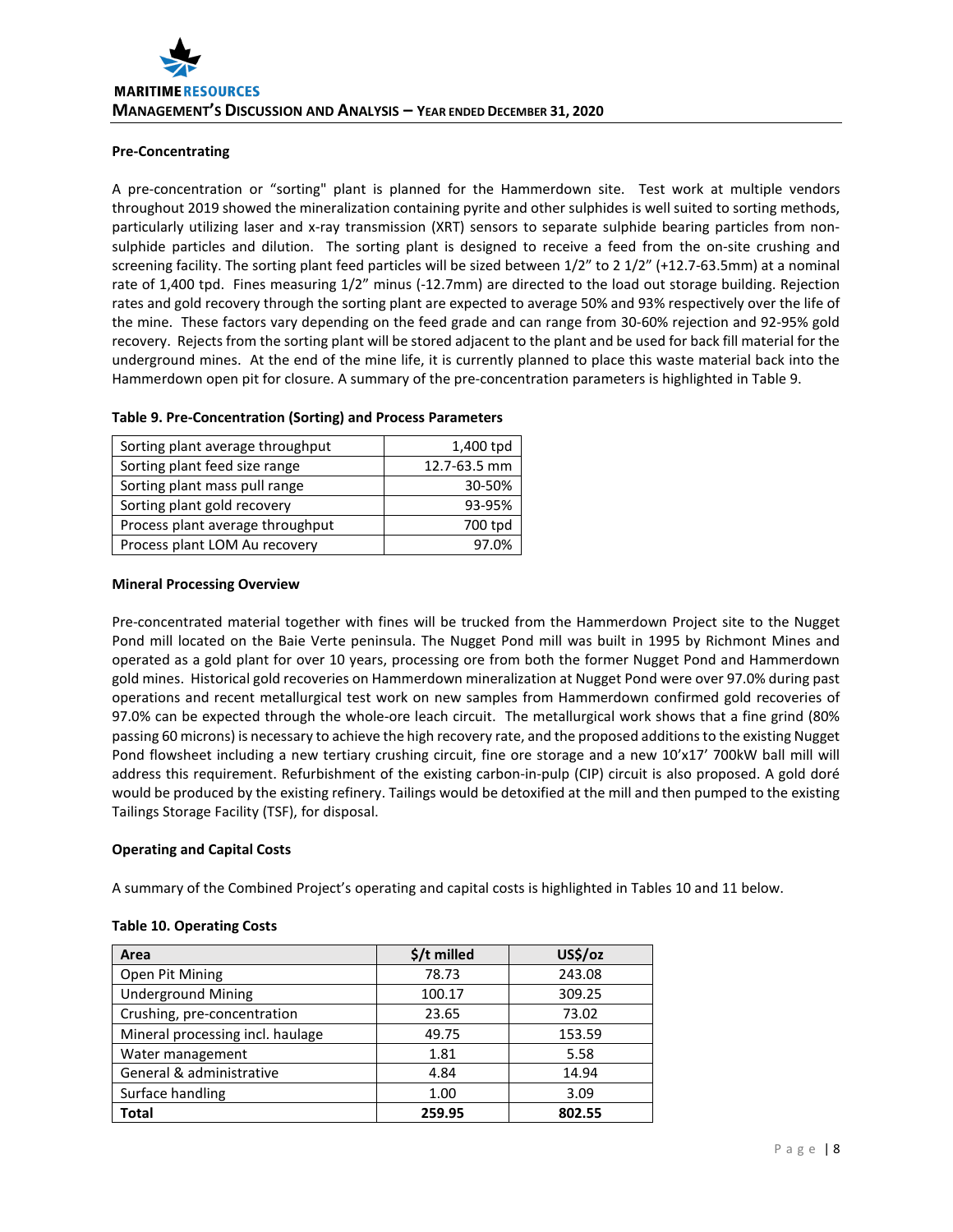#### **Table 11. Capital Costs (\$M)**

| Area                             | Initial (\$M) | Sustaining (\$M) |
|----------------------------------|---------------|------------------|
| Mining                           | 14.8          | 76.1             |
| Pre-Concentration                | 11.9          |                  |
| <b>Mineral Processing</b>        | 9.4           |                  |
| Infrastructure, water management | 3.0           | 0.5              |
| NSR buyback, overheads           | 1.3           |                  |
| <b>Subtotal Direct Costs</b>     | 40.4          |                  |
| EPCM, Indirect & Owner's Costs   | 8.1           |                  |
| <b>Closure Costs</b>             | 2.1           | 0.4              |
| Contingency                      | 6.6           | 7.8              |
| Total                            | 57.2          | 84.8             |

#### **Environmental and Permitting Considerations**

Hammerdown is a closed and rehabilitated mine site with no outstanding legacy issues. The site will be appropriately managed and permitted as a new project in the Province. To accommodate the mine design contemplated by the PEA, updated environmental baseline studies and project permits will be required, many of which the Company has completed. The project benefits from several important features, the process tailings will be stored within an existing, off-site storage facility at the Nugget Pond site and preliminary geochemical testing on waste rock samples has shown it to be non-acid generating with no potential solute leaching that would cause concern for operations or on closure. Further tests are ongoing. The PEA site plan is designed to avoid wetlands and water courses and makes use of the existing network of roads in the area. During mine operations benign sorting rejects would be placed back into the underground mines as backfill or into the open pits for long term rehabilitation and closure**.** 

### **Project Opportunities and Value Enhancements**

The PEA demonstrates that Hammerdown has the potential to become an economically viable project. Additional opportunities to enhance project value and next steps include:

- Conversion of Inferred Resources to the measured and indicated categories through additional diamond drilling, sampling and grade control testing
- Optimizing the mine schedule and material movement
- Supplementary metallurgical optimizations including additional pre-concentration test work
- Geotechnical investigations to complement the current pit slope designs and underground openings
- Environmental baseline studies to support project permitting
- Further optimization of water management and infrastructure designs
- Potential for long term, sustainable use of waste rock as a construction aggregate material

### **Technical Report & Qualified Persons**

The Technical Report was filed on SEDAR on April 16, 2020 under the Company's profile. Readers are encouraged to read the Technical Report in its entirety, including all qualifications, assumptions and exclusions that relate to the Mineral Resource. The Technical Report is intended to be read as a whole, and sections should not be read or relied upon out of context. In accordance with NI 43-101, Larry Pilgrim, P.Geo. Project Manager for Maritime Resources, is the Qualified Person for the Company and has prepared, validated and approved the technical and scientific content of this MD&A.

Todd McCracken, P.Geo., Manager of Mining for WSP was responsible for the Mineral Resource estimate and the overall preparation of the PEA. Gordon Zurowski, P.Eng, Principal Mining Engineer for AGP, wasresponsible for mine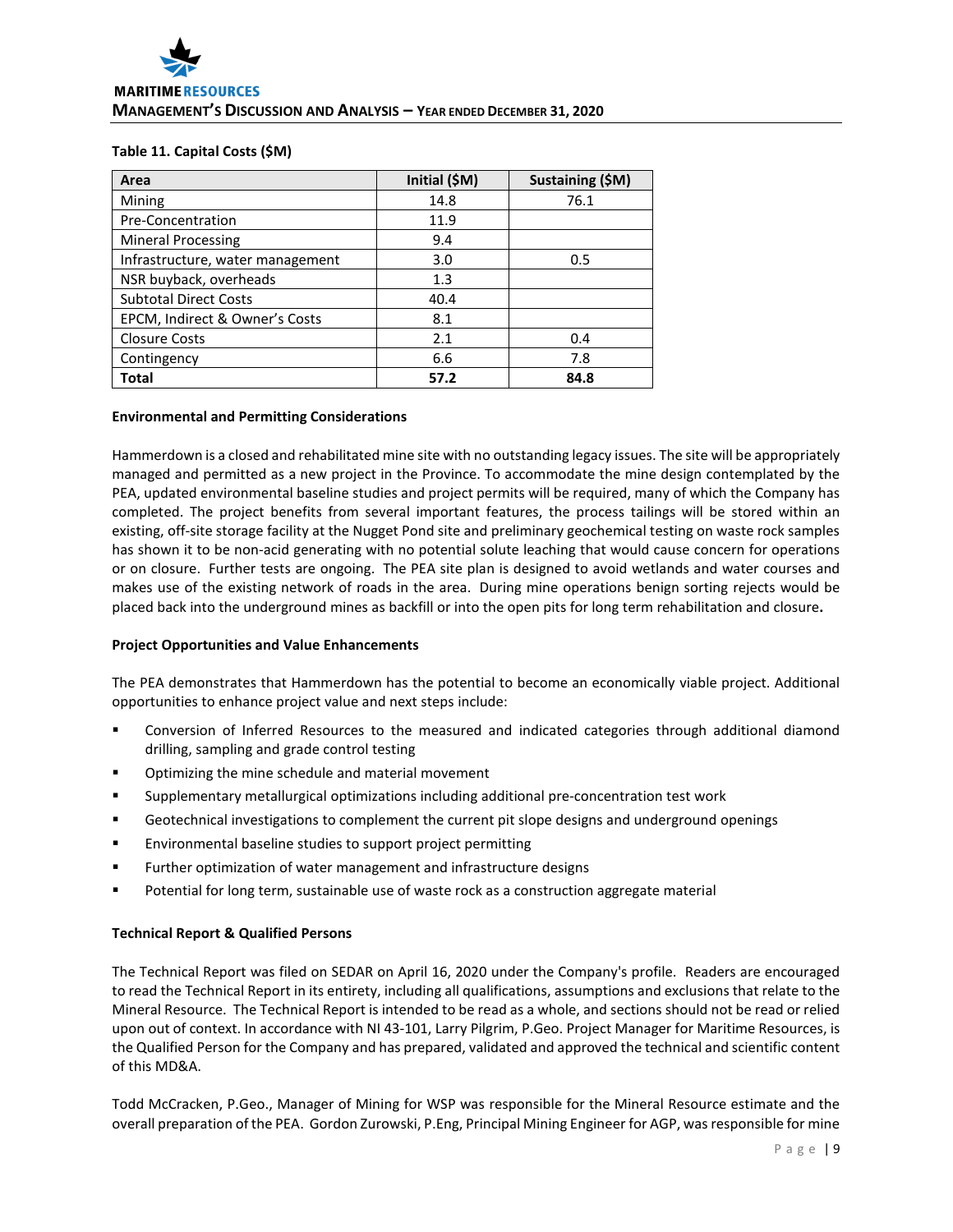

capital and operating cost estimation and supervision of the mine design. Andy Holloway, P.Eng., Principal Mineral Process Engineer for AGP, was responsible for the metallurgical test work program and operating cost estimation and supervision of the process plant design. Robert Bowell, PhD, C.Chem, C.Geol, Corporate Consultant (Geochemistry and Geometallurgy) for SRK Consulting (UK), was responsible for the geochemistry program. Carolyn Anstey-Moore, M.Sc., M.A.Sc., P.Geo., Senior Environmental Geoscientist for GEMTEC Consulting Engineers and Scientists Limited., was responsible for the environmental baseline programs. Stacy Freudigmann, P.Eng., Principal at Canenco Consulting Corp., was responsible for the pre-concentration test work program and pre-concentration plant design and operating and capital cost estimation. Each of these individuals are independent Qualified Persons as defined by NI 43-101 and have reviewed and approved the contents of this MD&A.

The Company adheres to CIM Best Practices Guidelines in conducting, documenting, and reporting the exploration and development activities on its projects.

### **2021 OUTLOOK**

The Company's plans for 2021 will focus on advancing Hammerdown Gold Project towards a development decision later in the year following the completion of a feasibility study and receipt of the required permits and approvals. Exploration will remain a key focus for the Company as it tests several exciting new discoveries made in the latter part of 2020, including the Orion North Zone where the Company recently intersected 22.73 gpt Au over 0.44 m containing visible gold in drill hole BB-20-123.

Diamond drilling and regional exploration work will continue throughout the year targeting mineral resource growth at the Hammerdown Gold Project in the 1.5-kilometre gap between the Orion and Hammerdown deposits. Drilling will also test several newly identified airborne VTEM geophysical anomalies across the Hammerdown and Whisker Valley projects. Additional airborne ZTEM and ground-based EM surveys are also planned across all projects to further define drill targets.

Maritime continues to progress its environmental baseline studies and accelerate its engagement with the local communities and regulatory agencies to support the planned feasibility study and subsequent permitting in preparation for construction, pending a development decision.

Maritime is in the process of completing a Mineral resource update, as well as technical studies to confirm ore sorting and metallurgical recoveries, geotechnical design parameters plus environmental baseline data gathering to support the feasibility study for the Hammerdown Gold Project.

### *2021 Exploration Plans*

### **Hammerdown Gold Project**

During 2021, Maritime's exploration activities will continue to focus on targets in and around the Hammerdown Gold Project, including the Orion satellite deposit, the Rumbullion, Golden Anchor and Lochinvar zones. Based on the PEA study and updated resource estimate, additional infill drilling was completed within the conceptual mine plan with the goal to convert Inferred Mineral Resources to the higher confidence Measured and Indicated resource categories. The PEA study identified areas on surface for future waste rock storage and accordingly, during late 2020 and into 2021, a condemnation drill program is being carried out in these areas to ensure any potential mineralization would not be sterilized by a waste rock stockpile.

In response to the global health risks resulting from the COVID-19 pandemic, the Company introduced a number of measures to protect employees, their families, and surrounding communities. Maritimes COVID-19 protocols and procedures were based on the provincial health authorities' protocols and obtained approval from Newfoundland and Labrador's Occupational Health and Safety Division. The health and wellbeing of the Company's workforce and the communities in which it operates continues to be Maritime's top priority. The Company'slist of health and safety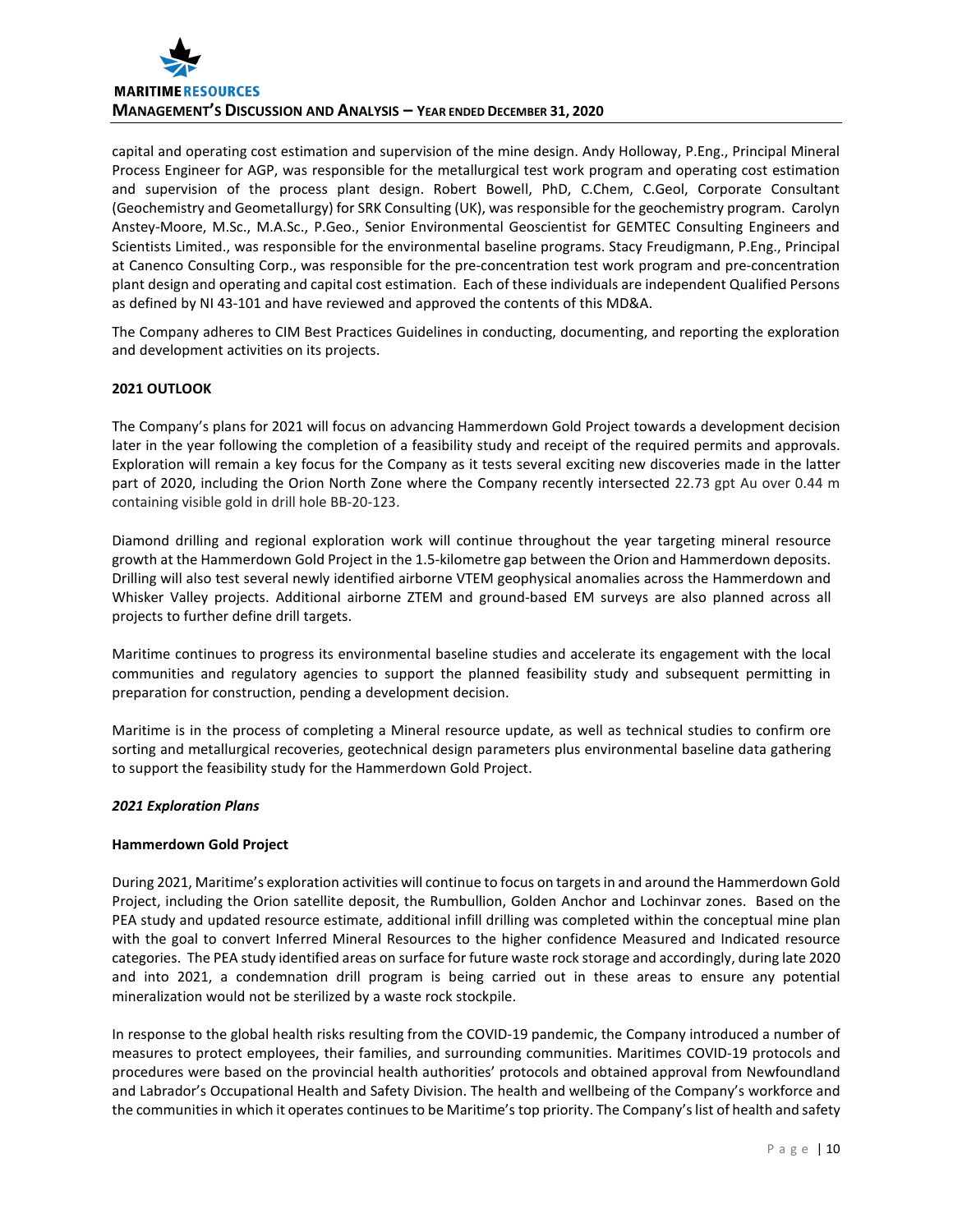

protocols including remote work wherever possible, self-assessment of COVID-19 symptoms, enhanced cleaning and hygiene practices, physical distancing of workers and the increased reliance on technology such as hosting virtual meetings. As part of the health and safety protocols, the Company will continue to suspend all non-essential work at, and visits to, the Company's sites.

## **Regional Exploration**

Maritime's regional exploration activities in 2021 will include additional drill testing of the Orion Main Zone, Orion North and the Lochinvar BB-20-35 area. Numerous conductive zones identified by the recent airborne survey will also be tested. Ongoing interpretation of the VTEM data has identified a number of targets which have seen detailed ground EM follow-up surveys during the past few months. These include the Timber Pond gold/VMS prospect, Orion North area, Hammerdown North area, Birchy Island Pond North, along with, the Three Corner Pond and the Black Ridge areas. The airborne VTEM survey also identified weak conductive zones that may be chargeability anomalies. These weakly anomalous zones will see ground truthing in the 2021 exploration season with soil/till geochemistry, prospecting and mapping and ground geophysical IP surveys if required. Based on positive results diamond drilling will be planned to further test these areas. The historical exploration database from the entire property area continues to be compiled into 3D visualization software. It is anticipated that the compilation and interpretation of the historical data with the new VTEM and magnetic surveys will generate additional exploration targets that will see ground follow-up prospecting, geochemical sampling and additional ground geophysics and drilling if required. For the 2021 exploration season, a large reconnaissance soil/till sampling is planned to cover areas where geological interpretations along with new airborne and historical compilations has determined that geochemical data is lacking. These surveys may define anomalous areas for follow-up mapping, prosecting and ground geophysics to further define drill targets. The historical compilation of data across all properties has also highlighted areas that will require follow-up with various surveys including geochemistry and geophysics.

The 2021 exploration plan will be an integrated strategy entailing advanced studies to determine the genetic aspects and characteristics of know mineralization. Lithogeochemical analysis will be used to determine the style and ore forming processes and help in understanding the tectonic and structural setting to define mineralizing environment so that models can effectively be applied. Lithogeochemistry can help to define if an area has the potential to host significant deposits and focus exploration efforts for increased success. The lithogeochemical study will entail utilizing a portal XRF for on-the-spot analysis (drill core, soils, rocks), along with contracted laboratory scanning (partnership with CNA) and contractual work with experienced consultants (Dr S. Piercey and Dr. D. Wilton). In till covered areas where outcrop is lacking an in-house ground geophysical survey will be completed utilizing a Beep Mat (locates buried conductive/magnetic potentially mineralized outcrop or boulders) which can quickly cover extensive areas in a short period of time with real time results.

# **EXPLORATION**

Maritime's Green Bay, Whisker Valley and Gull Ridge properties straddle two major fault systems, the Baie Verte Fault Line and the Green Bay Fault. It is believed that these regional fault structures and closely related splay faults played a significant role in the formation of gold and base metal mineralization in the area. The properties were selected to target the gold potential along this significant regional structural belt, that has juxtaposed a wide variety of rock types originating from a variety of depositional environments. The Baie Verte Peninsula properties include an association with a regional deep crustal fault zone and important conduits for gold bearing fluids. Gold mineralization is epigenetic, structurally-controlled and often associated with splays or secondary structures off regional-scale fault zones; and gold mineralization occurs in a wide range of rock types, and styles. During 2020, the Company staked an additional 92 claims totalling 2,300 hectares of prospective ground between the Hammerdown and Whisker Valley projects along the under explored Green Bay fault that lies proximal to the Company's Hammerdown and Orion gold deposits plus the Gary vein system at Whisker Valley. Staking of 41 claim units was also completed to the southwest of the Gull Ridge area where anomalous zones were determined from the recent VTEM survey. This staking, completed in late 2020 and early 2021, connected Maritime's exploration land package into one area totaling 36,900 hectares.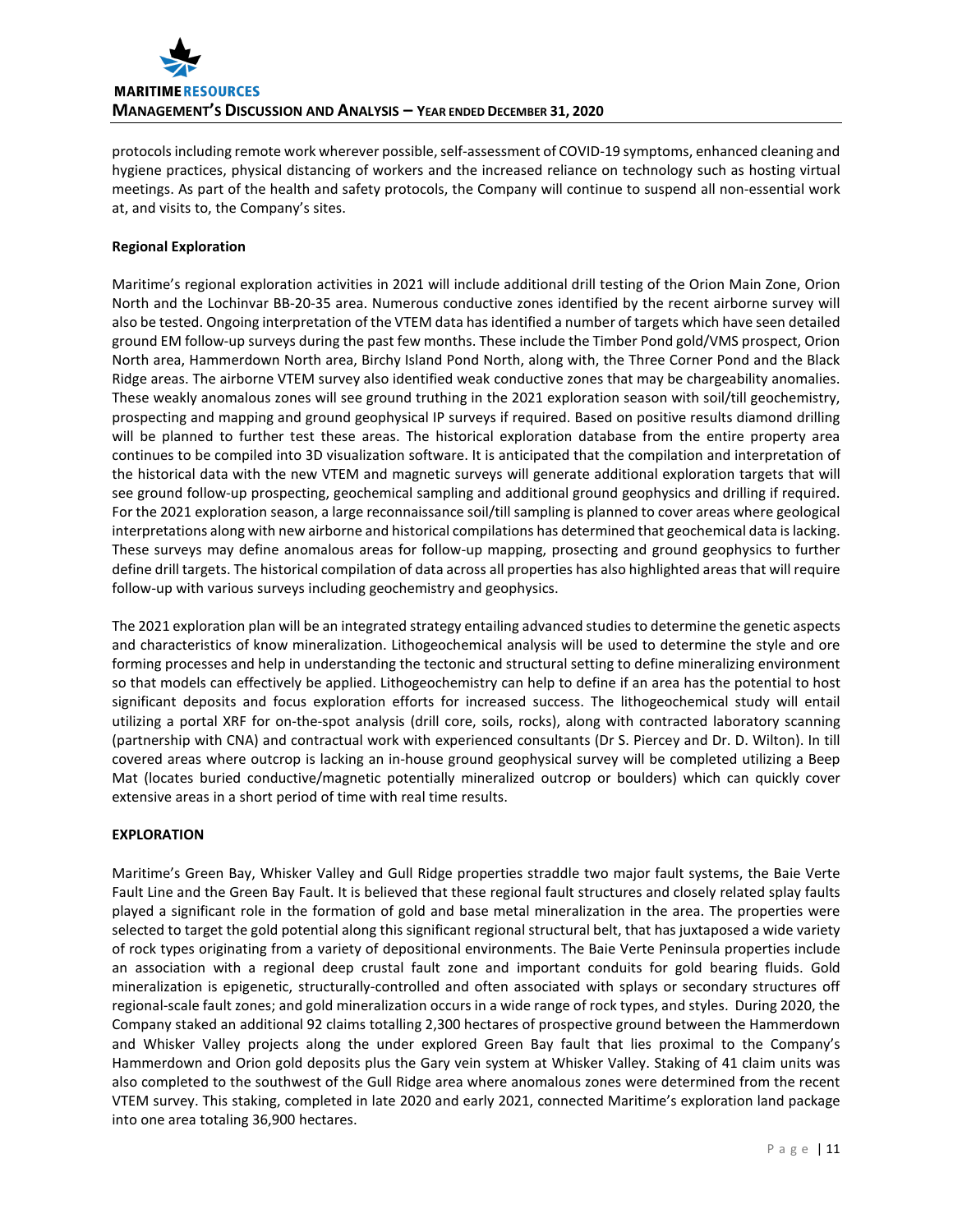

Maritime's exploration to date on its Green Bay and Whisker Valley projects has recognized the importance of these large-scale regional structures as the conduits for the localization and transport of mineralizing fluids and the secondary splay structures as a depositional environment for these gold rich fluids. This mineralizing system has been productive and formed the Hammerdown Mine gold deposit where high-grade gold and significant widths have been demonstrated. Similarities have also been recognized between the mineralization at Hammerdown with the gold mineralization discovered on Maritime's adjacent Whisker Valley Property.

The results achieved to date on the Whisker Valley and Gull Ridge properties have been encouraging. The 2020 exploration program on the Whisker Valley Property focused on determining the continuity of the Gary vein system to the Gold Pit showing a distance of approximately one kilometre to the east. The work entailed trenching, prospecting and diamond drilling. Additional drilling was completed to the north and west of the Gary Vein system based on historical geochemical, geophysical data and 2020 trenching in the area. In 2019, Maritime carried out an extensive exploration plan, focused on advancing major gold targets identified to date and regional property wide exploration to identify new targets that may have been overlooked as a result of the patchwork nature of the historical work. The 2019 program entailed geological and structural mapping, sampling, ground geophysics, trenching and diamond drilling. In July 2019, the Company completed a regional 1,934 line-km and high-resolution airborne gradient magnetic and VLF survey over the Green Bay, Whisker Valley and Gull Ridge properties to enhance the regional geological model and identify prospective corridors and locations for the next phases of detailed ground exploration, including soil geochemical sampling and ground IP surveys. In 2020 Maritime completed a deep seeking airborne VTEM survey which also included high-resolution airborne gradient magnetics. The VTEM survey highlighted a number of conductive zones that will require ground EM follow-up in 2021.

# **Green Bay Project**

Maritime's Green Bay Property in central Newfoundland and Labrador hosts the Company's gold and base metal deposits. The recently closed (2004) Hammerdown Mine includes the adjacent Rumbullion and Muddy Shag Gold deposits. The Orion Gold deposit is situated 1.5 km to the Southwest and the Lochinvar base-precious metal VMS deposit is located one km east of Hammerdown.

The main Hammerdown deposit is cut off by a major fault and geological interpretations that currently favour that part of the deposit has been offset at depth. An exploration model has been developed to test for the extension of this deposit. The Rumbullion vein system extends for 800 m to the northeast of the current deposit area and represents a further opportunity to add new, shallow resources into the Hammerdown resource base. The optioning of the adjacent Inomin Resources property has added further potential extension to the Rumbullion trend.

### *Hammerdown 2019 - 2020 Drilling Programs*

Two diamond drill rigs are currently active at the Hammerdown Project completing the expanded, second phase 2020 10,000 m infill and step out exploration program on key targets at all deposits including Hammerdown, Orion and the historic Golden Anchor and Lochinvar VMS deposit. Highlights include:

### **Hammerdown Gold Deposit**

- 9.46 gpt Au and 2.01 gpt Ag over 2.3 m, including 59.43 gpt Au and 45.90 gpt Ag over 0.4 m in drill hole MP-20-140
- 2.90 gpt Au and 1.24 gpt Ag over 31.0 m in drill hole MP-20-130
- 15.44 gpt Au and 1.39 gpt Ag over 4.71 m, including 354.8 gpt Au and 30.8 gpt Ag over 0.20 m in drill hole MP-20-113

# **Orion Gold Deposit**

 High grade interval of 26.2 gpt Au and 1.7 gpt Ag over 4.0 m, including 96.43 gpt Au and 5.97 gpt Ag over 1.1 m in newly identified structure in drill hole BB-20-116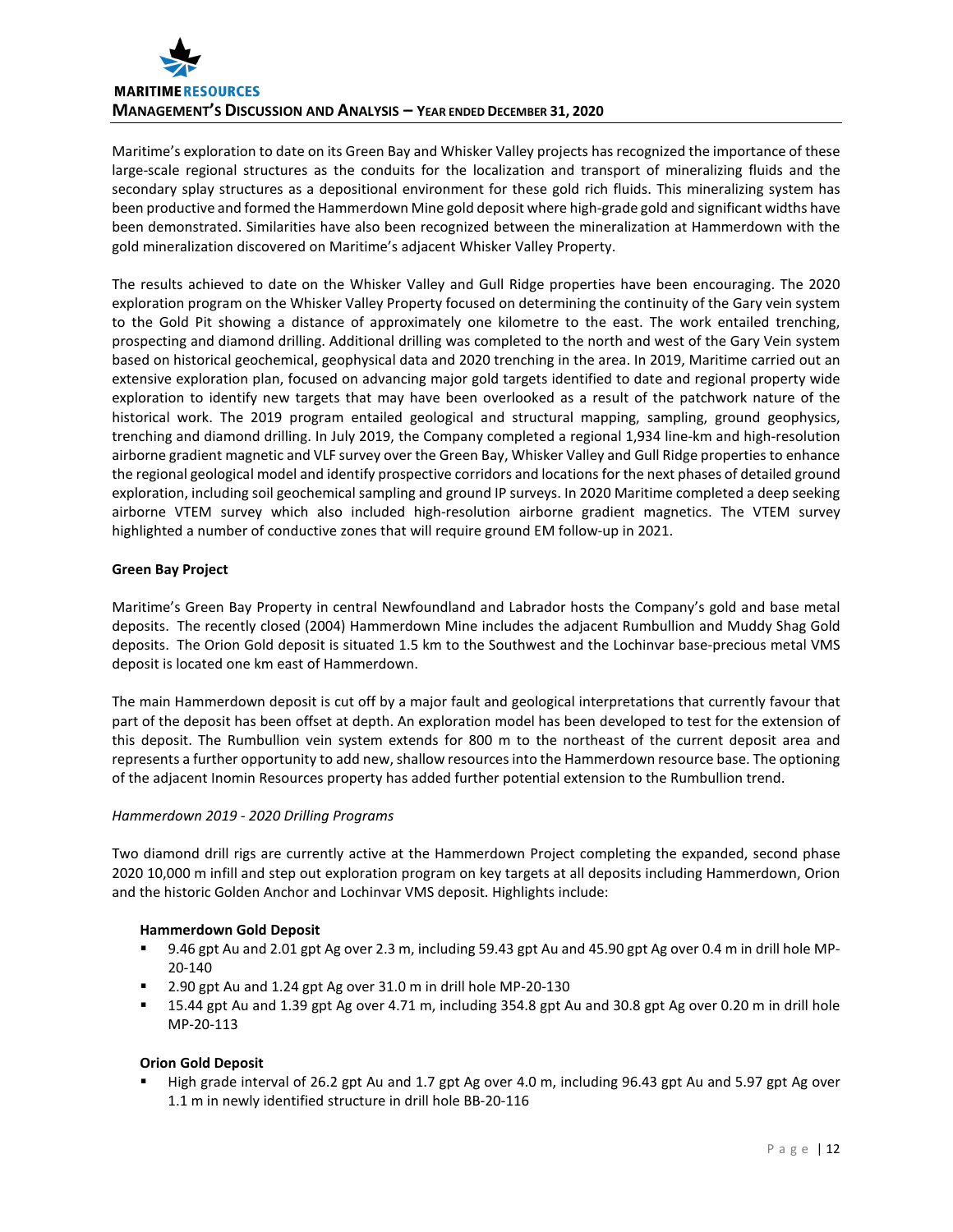

- 1.78 gpt Au over 32.2 m, including 5.89 gpt Au over a width of 5.2 m starting 8.0 m below surface in drill hole BB-20-107
- 1.28 gpt Au and 0.24 gpt Ag over 25.8 m, including 3.93 gpt Au and 0.51 gpt Ag over 4.2 m in hole BB-20-99

## **Lochinvar VMS Zone**

 0.85 gpt Au, 150.9 gpt Ag, 0.73% Cu, 3.33% Pb and 7.62% Zn over 11.6 m, including 0.74 gpt Au, 210.7 gpt Ag, 2.03% Cu, 10.64% Pb and 23.83% Zn over 2.5 m in drill hole GA-20-25

Diamond drilling at the Orion deposit returned high grade gold values which are significantly higher than historical drilling in the area. Drill hole BB-20-116 intersected two sulphide rich quartz veins contained within a mafic schist zone that returned 26.2 gpt Au and 1.7 gpt Ag over a width of 4.0 m. Visible gold was noted in the mineralized core. It is not clear at this point if this high-grade intersection is the historical discovery zone or another parallel mineralized vein system. Further drilling is planned to determine the extent of the high-grade intersection. Earlier 2020 drilling at Orion also outlined two broader mineralized intersections than previously reported by historical drilling in the area. Drill hole BB-20-99 intersected 1.28 gpt Au and 0.24 gpt Ag over a width of 25.5 m, including 3.93 gpt Au and 0.51 gpt Ag over 4.32 m and drill hole BB-20-107 intersected a near surface interval of 1.78 gpt Au over 32.2 m, including 5.89 gpt Au over a width of 5.19 m. These wider mineralized intersections were a result of a more intense sampling protocol than historical work and serve to highlight the potential for wide sections of lower grade mineralized sections in the deposit that may be conducive to open pit mining.

Shallow, wide disseminated gold mineralization was encountered within Hammerdown's newly defined Wisteria Zone located within the Preliminary Economic Assessment (PEA) open pit mine plan including:

- 31.0 m @ 2.90 gpt Au and 1.24 gpt Ag in drill hole MP-20-130
- 25.2 m @ 1.62 gpt Au and 0.58 gpt Ag in drill hole MP-20-126
- 22.0 m @ 1.45 gpt Au and 0.38 gpt Ag in drill hole MP-20-127

Drilling below the PEA open pit mine plan encountered high-grade mineralization in drill hole MP-20-113 with 4.71 m @ 15.44 gpt Au and 1.39 gpt Ag, including 354.8 gpt Au and 30.1 gpt Ag over 0.20 m. Initial infill drilling at the Orion deposit intersected 7.62 m @ 2.25 gpt Au and 0.72 gpt Ag with visible gold in drill hole BB-20-98.

The Company's exploration programs at Hammerdown continue to demonstrate the high-grade nature of the Project, including the new Wisteria Zone where drilling has intersected wide intervals of gold and silver mineralization outside of the current mineral resource and within the PEA open pit shell. The results are encouraging and introduce a new chapter at the project that is different than the narrow vein system that is normally encountered.

The Wisteria Zone is a broad mineralized shear zone located near the juncture of the Captain Nemo and the Rumbullion Fault zones and has been redefined by more current drilling campaigns at Hammerdown. Mechanical trenching in 2020 by Maritime has exposed a strongly sheared and altered felsic/mafic volcanic assemblage with imbedded Quartz Feldspar Porphyry (QFP) and Hammerdown style quartz/sulphide veins along with broad zones of finely disseminated and mm scale veins all of which have returned significant gold grades. Drill results from MP-20- 130, MP-20-126 and MP-20-127 returned 31.0 m @ 2.90 gpt Au and 1.24 gpt Ag, 25.2 m @ 1.62 gpt Au and 0.58 gpt Ag, and 22.0 m @ 1.45 gpt Au and 0.38 gpt Ag respectively.

Structural mapping is ongoing at the Wisteria trenching and further drilling is planned. The broad intersections are located on the south side of the PEA open pit design where the Captain Nemo and Rumbullion faults converge. To date there has been limited sampling in this area of the Project and the recent drill results present an exciting opportunity for a bulk tonnage resource in this area. These latest drill intercepts lie outside the PEA mineral resource and have consistent mineralization over tens of metres.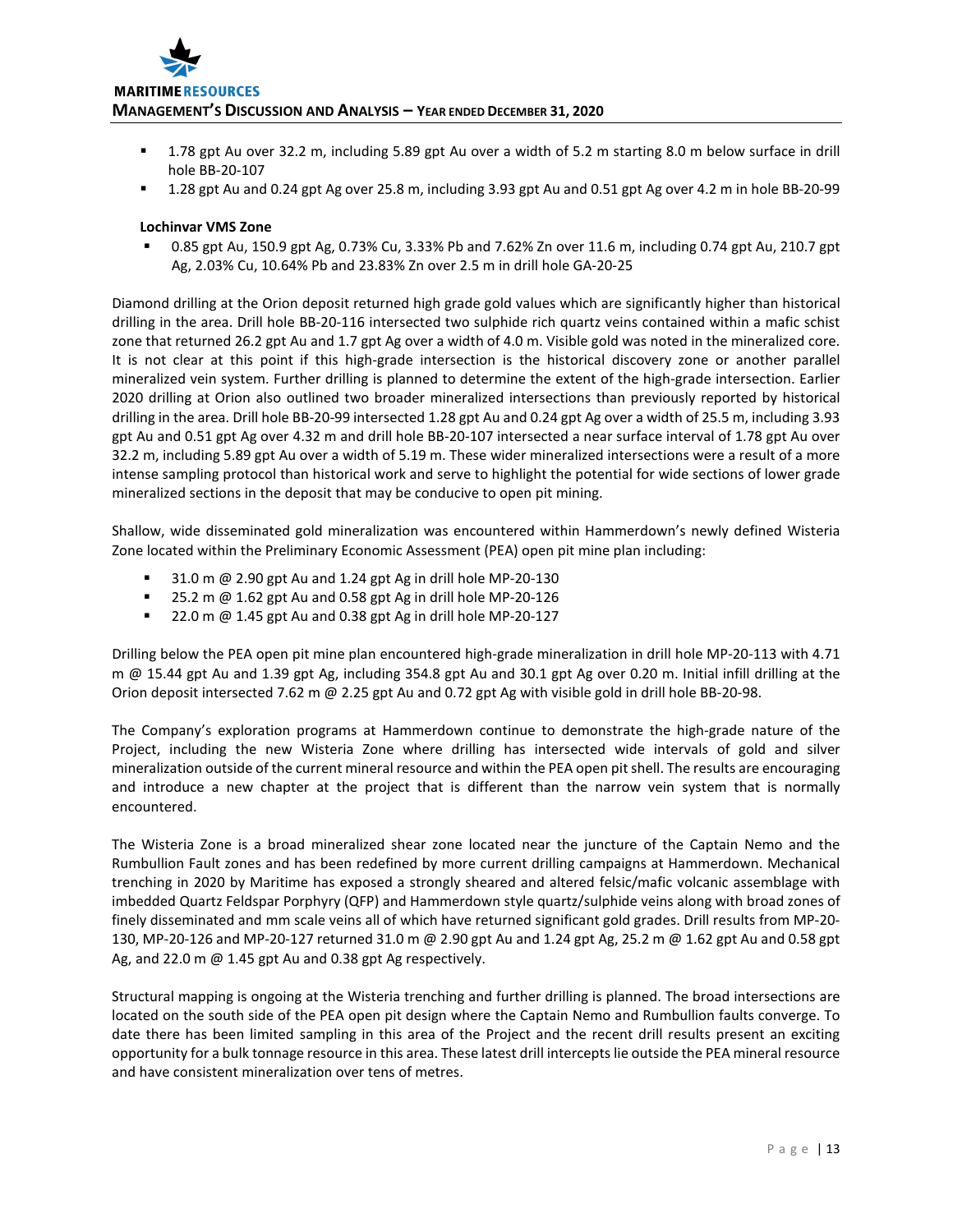

During the 2020 drill program, the fifth highest grade gold intersection ever recorded at the Hammerdown Gold Project, assaying 354.8 gpt Au over 0.20 m was reported in drill hole MP-20-113. This interval is interpreted to be a new vein located outside of the existing PEA mineral resource and below the open pit on the north side of the deposit.

To date a total of 17,981 m have been completed on the Hammerdown and accompanying deposits including 4 stepout exploration holes. The infill drilling targeted the Inferred Resource wireframes of both the Hammerdown and Rumbullion deposits within the conceptual mine pit shell. The results will be used to re-define and confirm the Inferred Mineral Resource shapes and convert to Measured and Indicated classifications. The infill drilling results intersected the extensive gold bearing vein system in both deposits. The Company's press releases from July 2020 onwards include drilling results and highlights combined with a discussion of the results.

The 2020 grade control holes were designed to define the continuity of near surface high-grade mineralization in the core of the proposed PEA conceptual open pit design. All holes were drilled from north to south on approximately 6 m spaced sections and 10 m spacing on the sections to follow the vein from surface down to 50 m depth, some holes being extended to intersect additional veins below. The grade control holes all intersected the veins at the targeted depth and many also intersected additional gold bearing veins above and/or below the targeted veins.

The 2019 infill program was completed with a total of 19 diamond drill holes for 3,562 m within the Hammerdown and Rumbullion deposit areas. The purpose of the 2019, and 2018, infill programs was to fill in specific gaps in the data in order to convert additional resources into the higher confidence Measured and Indicated Mineral Resource categories from Inferred.

The 2019 drilling of the Inferred Mineral Resources at the Hammerdown gold deposit was successful in defining the continuity of a number of the gold veins in the hanging wall and footwall to the historical mining, as well as continuity of the vein system below the mined-out areas. It is important to note as well that the 2019 drilling also intersected an intensely altered and mineralized unit referred to as a sheared felsic volcanic (SFV). The SFV unit was also sampled in the 2018 drilling campaign and returned gold grades up to 3.54 gpt Au over 2.63 m (see June 4, 2018 press release). These lower grade intersections are significant in that they are close to surface. Historically this unit was overlooked and was not included in the Mineral Resources and may add additional ounces to the current Hammerdown resource.

During the third quarter of 2018, the Company finalized an Option to Purchase Agreement with Inomin Mines Inc. to earn a 100% interest in a property comprised of two separate claim blocks consisting of a total of 129 claim units covering over 3,225 hectares (the "King's Point Property"). The King's Point Property covers geological extensions to the Company's Hammerdown gold deposit that host a number of high-grade gold veins and base metal occurrences.

The northern claim block is located within two km of the Hammerdown gold deposit. This property covers known extensions of the gold bearing deformation zone that host the Hammerdown and Orion deposits including several narrow gold vein intercepts within the Golden Anchor prospect. These veins are similar to the Hammerdown veins with historic samples assaying up to 3 gpt Au and have never been followed up. Under the terms of the agreement Maritime will earn 100% interest in the Inomin property over a 3-year period by spending \$600,000 making cash payments totalling \$300,000 and issuing 2,000,000 shares of Maritime in accordance with the following schedule:

|                    |                |                      | <b>Minimum required</b> |
|--------------------|----------------|----------------------|-------------------------|
|                    | Cash           | <b>Common shares</b> | exploration expenditure |
|                    |                | #                    |                         |
| Upon approval      | 25,000 (paid)  | 500,000 (issued)     |                         |
| September 17, 2019 | 50,000 (paid)  | 500,000 (issued)     | 75,000 (incurred)       |
| September 17, 2020 | 100,000 (paid) | 500,000 (issued)     | 150,000 (incurred)      |
| September 17, 2021 | 125,000        | 500,000              | 375,000                 |
|                    | 300,000        | 2,000,000            | 600,000                 |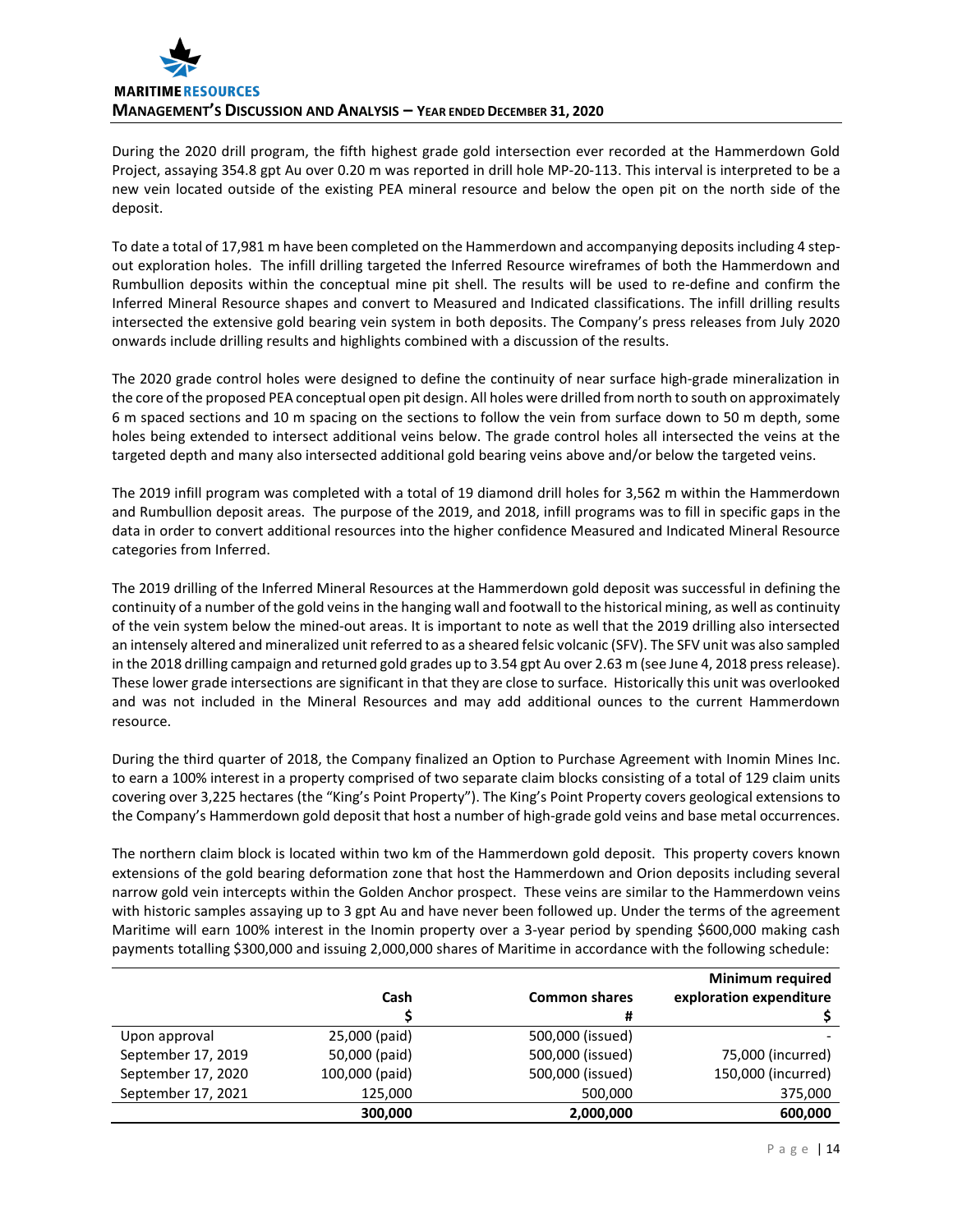The Company completed prospecting, geochemical sampling and mapping at the King's Point Property, mainly on both the historical target as well as new areas in 2019 and an airborne geophysics survey will be conducted in 2020.

On January 22, 2020, the Company entered into an option agreement to earn a 100% interest in the Sprucy Pond property ("Sprucy Pond"), which is contiguous to the Hammerdown project, under the following terms:

|                               | Cash          | <b>Common shares</b> |
|-------------------------------|---------------|----------------------|
|                               |               | #                    |
| Upon approval                 | 10,000 (paid) | 250,000 (issued)     |
| March 10, 2021 <sup>(1)</sup> | 20,000        | 250,000              |
| March 10, 2022                | 30,000        | 250,000              |
|                               | 60,000        | 750,000              |

(1) Subsequent to December 31, 2020, the Company made the first anniversary payment in cash and shares as per the Sprucy Pond Option agreement.

The 6.25 km<sup>2</sup> Sprucy Pond consists of 25 claim units owned by United Gold and G2B Gold Inc. on a 50/50% basis. Historical work on Sprucy Pond has uncovered abundant angular gold bearing quartz-pyrite float, bearing a strong resemblance to the Hammerdown high grade gold-quartz sulfide veins. With the Sprucy Pond option, the Company increases its land position a further 2.5 km east along the Hammerdown mineralized/structural trend. The Sprucy Pond project is subject to a 1.0 % NSR of which 50% can be purchased for \$500,000.

## **Whisker Valley Project**

The Whisker Valley project is comprised of 33 licenses, 610 claim units and 15,250 hectares and is located 10 km northwest of the Company's high-grade Hammerdown Gold Project. In August 2019, the Company staked an additional 188 mineral claims, or 47 km<sup>2</sup>, both along strike to the northeast and to the southwest. The Company currently holds 216 square km<sup>2</sup> along a strike length of 31.5 km of the favourable geology that is host to numerous gold prospects and showings.

Two mineralized corridors define the abundance of gold mineralization discovered to date on the Whisker Valley Property, the Whisker Valley Trend and the Middle Arm Fault Trend. The Whisker Valley mineralized corridor occurs within a north-south trending erosional window exposing Burlington Granodiorite between rhyolitic and felsic tuffaceous units of the younger King's Point Volcanic Complex to the east and west. A significant number of gold bearing quartz veins and abundant mineralized float have been discovered along this north south corridor covering an area 3 km north-south by 1.5 km east-west. It is believed that the mineralized corridor continues further to the north and south along the exposed Burlington Granodiorite window.

The Gary gold-bearing quartz vein system is the most significant discovery to date on the property. Trenching has exposed the east-west trending vein system for a distance of 320 m and it remains open in both directions. Historical drilling and four holes completed by the Company in 2018 have tested the vein system to a vertical depth of 70 m beneath the trenched area and it remains open at depth. Several stacked quartz veins define the Gary Vein system along much of the 320 m long trenched area, with individual vein widths averaging between 0.3 m and 1 m. Total sulfide content varies between 10% and 30% and is dominated by pyrite with locally abundant chalcopyrite, galena and sphalerite. Systematic channel sampling along the Gary Vein trench have demonstrated continuity of significant gold mineralization along its 320-m exposed length and over potentially mineable widths. Visible gold has been discovered in numerous locations along the trenched area.

Maritime completed 3,436 meters of drilling on the Whisker Valley Property in 2020. The drilling tested the area between the Gary Vein system and the Gold Pit, along with additional drilling that tested highly prospective gold bearing zones on the property, following up on the encouraging results from work completed in 2019. The drilling focused on extending the Gary Vein system to the east toward the Gold Pit showing, while additional drillholes were targeted to test geochemical and geophysical anomalies with accompanying historical showings to the west and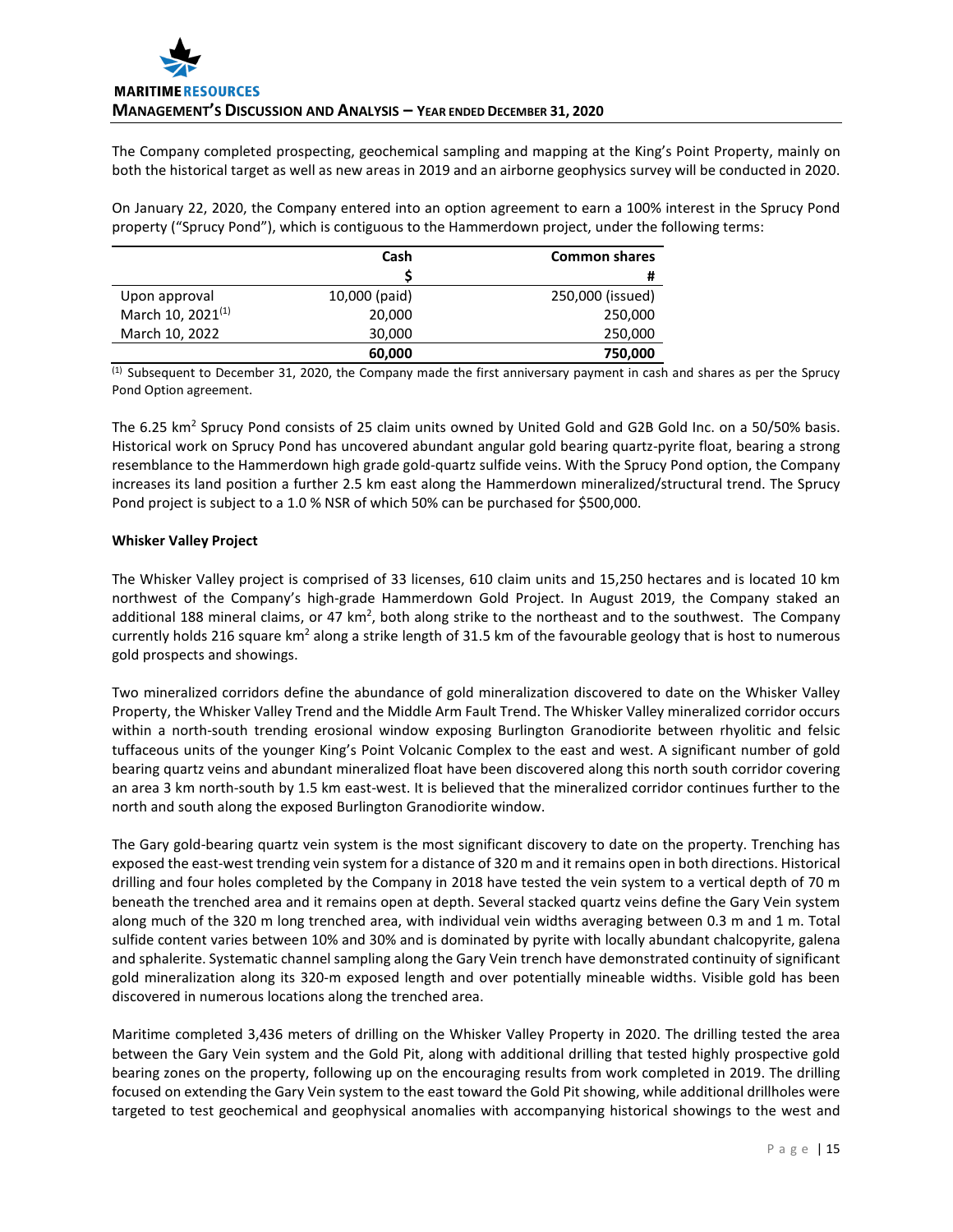

north of the Gary Vein system. In 2020, trenching was completed in the areas of the Gold Pit showing where historical work exposed high grade veins similar to the Gary Vein system one kilometre to the west. Other trenches were completed north of the Gary Vein system testing coincident geochemical and geophysical anomalies in areas of known showings. A total of 532 soil samples were collected on a reconnaissance grid covering a magnetic low south of the Gary Vein/Gold Pit trend.

Exploration work over the past two of years has resulted in applying a new model to the gold mineralization at the Whisker Valley Property. Observations by outside consultants, as well as the Company's in-house exploration team have determined that the broad mineralized gold system at the Gary Vein area may be a related to a large porphyry intrusion with accompanying gold/base metal mineralization and accompanying alteration haloes. Property scale lithogeochemical studies are planned to advance this model in 2021.

The Company recently completed a property scale airborne VTEM geophysical survey. The survey is deep seeking and accumulated the conductive properties of the underlying rock which highlights anomalous areas of massive sulphide style mineralization and deep structures that may be related to a VMS or porphyry style mineralization.

In 2019, Maritime's prospecting team identified a significant new mineralized boulder field located approximately 1.2 km east of the exposed Gary Vein system. A total of 30 angular float samples returning assays between 1.0 and 83.8 gpt Au (average 15.45 gpt Au) were collected in this area and resemble Gary Vein-style mineralization. However, based on the angularity of the float samples, it is believed that they were locally derived and represent an undiscovered proximal bedrock source.

The epigenetic gold-bearing quartz veins at Whisker Valley are of similar style to that seen at Hammerdown. The east-west trend of the Gary quartz vein system and other veins identified along the Whisker Valley mineralized corridor are identical to the trend of the strongest gold vein development at Hammerdown and represents a new target direction to explore for gold deposits in this region.

The Middle Arm Fault mineralized corridor forms an approximate 10 km long by 1 km wide northeast trending curvilinear belt extending northeastward from the west-central part of the property at Micmac Lake. The Micmac-Flatwater Fault and Middle Arm Fault appear to define the northwest boundary of the mineralized corridor. Historical exploration has identified significant gold mineralization along this trend with the majority of the work being focused along the eastern side of Micmac Lake. Abundant gold bearing quartz-sulfide veins, high grade mineralized float and significant coincident gold-in-soil and geophysical anomalies occur in this area.

In 2019, the Company completed an extensive soil sampling program which resulted in the discovery of a 1.6 km long by 0.4 km wide gold-in-soil anomaly located south of Strugglers Pond and within the Middle Arm Fault mineralized corridor. A trenching program was carried out to locate the bedrock source of the gold-in-soil anomaly. Trench 12, located at the western end of the soil anomaly, was successful in exposing a portion of the Middle Arm fault comprising of brecciated granodiorite and pyritized quartz veins at this location. Channel sampling across the zone retuned 2.27 gpt Au over 3.1 m.

Gold mineralization discovered to date along the Middle Arm Fault mineralized corridor occurs within northnortheast trending quartz-sulfide veins and associated brecciated zones hosted by mafic volcanic units of the Micmac Lake Group and by the Burlington Granodiorite. A 2011 drill hole conducted by an earlier operator in the Micmac Lake area discovered a new gold zone that returned 3.15 gpt Au over 3.2 m within a mafic dominated breccia zone containing pyrite, galena, sphalerite and chalcopyrite mineralization. In addition, a narrow quartz vein located above the breccia zone and drilled partially down dip returned 14.23 gpt gold over 1.2 m. Both these intersections are within a 2.4-metre core length of each other and are separated by a mafic dyke. This zone has only seen one drill hole to date.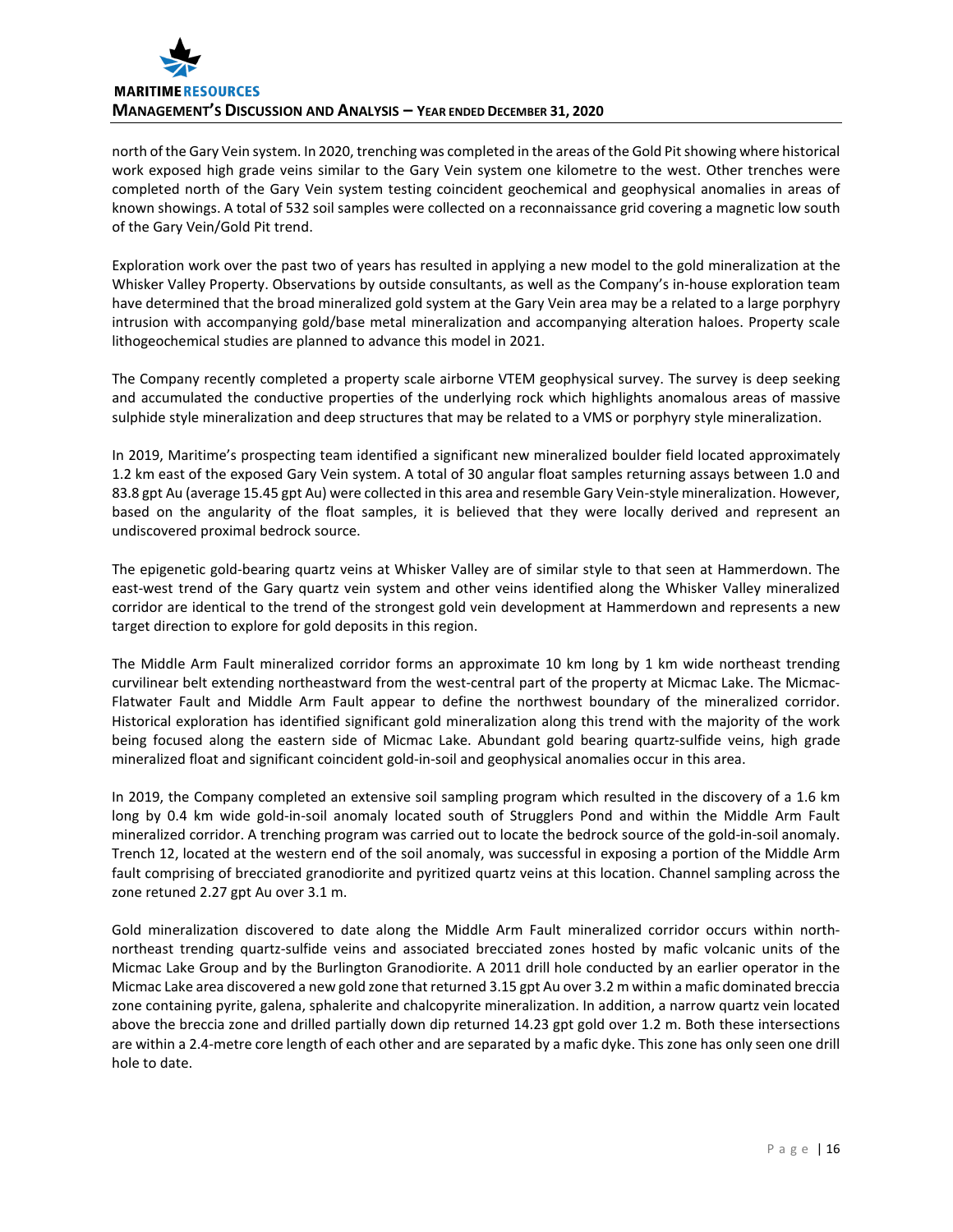The Whisker Valley Property exhibits significant gold discovery potential. Maritime has a drilling and trenching dominated exploration program in progress, focusing on: 1) the Gary Vein system, 2) the significant number of under-explored gold targets identified to date on the property and 3) outward exploration to locate new gold targets.

## *Whisker Valley Option Agreements*

On February 27, 2017, the Company entered into an agreement to acquire a 100% interest in the Whisker Valley Property in the Baie Verte mining district of Newfoundland and Labrador, Canada, under the following terms:

|                               | Cash          | <b>Common shares</b> | <b>Minimum required</b><br>exploration expenditure |
|-------------------------------|---------------|----------------------|----------------------------------------------------|
|                               |               | #                    |                                                    |
| Upon approval                 | 25,000 (paid) | 100,000 (issued)     |                                                    |
| March 22, 2018                | 20,000 (paid) | 150,000 (issued)     | 100,000 (incurred)                                 |
| March 22, 2019                | 30,000 (paid) | 200,000 (issued)     | 250,000 (incurred)                                 |
| March 22, 2020                | 50,000 (paid) | 250,000 (issued)     | 300,000 (incurred)                                 |
| March 22, 2021 <sup>(1)</sup> | 75,000        | 300,000              | 500,000                                            |
| March 22, 2022                | 100,000       | 500,000              | 500,000                                            |
|                               | 300.000       | 1,500,000            | 1,650,000                                          |

 $<sup>(1)</sup>$  Subsequent to December 31, 2020, the Company made the fourth anniversary payment in cash and shares as per the Whisker</sup> Valley Option agreement.

The Company is required to make an additional payment to the optionors of \$50,000 on each of the first, second and third anniversary upon full exercise of its option having issued all of the payments and shares and incurred all of the expenditures. The property is subject to a 2.5 % NSR, of which 1% can be purchased for \$1,000,000 on or before the end of the second anniversary of commencement of commercial production.

The Company added to the Whisker Valley project by exercising its option in full to acquire 100% interest in the Strugglers Pond property in Newfoundland and Labrador, Canada (contiguous to Whisker Valley), under the following terms:

|                   |               |                      | <b>Minimum required</b> |
|-------------------|---------------|----------------------|-------------------------|
|                   | Cash          | <b>Common shares</b> | exploration expenditure |
|                   |               | #                    |                         |
| Upon approval     | 2,000 (paid)  | 10,000 (issued)      | 5,000 (incurred)        |
| December 27, 2018 | 3,000 (paid)  | 15,000 (issued)      | 25,000 (incurred)       |
| December 27, 2019 | 10,000 (paid) | 25,000 (issued)      | 50,000 (incurred)       |
| December 27, 2020 | 15,000 (paid) | 50,000 (issued)      | 120,000 (incurred)      |
|                   | 30,000        | 100,000              | 200,000                 |

The Company exercised its option in full to acquire 100% interest in the El Strato property in Newfoundland and Labrador, Canada (contiguous to Whisker Valley) under the following terms:

|                   | Cash          | <b>Common shares</b> |
|-------------------|---------------|----------------------|
|                   |               | #                    |
| Upon approval     | 5,000 (paid)  | 250,000 (issued)     |
| November 23, 2018 | 10,000 (paid) | 250,000 (issued)     |
| November 23, 2019 | 25,000 (paid) | 250,000 (issued)     |
|                   | 40,000        | 750,000              |

The Strugglers Pond and El Strato properties are subject to separate 2% NSR royalties, of which 1% can be purchased for \$1,000,000 on or before the end of the second anniversary of commercial production.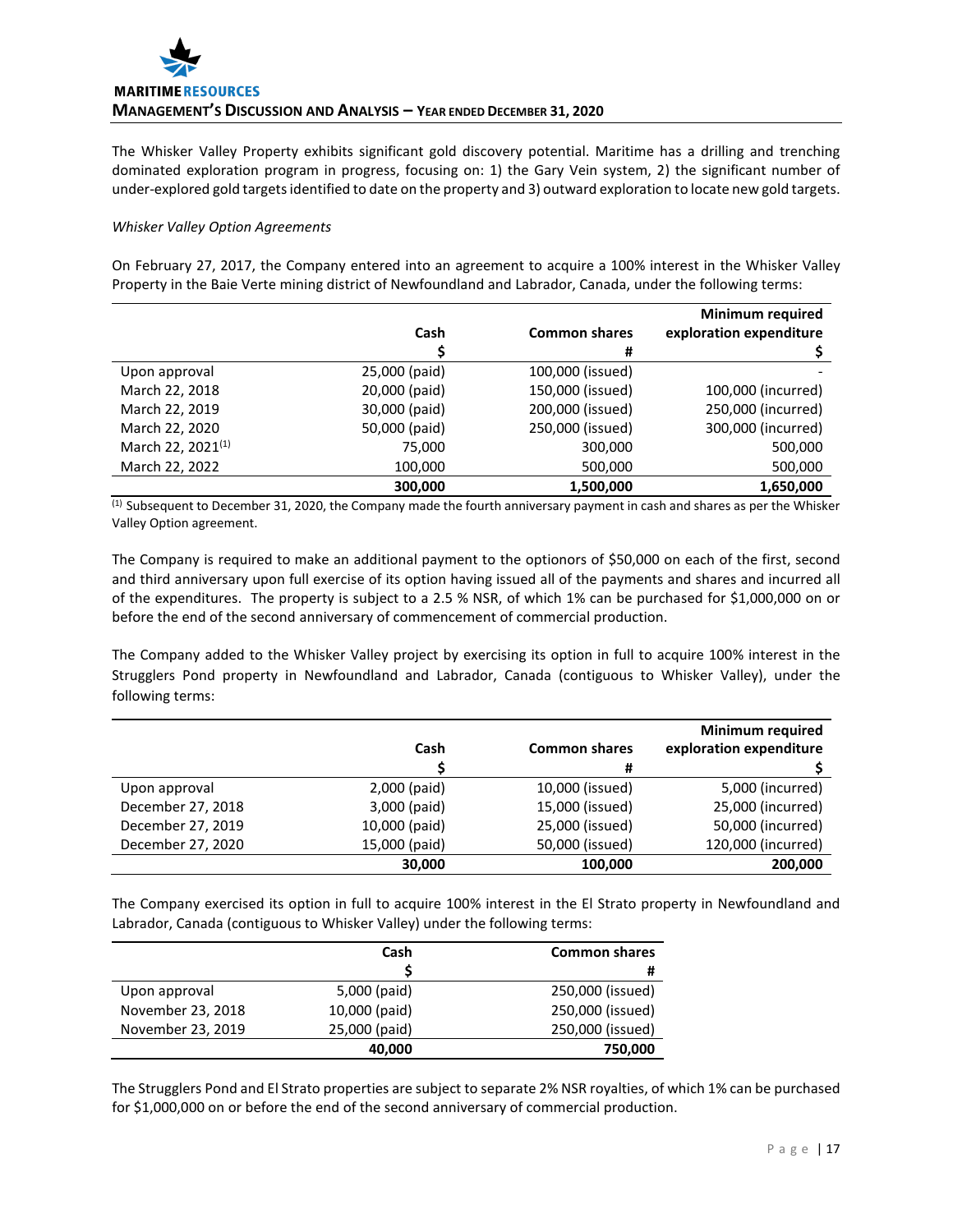## **Gull Ridge Project**

In January 2019, the Company staked the new Gull Ridge project claims which include approximately 6,450 hectares on 258 claim units situated in the southern part of the Baie Verte Peninsula. The Gull Ridge Property has been recognized by Maritime as a significantly underexplored target area for base and precious metals. During the 2019 exploration season Maritime completed a comprehensive compilation of all historical exploration data over the Gull Ridge Property area. Field work in 2019 consisted of field mapping, prospecting and focused geochemistry. Outside of the airborne VTEM survey no ground work was completed on the Gull Ridge Property in 2020.

## **FINANCIAL POSITION**

### **Cash**

Cash totaled \$6,418,616 as at December 31, 2020, compared to \$1,827,157 as at December 31, 2019. The increase in cash was mainly due to bought deal private placement financing which closed in August 2020 partially offset by expenditures on the Company's exploration activities and the Hammerdown project feasibility study and permitting activities, corporate general and administrative expenses. The Company's Canadian cash are held on deposit or in highly liquid, fully redeemable Guaranteed Investment Certificates with a major Canadian bank.

## **Receivables**

Receivables of \$340,039 as at December 31, 2020, compared to \$161,546 as at December 31, 2019 related mainly to input sales tax.

### **Property and equipment**

### *Vehicles*

During the year ended December 31, 2019, the Company purchased two vehicles for use at its exploration properties for a total expenditure of \$30,451 less accumulated amortization expense of \$14,380 resulting in a carrying book value of \$16,071 at December 31, 2020.

### *Furniture*

During the year ended December 31, 2020, the Company purchased furniture for its new site office location in Newfoundland and Labrador, and during 2019 purchased two vehicles for use at its exploration properties.

# *Right of use asset and lease liability*

The Company has applied IFRS 16 using the modified retrospective approach which requires the cumulative effect of initial application to be recognized in retained earnings at January 1, 2019. On adoption of IFRS 16, the Company recognized a lease liability for an office lease previously classified as an operating lease under IAS 17. The liability was measured at the present value of the remaining lease payments, discounted using the Company's applicable incremental borrowing rate as of January 1, 2019 of 8% and assumes Maritime will not renew the lease upon termination. On transition, the associated right of use asset was measured at \$106,720 being the amount equal to the lease liability and was reduced by \$32,036 during the three month period ended September 30, 2019 due to a reduction in future monthly lease payments. The Company's office lease was terminated on March 31, 2020, the lease liability was reduced to \$nil and there are no further obligations under the lease.

The Company has elected not to recognize a right of use asset and lease liability for a month to month sub lease that is has for its Toronto office which does not meet the definition of an enforceable contract under IFRS 16. The lease payments associated with this lease are charged directly to the statement of loss and comprehensive loss. During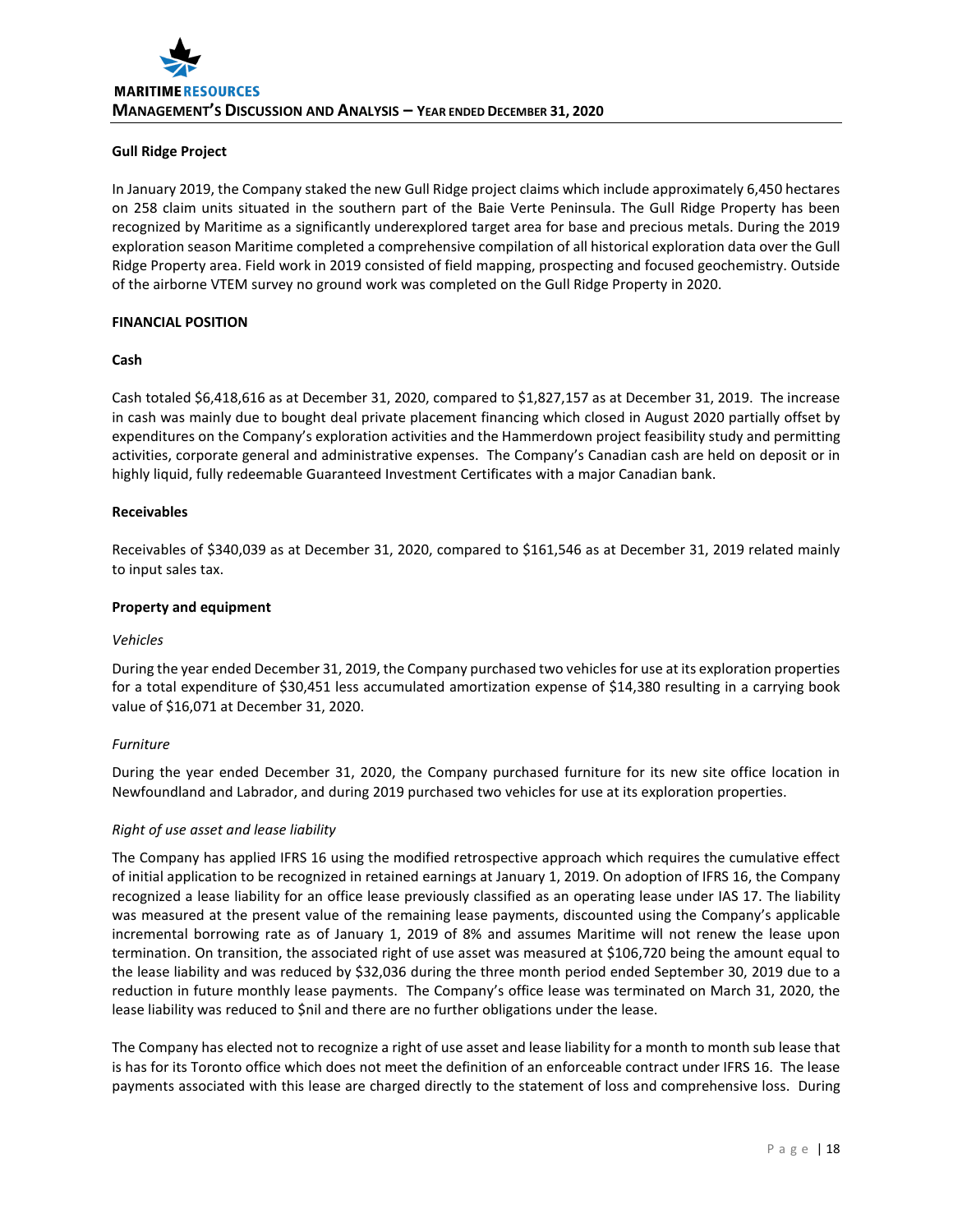

the year ended December 31, 2020, the Company incurred operating lease costs of \$48,859 (2019 – \$37,576) for an office lease not included in lease liabilities.

### **Mineral properties**

Expenditures incurred on the Company's Green Bay, Whisker Valley and Gull Ridge properties, follow:

|                              | <b>Green Bay</b> | <b>Whisker Valley</b> | <b>Gull Ridge</b> | <b>Total</b> |
|------------------------------|------------------|-----------------------|-------------------|--------------|
|                              |                  |                       |                   | \$           |
| Balance, December 31, 2018   | 7,154,416        | 586,428               |                   | 7,740,844    |
| Acquisition costs - cash     | 50,765           | 80,320                | 3,870             | 134,955      |
| Acquisition costs - shares   | 42,500           | 39,750                |                   | 82,250       |
| <b>Exploration expenses:</b> |                  |                       |                   |              |
| Drilling and assaying        | 851,326          | 141,910               | 7,329             | 1,000,565    |
| Geology                      | 710,573          | 773,197               | 32,570            | 1,516,340    |
| Property                     | 52,257           |                       |                   | 52,257       |
| Geophysics                   | 217,863          | 65,765                | 25,238            | 308,866      |
| Pre-feasibility study update | 1,155,555        |                       |                   | 1,155,555    |
|                              | 3,080,839        | 1,100,942             | 69,007            | 4,250,788    |
| Less: Recoveries and grants  | (65, 250)        |                       |                   | (65,250)     |
| Net additions                | 3,015,589        | 1,100,942             | 69,007            | 4,185,538    |
| Balance, December 31, 2019   | 10,170,005       | 1,687,370             | 69,007            | 11,926,382   |
| Acquisition costs - cash     | 861,880          | 58,500                |                   | 920,380      |
| Acquisition costs - shares   | 98,750           | 21,000                |                   | 119,750      |
| <b>Exploration expenses:</b> |                  |                       |                   |              |
| Drilling and assaying        | 2,480,668        | 481,489               |                   | 2,962,157    |
| Geology                      | 886,689          | 359,648               | 1,944             | 1,248,331    |
| Geophysics                   | 38,522           |                       |                   | 38,552       |
| Property                     | 100,381          | 13,395                |                   | 113,776      |
| Pre-feasibility study update | 1,314,025        |                       |                   | 1,314,025    |
| Permitting                   | 70,979           |                       |                   | 70,979       |
|                              | 5,851,924        | 934,032               | 1,994             | 6,787,950    |
| Less: Recoveries and grants  | (82, 800)        |                       |                   | (82, 800)    |
| Net additions                | 5,769,124        | 934,032               | 1,994             | 6,705,150    |
| Balance, December 31, 2020   | 15,939,129       | 2,621,402             | 71,001            | 18,631,532   |

During the year ended December 31, 2020, the Company received \$82,800 (2019 - \$65,250) pursuant to an application made with the Government of Newfoundland and Labrador in respect of the Newfoundland and Labrador Mineral Incentive Junior Exploration Assistance Program (JEAP) grant for exploration conducted during 2019 and 2018, respectively.

### **Accounts payable and other liabilities**

As at December 31, 2020, accounts payable and accrued liabilities were \$1,015,603 (2019 – \$453,070) and relate mainly to activities at the Company's exploration projects during the period.

### **Private placements and flow-through premium liability**

 On August 21, 2020, the Company closed a "bought deal" private placement and issued 43,367,550 common shares of the Company at a price of \$0.15 per common share, and 11,000,000 common shares issued on a flow-through basis at a price of \$0.20 per flow-through share for aggregate gross proceeds of \$8,705,133. The flow-through shares were issued at a premium of \$550,000. Pursuant to the Company incurring eligible flow-through expenditures, the flow-through premium liability has been reduced to \$203,613 and \$346,387 was recognized into income during the year ended December 31, 2020.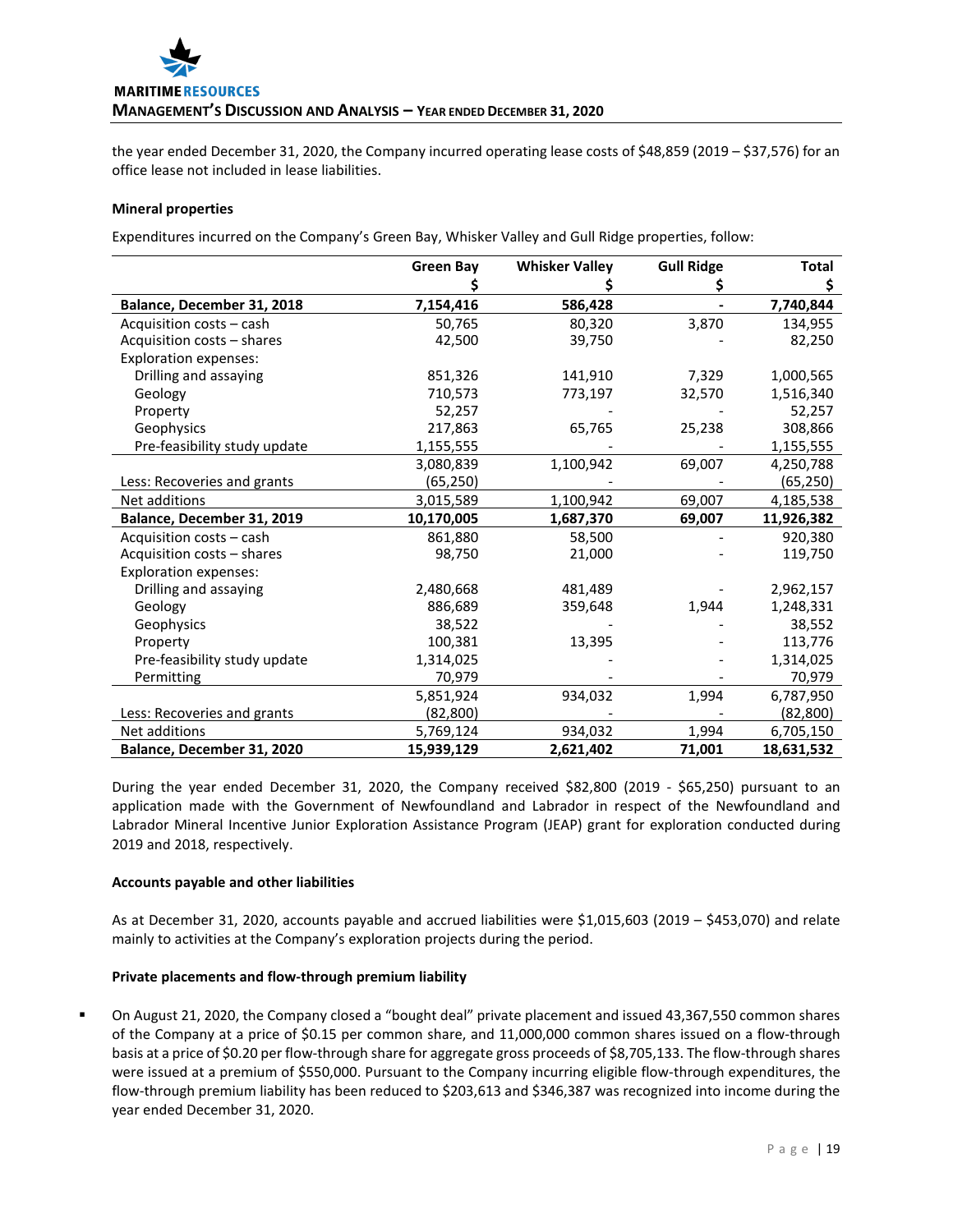

The private placement was completed by a syndicate of underwriters led by Sprott Capital Partners LP ("Sprott") and including Dundee Goodman Merchant Partners, Industrial Alliance Securities Inc., Canaccord Genuity Corp., Cormark Securities Inc., Stifel GMP and Raymond James Ltd. Dundee Resources Limited, an affiliate of Dundee Goodman Merchant Partners and an "interested party" of the Company, subscribed for 9,455,000 common shares under the offering for an aggregate subscription price of \$1,418,250. A cash finder's fee was paid and 1,013,208 broker warrants were issued, to Dundee Goodman Merchant Partners. As a result of the closing of the private placement, Dundee Resources Limited now owns 55,743,419 common shares of Maritime, representing an approximate 18.47% interest on an undiluted basis.

In connection with the closing of the private placement, the Company paid a cash fee of 6% totalling \$496,181 of the aggregate gross proceeds raised pursuant to the offering, with the exception of certain proceeds from the sale of the securities to certain specified persons. The Company issued an aggregate of 3,087,873 non-transferable broker warrants, with each broker warrant being exercisable into one common share at a price of \$0.15 per share until August 21, 2022 and fair valued at \$275,280. Legal, regulatory and other cash costs associated with the private placement totalled \$258,975. The net proceeds are being used by the Company to continue exploration and progress towards development of the Hammerdown Gold Project, as well as for working capital and general corporate purposes.

 On May 14, 2020, the Company closed a non-brokered private placement raising aggregate gross proceeds of \$3,500,000 through the issuance of a combination of common shares at a price of \$0.06 per common share and flow-through shares at a price of \$0.065 per flow-through share. The Company issued a total of 21,626,666 common shares and 33,883,076 flow-through shares pursuant to the private placement. The flow-through shares were issued at a premium of \$169,415. Pursuant to the Company incurring eligible flow-through expenditures, the flow-through premium liability has been reduced to \$nil and \$169,415 was recognized into income during the year ended December 31, 2020. The net proceeds were used by the Company to continue exploration and progress towards development of the Hammerdown Gold Project, as well as for working capital and general corporate purposes.

Dundee Goodman Merchant Partners ("DGMP"), a division of Goodman & Company, Investment Counsel Inc., Sprott and Canaccord Genuity Corp. ("CG"), acted as advisors to the Company. The Company agreed to pay aggregate finders' and advisory fees of up to 5% in cash of the gross sales of common shares and flow-through shares. An aggregate of 666,864 common shares were issued to SCP as commission. The cash finders' and advisory fees amounted to an aggregate of \$94,518, including \$28,069 to DGMP, \$16,449 to CG, \$15,000 to EDE Asset Management and \$35,000 to Laurentian Bank Securities Inc. Legal, regulatory and other cash costs associated with the private placement totalled \$68,877.

Dundee Resources Limited, an affiliate of DGMP and an "interested party" of the Company, and affiliates of Sprott who may be considered "interested parties" of the Company, each subscribed for common shares and flow-through shares under the private placement. Dundee Resources Limited subscribed for 9,356,383 common shares having a subscription price of \$561,383 and affiliates of Sprott subscribed for 5,337,283 common shares and 15,692,308 flowthrough shares having an aggregate subscription price of \$1,340,237. Following the closing of the offering, Dundee Corporation's wholly owned subsidiary, Dundee Resources Limited, owned 46,288,419 common shares of Maritime, representing an approximate 18.83% interest, at that time; and Sprott, including its affiliates, owned 30,353,968 common shares of Maritime, representing an approximate 12.3% interest, at that time. DGMP was paid finders' and advisory compensation and SCP was issued common shares as commission as outlined above.

 Pursuant to a non-brokered private placement on April 24, 2019, the Company issued 36,755,000 units at a price if \$0.10 per unit and 20,141,662 flow-through units at a price of \$0.12 per flow-through unit for gross proceeds of \$6,092,500.

Each unit consisted of one common share and one-half of one transferable common share purchase warrant ("Warrant"). Each whole Warrant entitles the holder to acquire one common share of the Company at a price of \$0.15 per common share for a period of 24 months following the closing date of the Offering (the "NFT Warrants").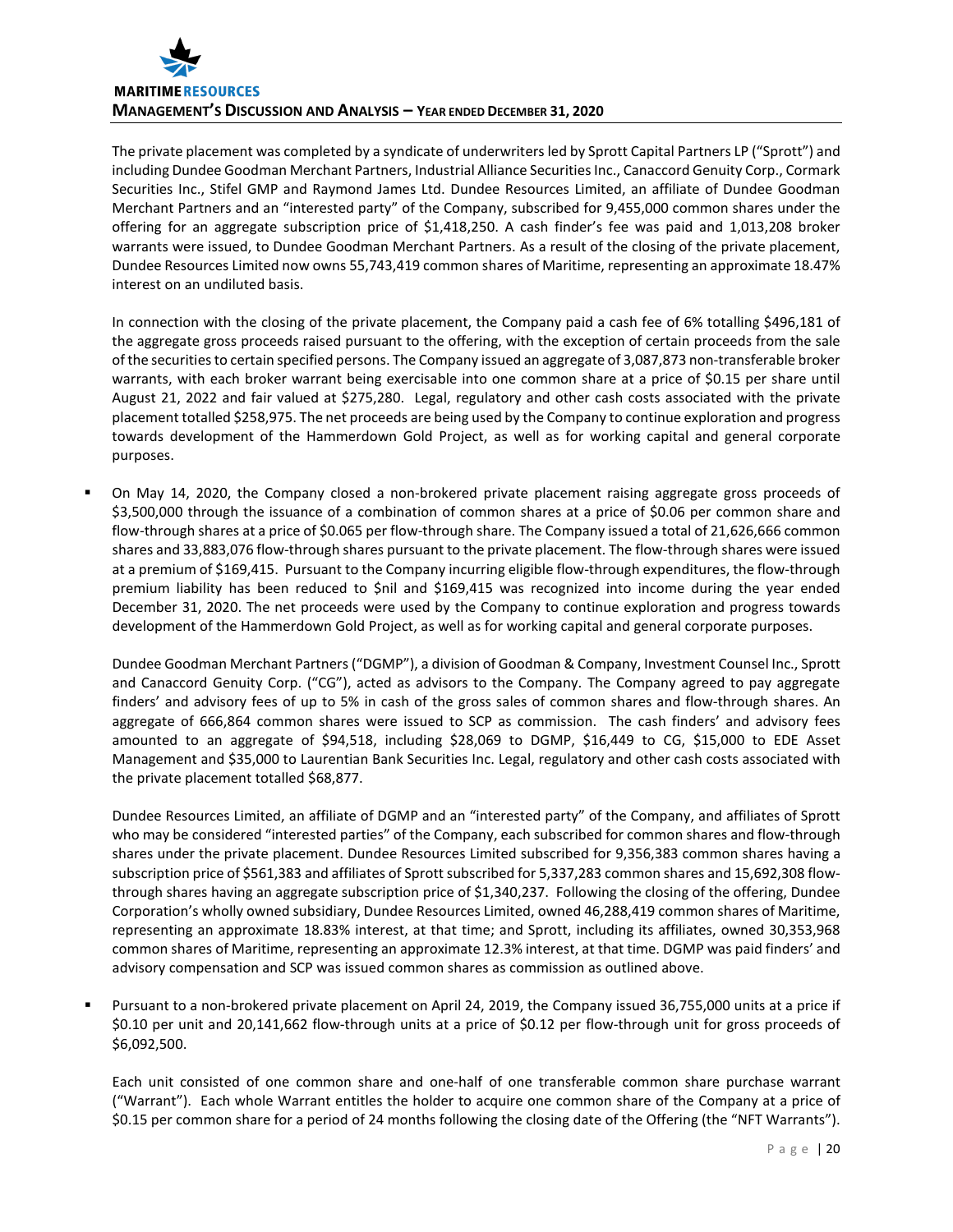

Each FT Unit consisted of one common flow-through share and one half of one transferable common share purchase warrant ("FT Warrant"). Each whole FT Warrant entitles the holder to acquire one non flow-through common share of the Company at a price of \$0.15 per common share for a period of 24 months following the closing date of the Offering (the "FT Warrants"). The flow-through shares were issued at a premium of \$402,833. Pursuant to the Company incurring eligible flow-through expenditures, the flow-through premium liability has been reduced to \$nil and the remaining \$15,612 was recognized into income during the year ended December 31, 2020.

The Company paid aggregate finders' and advisory fees to certain brokers of \$412,909 and 3,863,294 finders' warrants valued at \$126,562, including \$156,532 and 1,563,273 finders' warrants to DGMP. As an advisor, Sprott received \$156,532 and 1,563,273 finders' warrants, and for certain orders, received finders' fees in the aggregate of \$11,995, for services related to its engagement. Following the financing, Dundee Corporation's wholly owned subsidiary, Dundee Resources Limited owned 36,932,036 shares of Maritime, representing an approximate 19.54% interest, at that time.

The fair value attributed to the finders' warrants was determined using the Black-Scholes valuation model using the following assumptions: Risk free interest rate of 1.63%, expected life of two years, and volatility rate of 80.56%. Each finders' warrant entitles the holder to purchase one common share of the Company at a price of \$0.15 per finders' warrant share for a period of 24 months following the closing date of the Offering.

| Flow-through premium liability                         |            |
|--------------------------------------------------------|------------|
| Balance - December 31, 2018                            | 128,738    |
| Flow-through premium liability additions               | 402,833    |
| Settlement of flow-through premium to income           | (483, 972) |
| Balance - December 31, 2019                            | 47,599     |
| Flow-through premium liability additions - May 2020    | 169,415    |
| Flow-through premium liability additions - August 2020 | 550,000    |
| Settlement of flow-through premium to income           | (563,401)  |
| Balance - December 31, 2020                            | 203,613    |

### **Shares issuances related to property option agreements**

During the year ended December 31, 2020, the Company issued:

- $=$  500,000 (2019 500,000) common shares valued at \$82,500 (2019 \$42,500) in connection with the Inomin property;
- 250,000 (2019 nil) common shares valued at \$16,250 (2019 \$nil) in connection with the Sprucy Pond property;
- 250,000 (2019 200,000) common shares valued at \$13,750 (2019 \$19,000) in connection with the Whisker Valley property;
- 50,000 (2019 25,000) common shares, valued at \$7,250 (2019 \$2000), in connection with the Strugglers Pond property; and
- nil (2019 250,000) common shares, valued at \$nil (2019 \$18,750), in connection with the El Strato property fully optioned in 2019.

### **Warrant and stock option exercises**

9,606,608 (2019 – nil) common shares were issued upon the exercise of warrants. Cash proceeds of \$1,354,880 (2019 – \$nil) were received and the fair value of the exercised warrants of \$436,777 (2019 – \$nil) was transferred from reserves to share capital during the year ended December 31, 2020.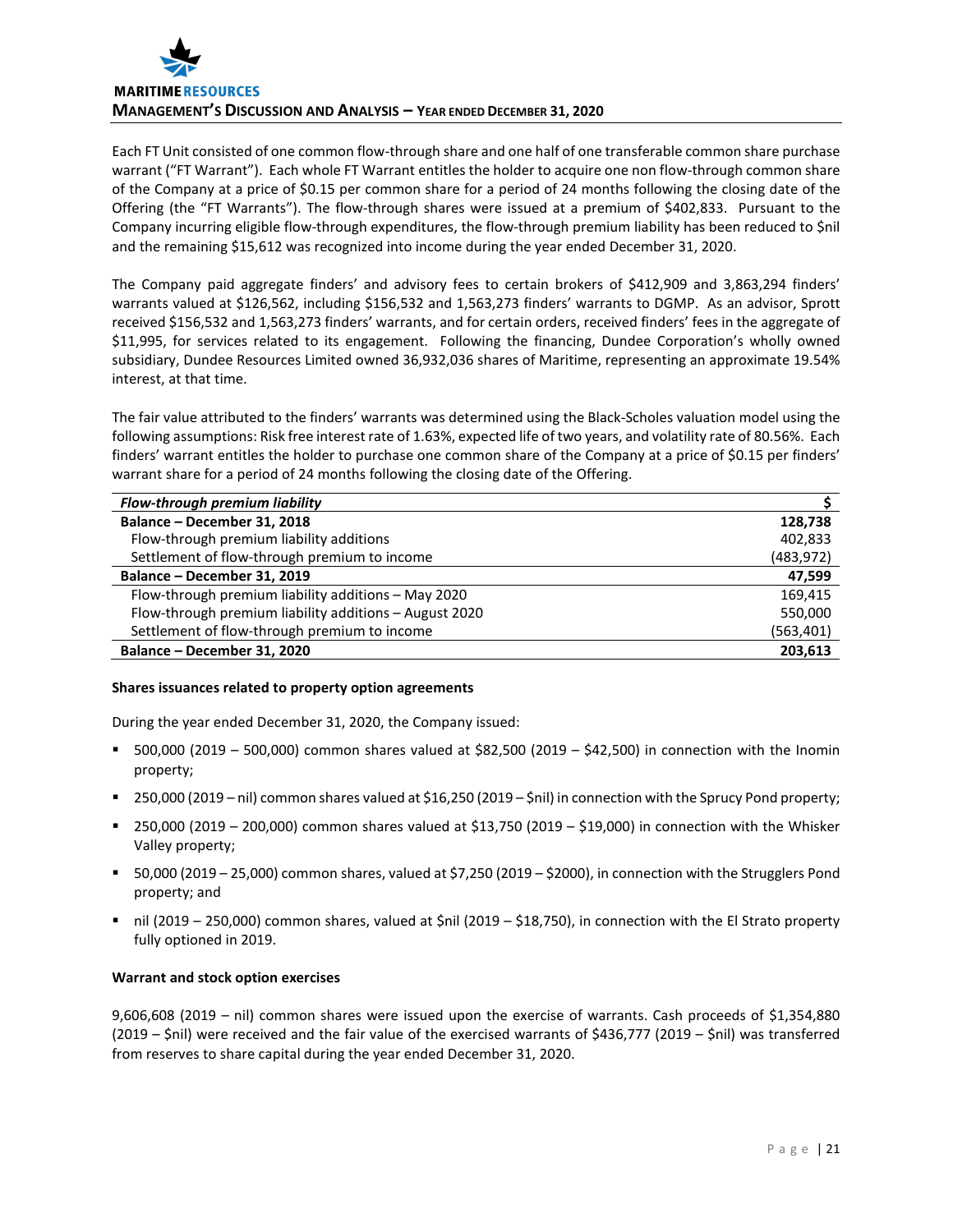825,000 (2019 – nil) common shares were issued upon the exercise of stock options. Cash proceeds of \$102,500 (2019 – \$nil) were received and the fair value of the exercised options of \$67,730 (2019 – \$nil) was transferred from reserves to share capital during the year ended December 31, 2020.

On November 3, 2020, the Company issued 150,000 common shares valued at \$24,000 to Canaccord Genuity Corp. as full consideration for financial advisory and consulting services.

Subsequent to December 31, 2020, 13,144,940 of common share purchase warrants were exercised for gross proceeds of \$1,971,741 and 19,166,687 of common share purchase warrants expired unexercised.

### **Royalty units**

During fiscal 2016, the Company issued Royalty Units with a price of \$0.01 per Royalty Unit, and, subject to written consent of the Company, may be assigned or transferred in their entirety only. The proceeds of \$210,700 received in relation to the Royalty Units has been recorded as a Royalty Reserve within Equity. Royalty Units will return 100% of the original investment made by the purchasers and is to be paid out of production from the Company's Green Bay project. The likelihood of the project going into production cannot be determined at this time. Total royalties payable from the Royalty Units ("Royalty Payment") are capped at \$3,440,500 being the price for which the Equity Units (comprised of common shares and common share warrants) and Royalty Units were purchased. Royalty Payments will be made annually beginning on the first anniversary of the date of commencement of commercial production for the Project. Royalty Payments will be funded solely from 10% of annual net cash flow from the Project, with net cash flow representing net production revenues realized from the Project after deduction of all Project operating and debt servicing costs. At the option of the Company, Royalty Payments will be paid either in cash or in gold.

|                                               | 2020        | 2019        | 2018        |
|-----------------------------------------------|-------------|-------------|-------------|
| <b>Year ended December 31</b>                 |             |             | S.          |
| <b>Expenses</b>                               |             |             |             |
| Salaries and benefits                         | 746,380     | 516,376     |             |
| Administration                                | 196,020     | 243,713     | 351,465     |
| Consulting                                    | 10,510      | 28,000      | 449,270     |
| Directors' fees                               | 79,856      | 77,555      | 18,000      |
| Investor relations and promotion              | 288,661     | 194,780     | 747,205     |
| Professional fees                             | 65,956      | 101,912     | 68,360      |
| Professional fees - hostile takeover          |             |             | 619,758     |
| Severance                                     |             | 992,497     |             |
| Share-based payments                          | 469,729     | 330,348     | 309,664     |
| Depreciation                                  | 27,049      | 63,976      |             |
| Interest expenses on lease liability          | 138         | 3,178       |             |
| Financing expense, accretion and interest on  |             |             |             |
| loans payable                                 |             |             | 66,675      |
|                                               | (1,884,299) | (2,552,335) | (2,630,397) |
| Interest income                               | 22,062      | 62,829      |             |
| Recognition of flow-through premium liability | 563,401     | 483,972     | 164,937     |
| Loss and comprehensive loss for the year      | (1,298,836) | (2,005,534) | (2,465,460) |
| Loss per share                                | (0.01)      | (0.01)      | (0.03)      |
| <b>Total assets</b>                           | 26,156,853  | 14,076,443  | 10,187,022  |

## **RESULTS OF OPERATIONS**

For the year ended December 31, 2020, the Company incurred a loss and comprehensive loss in the amount of \$1,298,836 (2019 – \$2,005,534). Expenses during year ended December 31, 2020 were lower than the comparative periods mainly due to severances paid during 2019 and the expenses incurred due to the hostile takeover bid during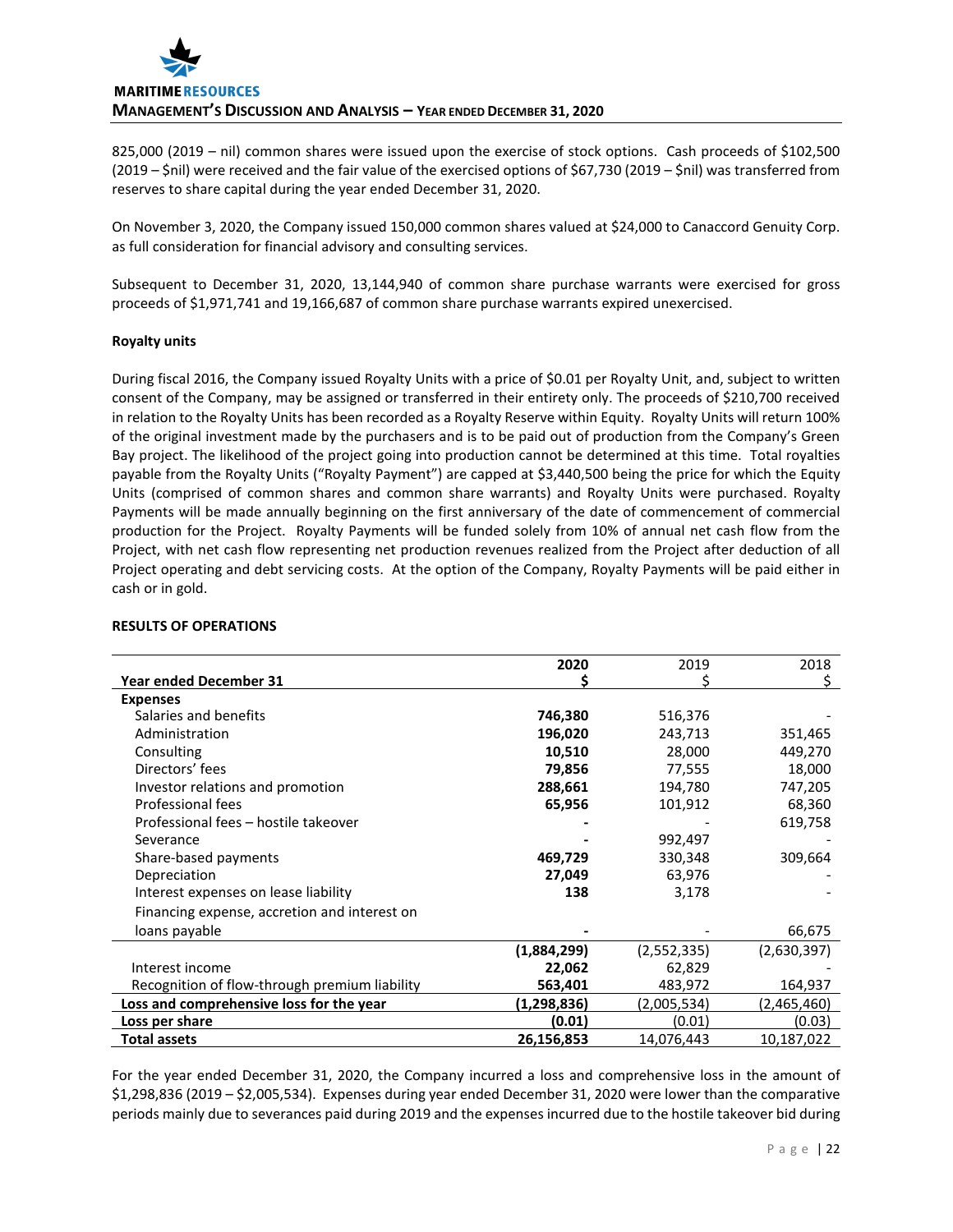2018. Depreciation and interest expense on lease liability relate mainly to the amortization of the right of use asset and accretion of the lease liability for an office lease of the Company.

During the year ended December 31, 2020, the Company incurred \$65,146 (2019 – \$53,863) for an office lease included in Administration in the statement of loss and comprehensive loss and not included in lease liabilities.

During the year ended December 31, 2020, the Company granted 6,700,000 (2019 – 4,850,000) stock options to directors, officers, consultants and employees of the Company, of which 6,525,000 (2019 – 4,650,000) have vested and the remaining 175,000 (2019 – 200,000) unvested stock options will vest by one-third every three months, for six months. The fair value of the stock options granted as determined by the Black-Scholes pricing model was \$473,788 (2019 – \$332,743) or \$0.09 (2019 – \$0.07) per option. Share based payments recognized during the year ended December 31, 2020 of \$469,729 (2019 – \$330,348). During the year ended December 31, 2020, 1,485,000 (2019 – 495,000) stock options were forfeited, cancelled or expired resulting in a reversal of \$130,936 (2019 – \$102,291) from reserves to deficit. The total fair value of unvested options that will be recognized in profit or loss in future periods amounts to \$4,059 at December 31, 2020 (2019 – \$2,395).

Pursuant to qualifying flow-through expenditures incurred during the year ended December 31, 2020, the flowthrough premium liability was reduced by \$563,401 (2019 – \$483,972) and recorded in income as recognition of the flow-through premium liability.

### **SUMMARY OF QUARTERLY RESULTS**

The following table summarizes information derived from the Company's financial statements for each of the eight most recently completed quarters.

|                                   | <b>Dec 31</b> | Sep 30    | <b>Jun 30</b> | <b>Mar 31</b> | <b>Dec 31</b> | Sep 30   | <b>Jun 30</b> | <b>Mar 31</b> |
|-----------------------------------|---------------|-----------|---------------|---------------|---------------|----------|---------------|---------------|
| in thousands, except per share    | 2020          | 2020      | 2020          | 2020          | 2019          | 2019     | 2019          | 2019          |
| amounts                           |               |           |               |               |               |          |               |               |
| Net income (loss):                |               |           |               |               |               |          |               |               |
| in total<br>(i)                   | 142           | (332)     | (680)         | (429)         | (182)         | (204)    | (516)         | (1, 104)      |
| per share <sup>(1)</sup><br>(iii) | 0.00          | (0.00)    | (0.00)        | (0.00)        | (0.00)        | (0.00)   | (0.00)        | (0.01)        |
| Cash                              | 6,419         | 8.739     | 3,200         | 600           | 1,827         | 3,444    | 5,444         | 955           |
| Exploration and evaluation assets | 18,632        | 16,283    | 13,282        | 12,668        | 11,926        | 10,728   | 8,871         | 8,140         |
| Debt                              | nil           | nil       | nil           | nil           | nil           | nil      | nil           | nil           |
| Deficit                           | (10,687)      | (10, 949) | (10,629)      | (9,948)       | (9,519)       | (9, 347) | (9, 144)      | (8, 721)      |

(1) *Fully diluted loss per share amounts are not shown as they would be anti-dilutive*.

For the three months ended December 31, 2020, the Company had income of \$141,847 mainly due to the recovery of the flow-through premium liability through profit and loss during the quarter. For the three months ended December 31, 2019, the Company incurred a loss and comprehensive loss in the amount of \$181,455. Maritime's loss in each period primarily reflects the level general and administrative expenses. Cash balances fluctuated as a result of the various financings, combined with expenditures in the periods.

The Company's operations are not driven by seasonal trends, but rather by reaching project milestones such as completing various geological, technical, environmental and socio-economic objectives as well as closing the financings needed to fund the Company's activities. The operating results of junior exploration companies typically demonstrate wide variations from period to period. These variances arise from fluctuations in such costs as sharebased compensation, level of exploration activity and unanticipated events such as hostile takeover bids.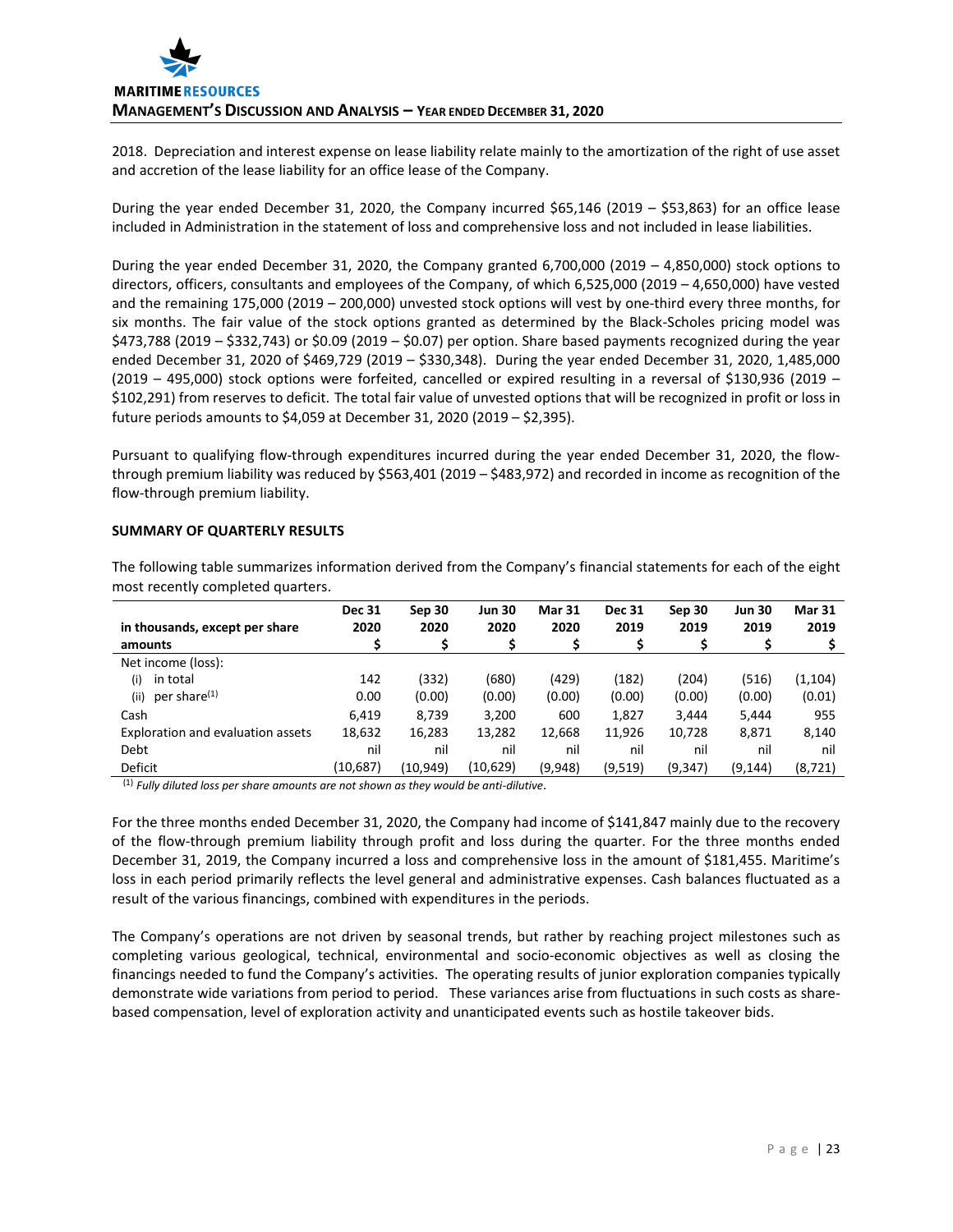### **TRANSACTIONS WITH RELATED PARTIES**

#### **Key Management Personnel**

Key management personnel include those persons having authority and responsibility for planning, directing, and controlling the activities of the Company as a whole. The Company has determined that key management personnel consists of executive and non-executive members of the Company's Board of Directors and corporate officers. Compensation paid or payable to key management personnel for services rendered were as follows:

|                                      | 2020      | 2019      |
|--------------------------------------|-----------|-----------|
|                                      |           |           |
| <b>Salaries</b>                      | 643,129   | 502,413   |
| Consulting                           |           | 28,000    |
| Contract wages (1)                   |           | 26,000    |
| Directors' fees                      | 70,000    | 70,000    |
| Geological consulting <sup>(2)</sup> |           | 64,467    |
| Share based payments                 | 294,027   | 230,233   |
| Severance and retirement payments    |           | 992,497   |
|                                      | 1,007,156 | 1,913,610 |

At December 31, 2020, the Company included in accounts payable and accrued liabilities \$17,500 (2019 – \$17,500) of directors' fees payable to the members of board of directors of the Company. During the year ended December 31, 2019, the Company made management changes resulting in the Company paying severances totalling \$884,497 to the former Chief Executive Officer (\$391,496), Chief Financial Officer (\$117,000), Chief Operating Officer (\$328,001) and Corporate Secretary (\$48,000) of the Company. In addition, the Company paid Mr. Bernard Kahlert, P.Geo., who served as Vice President of Exploration for the Company, a sum of \$108,000 upon his retirement.

### **Related-party transactions**

Effective February 1, 2019, the Company entered into a sublease for office space in Toronto, with a corporation that is related by virtue of having directors, as well as the Chief Financial Officer and Corporate Secretary in common.

|                       | 2020   | 2019   |
|-----------------------|--------|--------|
|                       |        |        |
| Rent                  | 65,146 | 53,863 |
| Office administration | 5,244  | 4,174  |
|                       | 70,390 | 58,037 |

### **LIQUIDITY AND CAPITAL RESOURCES**

The Company has no operations that generate cash flow at this time. The Company's future financial success will depend on its success in re-starting the past producing Hammerdown gold mine and, also on the expansion of, or discovery of, one or more economic mineral deposits or business opportunities. The process can take years, can consume significant resources and is largely based on factors that are beyond the control of the Company and its management.

Management's objective is to ensure that there is sufficient capital to minimize liquidity risk and to continue as a going concern. As an exploration stage company, the Company has financed its activities primarily by the issuance of equity securities. Although the Company has been successful in the past in obtaining financing through the sale of equity securities, there can be no assurance that the Company will be able to obtain adequate financing in the future, or that the terms of such financings will be favourable.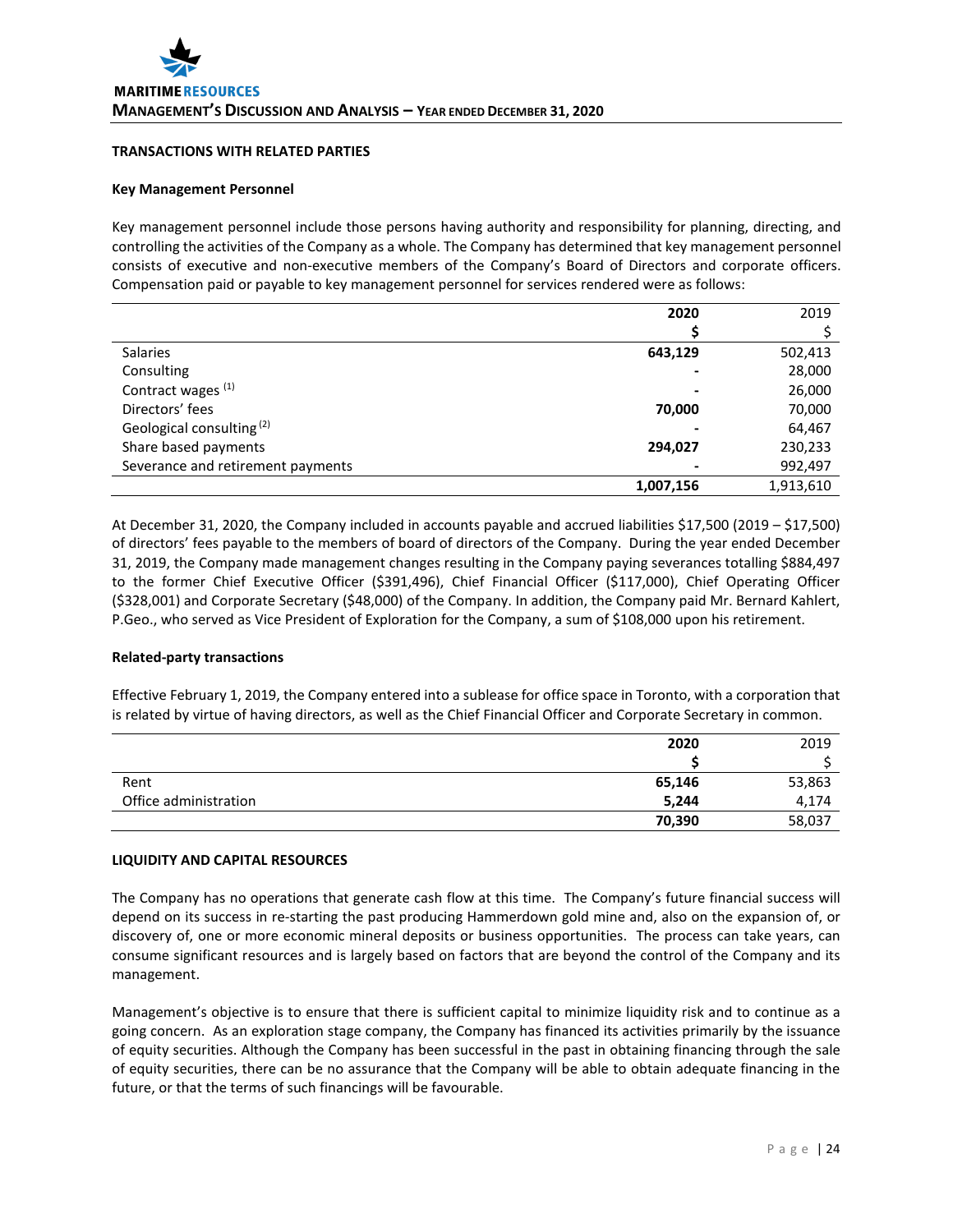## **Working Capital**

The Company had \$5,835,806 in working capital as at December 31, 2020 (2019 – \$1,645,470) (see "Non-IFRS Measures"). As at December 31, 2020, the Company had no debt, did not have any unused lines of credit or other arrangements in place to borrow funds, and had no off-balance sheet arrangements. The Company has no current plans to use debt financing and does not use hedges or other financial derivatives.

The Company manages its liquidity risk (i.e., the risk that it will not be able to meet its obligations as they become due) by forecasting cash flows from operations together with its investing and financing activities. Expenditures are adjusted to ensure liabilities can be funded as they become due. Management and the Board of Directors are actively involved in the review, planning, and approval of significant expenditures and commitments.

### **Operating Activities**

Cash used in operating activities was \$1,497,404 for the year ended December 31, 2020 (2019 – \$2,279,006).

### **Financing Activities**

Financing activities resulted in cash inflows of \$12,719,561 from the issuance of shares partially offset by repayment of lease liabilities during the year ended December 31, 2020, compared to cash inflows of \$5,560,016 in the same period of 2019, from the issuance of shares partially offset by the repayment of the loan.

### **Investing Activities**

Investing activities, relating predominantly to exploration and evaluation expenditures on the Company's exploration properties, resulted in cash outflows of \$6,630,698 during the year ended December 31, 2020 (2019 – \$3,812,919).

### **FINANCIAL INSTRUMENTS**

The Company's financial instruments consist of cash, receivables, deposits, and accounts payable and accrued liabilities. The carrying value of receivables, and accounts payable and accrued liabilities approximate their fair values due to the short-term nature of these instruments. The fair value of cash is measured based on level 1 of the fair value hierarchy.

The Company's risk exposures and the impact on the Company's financial instruments are summarized below.

### **Credit risk**

Credit risk is the risk of a financial loss to the Company if a counter-party to a financial instrument fails to meet its contractual obligation. The Company's receivables consist primarily of tax receivables due from federal and provincial government agencies. The Company has no customers or trade receivables as at December 31, 2020. The Company does not have a significant concentration of credit risk with any single counter-party. The Company's cash is invested in interest bearing accounts at major Canadian chartered banks. Because of these circumstances, the Company does not believe it has a material exposure to credit risk. Receivables are due from a government agency.

#### **Interest rate risk**

Interest rate risk is the risk that the fair value or future cash flows of a financial instrument will fluctuate because of changes in market interest rates. Financial assets and liabilities with variable interest rates expose the Company to cash flow interest rate risk. The risk that the Company will realize a loss in cash is limited because the Company's deposits are redeemable on demand.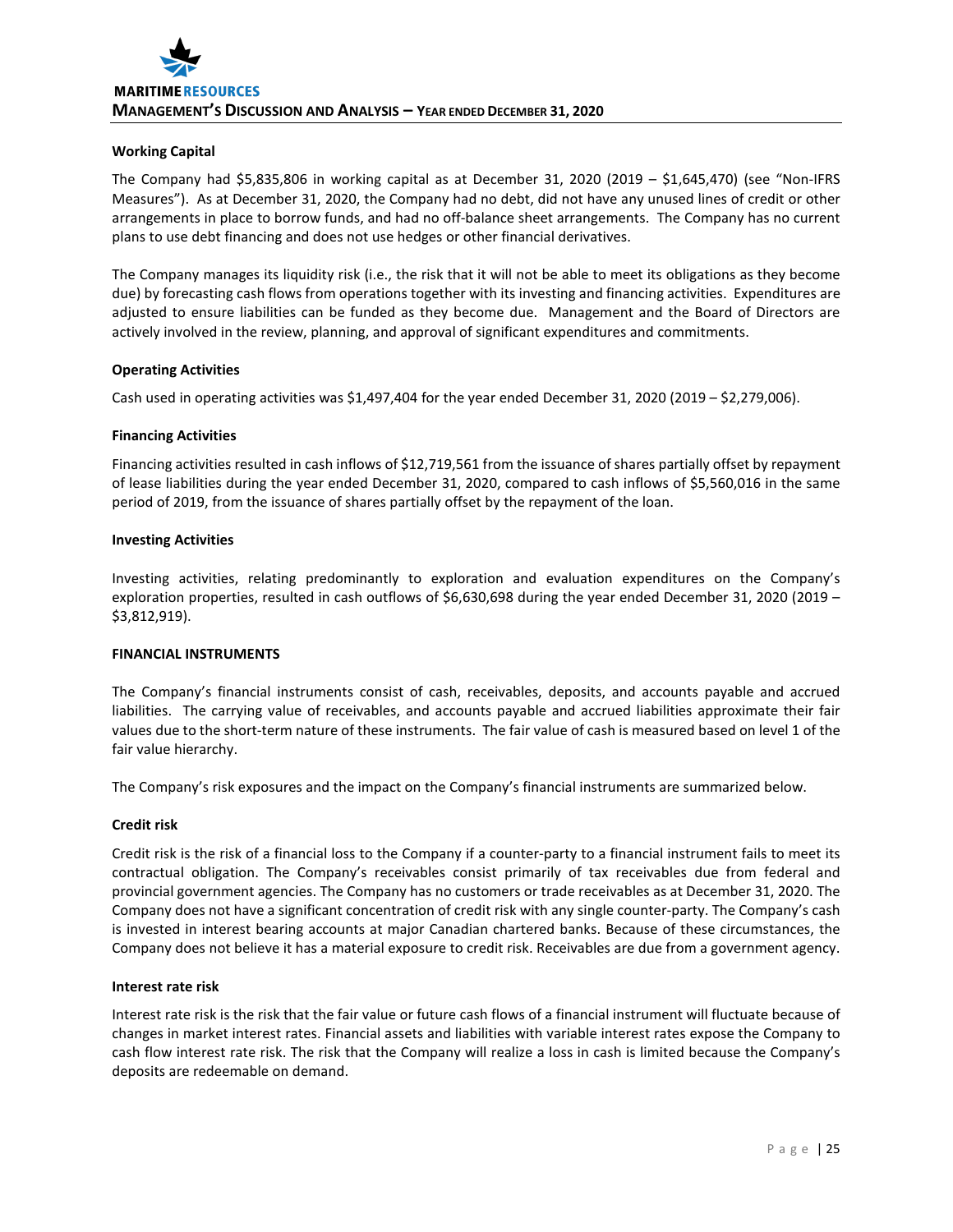## **Liquidity risk**

Liquidity risk is the risk that the Company will not be able to meet its obligations as they become due. The Company's ability to continue as a going concern is dependent on management's ability to raise required funding through future equity issuances, asset sales or a combination thereof.

The Company manages its liquidity risk by forecasting cash flows from operations and anticipating any investing and financing activities. As at December 31, 2020, the Company had cash totalling \$6,418,616 (2019 – \$1,827,157) to settle accounts payable and accrued liabilities of \$1,015,603 (2019 – \$453,070). Management and the Board of Directors are actively involved in the review, planning and approval of significant expenditures and commitments.

As at December 31, 2020 and 2019, the Company's accounts payable and accrued liabilities have contractual maturities of less than 60 days and are subject to normal trade terms.

### **Price risk**

The Company is exposed to price risk with respect to commodity and equity prices. Equity price risk is defined as the potential adverse impact on the Company's earnings due to movements in individual equity prices or general movements in the level of the stock market. Commodity price risk is defined as the potential adverse impact on earnings and economic value due to commodity price movements and volatilities. The Company closely monitors commodity prices, individual equity movements, and the stock market to determine the appropriate course of action to be taken by the Company.

## **CONTINGENCIES**

The Company may be subject to various contingent liabilities that occur in the normal course of operations. The Company is not aware of any pending or threatened proceedings that would have a material adverse effect on the financial position or future results of the Company.

### **OFF BALANCE SHEET ARRANGEMENTS**

The Company does not have any off-balance sheet arrangements.

### **CRITICAL ACCOUNTING ESTIMATES AND JUDGEMENTS**

The discussion and analysis of Maritime's financial condition and results of operations are based upon its financial statements, which are prepared in accordance with IFRS. The preparation of the financial statements requires the Company to make estimates and judgements that affect the reported amounts of assets and liabilities, revenues and expenses, and related disclosure of contingent assets and liabilities at the date of the financial statements. Actual results may differ from these estimates under different assumptions or conditions. The areas involving a higher degree of judgment or complexity, or areas where assumptions and estimates are significant to the financial statements are discussed in more detail in the Company's financial statements for the year ended December 31, 2020, which are available on SEDAR a[t www.sedar.com.](http://www.sedar.com/)

### **NON-IFRS MEASURES**

This MD&A refers to working capital, which is not a recognized measure under IFRS. This non-IFRS performance measure does not have any standardized meaning prescribed by IFRS and is therefore unlikely to be comparable to similar measures presented by other issuers. Management uses this measure internally to better assess performance trends and liquidity. Management understands that a number of investors and others who follow the Company's business assess performance in this way. This data is intended to provide additional information and should not be considered in isolation or as a substitute for measures of performance prepared in accordance with IFRS.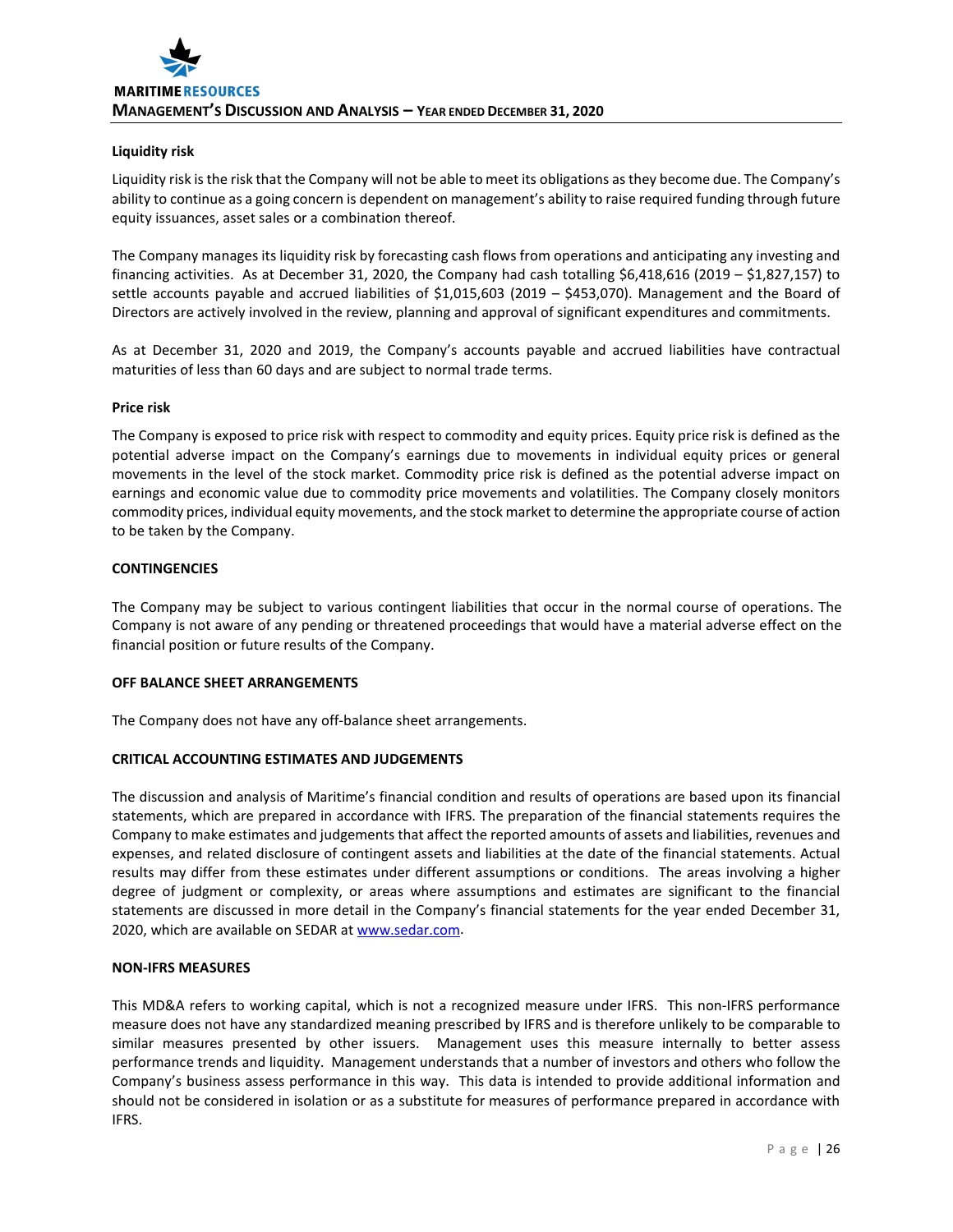

# **MANAGEMENT'S DISCUSSION AND ANALYSIS – YEAR ENDED DECEMBER 31, 2020**

| As at                                    | December 31, 2020 | December 31, 2019 |
|------------------------------------------|-------------------|-------------------|
| Current assets                           |                   |                   |
| Cash                                     | 6,418,616         | 1,827,157         |
| Receivables                              | 340,039           | 161,546           |
| Prepaid expenses                         | 116,286           | 120,199           |
|                                          | 6,874,941         | 2,108,902         |
| Current liabilities                      |                   |                   |
| Accounts payable and accrued liabilities | (1,015,603)       | (453,070)         |
| Lease liability                          | (23, 532)         | (10, 362)         |
| Working capital                          | 5,835,806         | 1,645,470         |

## **DISCLOSURE OF SECURITIES OUTSTANDING**

As at April 21, 2021, the following common shares, common share purchase options, finders' warrants and common share purchase warrants were outstanding.

|                                               |                    | <b>Exercise price</b> | Number of shares and<br>number of shares on |
|-----------------------------------------------|--------------------|-----------------------|---------------------------------------------|
|                                               | <b>Expiry date</b> | per share             | exercise                                    |
| <b>Common shares</b>                          |                    |                       | 398,387,601                                 |
| Common share purchase options                 | 29-Jul-2021        | \$0.25                | 2,300,000                                   |
| Common share purchase options                 | 26-Apr-2022        | \$0.15                | 200,000                                     |
| Common share purchase options                 | 04-Dec-2022        | \$0.10                | 500,000                                     |
| Common share purchase options                 | 15-Dec-2022        | \$0.10                | 2,075,000                                   |
| Common share purchase options                 | 06-Dec-2023        | \$0.11                | 4,805,000                                   |
| Common share purchase options                 | 18-Jun-2024        | \$0.10                | 4,650,000                                   |
| Common share purchase options                 | 20-May-2025        | \$0.085               | 5,650,000                                   |
| Common share purchase options                 | 16-Jun-2025        | \$0.095               | 350,000                                     |
| Common share purchase options                 | 10-Sep-2025        | \$0.17                | 600,000                                     |
| Common share purchase options                 |                    |                       | 21,130,000                                  |
| Common share purchase warrants                | 12-Apr-2023        | \$0.1794              | 1,846,200                                   |
| Common share purchase warrants <sup>(1)</sup> |                    |                       | 1,846,200                                   |
| Finders' warrants                             | 21-Aug-2022        | \$0.15                | 3,087,873                                   |
| Finders' warrants                             | 22-Mar-2023        | \$0.1794              | 2,310,000                                   |
| Finders' warrants <sup>(2)</sup>              |                    |                       | 5,397,873                                   |

*(1) Each transferable warrant entitles the holder to acquire one common share of the Company.*

*(2) Each non-transferable warrant entitles the holder to acquire one common share of the Company.*

## **RISK FACTORS AND UNCERTAINTIES**

The Company is subject to risks and uncertainties similar to other companies in a comparable stage of exploration. These risks include, but are not limited to, continuing losses, dependence on key individuals, and the ability to secure adequate financing to meet minimum capital required to successfully complete its exploration programs and continue as a going concern. While the Company has been successful in raising financing to date, there can be no assurance that it will be able to do so in the future. The operations of the Company are speculative due to the highrisk nature of its business. These risk factors and uncertainties could materially affect the Company's future operating results and could cause actual events to differ materially from those described herein and in forwardlooking statements and forward-looking information relating to the Company.

## **Exploration**

The Company is seeking mineral deposits on exploration projects where there are not yet established commercial quantities. There can be no assurance that economic concentrations of minerals will be determined to exist on the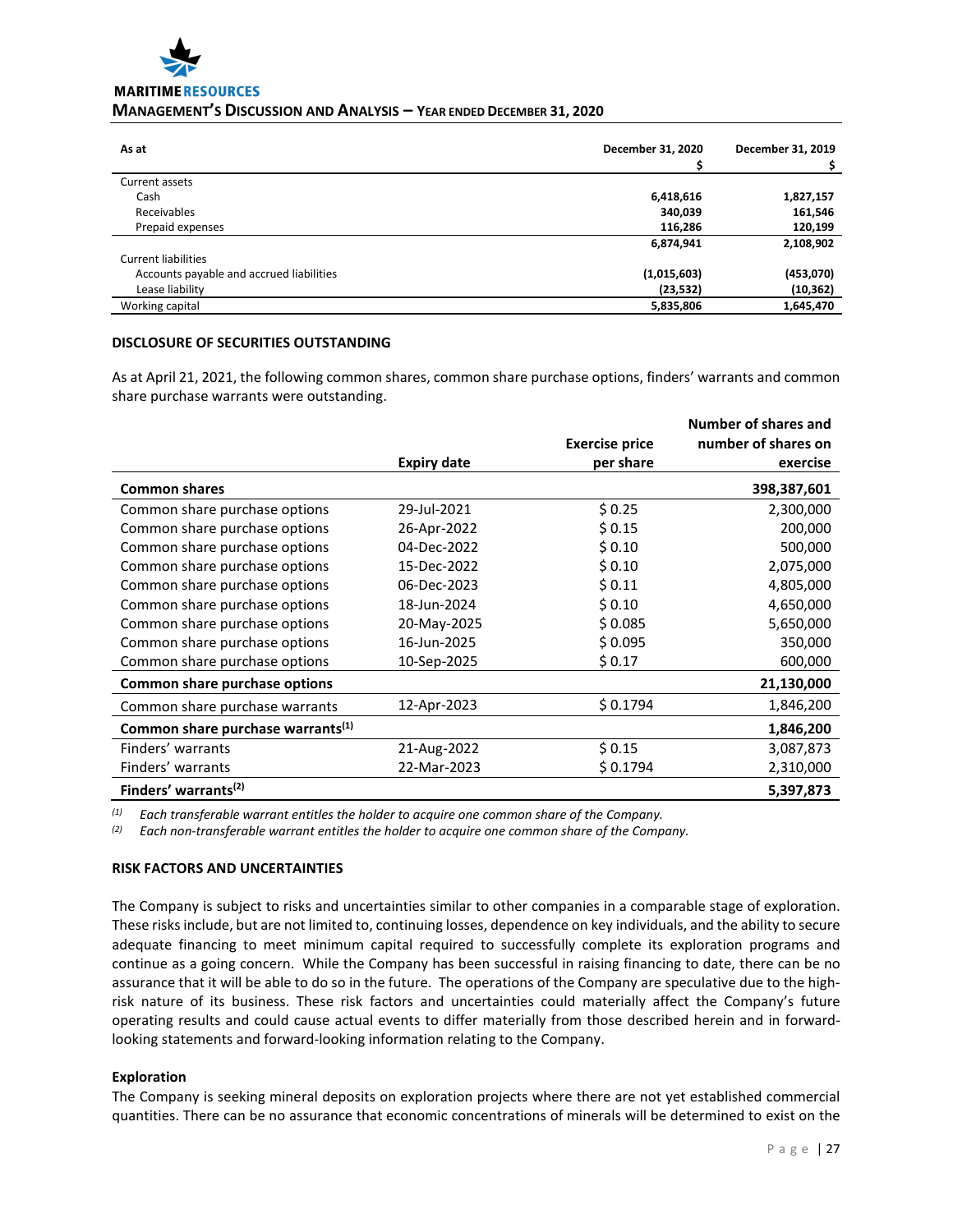

Company's property holdings within existing investors' investment horizons or at all. The failure to establish such economic concentrations could have a material adverse outcome on the Company and the value of its securities. The Company's planned programs and budgets for exploration work are subject to revision at any time to take into account results to date. The revision, reduction or curtailment of exploration programs and budgets could have a material adverse outcome on the Company and the value of its securities.

#### **Market**

The Company's securities trade on public markets and the trading value thereof is determined by the evaluations, perceptions and sentiments of both individual investors and the investment community taken as a whole. Such evaluations, perceptions and sentiments are subject to change; both in short term time horizons and longer-term time horizons. An adverse change in investor evaluations, perceptions and sentiments could have a material adverse outcome on the Company and the value of its securities.

#### **Commodity Price**

The Company's exploration projects are primarily related to exploration for gold and other precious metals in Canada. These minerals have recently been the subject of significant price fluctuations, and as such, there can be no assurance that that investors' evaluations, perceptions, beliefs and sentiments will continue to favour these target commodities. An adverse change in these commodities' prices, or in investors' beliefs about trends in those prices, could have a material adverse outcome on the Company and the value of its securities.

#### **Title**

No assurances can be given that title defects to the Company's properties do not exist. The properties may be subject to prior unregistered agreements, interests or native land claims and title may be affected by undetected defects. If title defects do exist, it is possible that Company's may lose all or a portion of its right, title, estate and interest in and to the properties to which the title defect relates. There is no guarantee that title to the properties will not be challenged or impugned. While, to the best of Company's knowledge, title to its properties is in good standing, this should not be construed as a guarantee of title. In Canada, claims have been made and new claims are being made by indigenous peoples that call into question the rights granted by the government.

### **Financing**

Exploration and development of mineral deposits is an expensive process, and frequently the greater the level of interim stage success the more expensive it can become. The Company has no producing properties and generates no operating revenues; therefore, for the foreseeable future, it will be dependent upon selling equity in the capital markets to provide financing for its continuing substantial exploration budgets. While the Company has been successful in obtaining financing from the capital markets for its projects in recent years, there can be no assurance that the capital markets will remain favourable in the future, and/or that the Company will be able to raise the financing needed to continue its exploration programs on favourable terms, or at all. Restrictions on the Company's ability to finance could have a material adverse outcome on the Company and the value of its securities.

### **Share Price Volatility and Price Fluctuations**

In recent years, the securities markets in Canada have experienced a high level of price and volume volatility, and the market prices of securities of many companies, particularly junior mineral exploration companies, like the Company, have experienced wide fluctuations which have not necessarily been related to the operating performance, underlying asset values or prospects of such companies. There can be no assurance that these price fluctuations and volatility will not continue to occur.

### **Key Personnel**

The Company's exploration efforts are dependent to a large degree on the skills and experience of certain of its key personnel. The Company does not maintain "key man" insurance policies on these individuals. Should the availability of these persons' skills and experience be in any way reduced or curtailed, this could have a material adverse outcome on the Company and the value of its securities.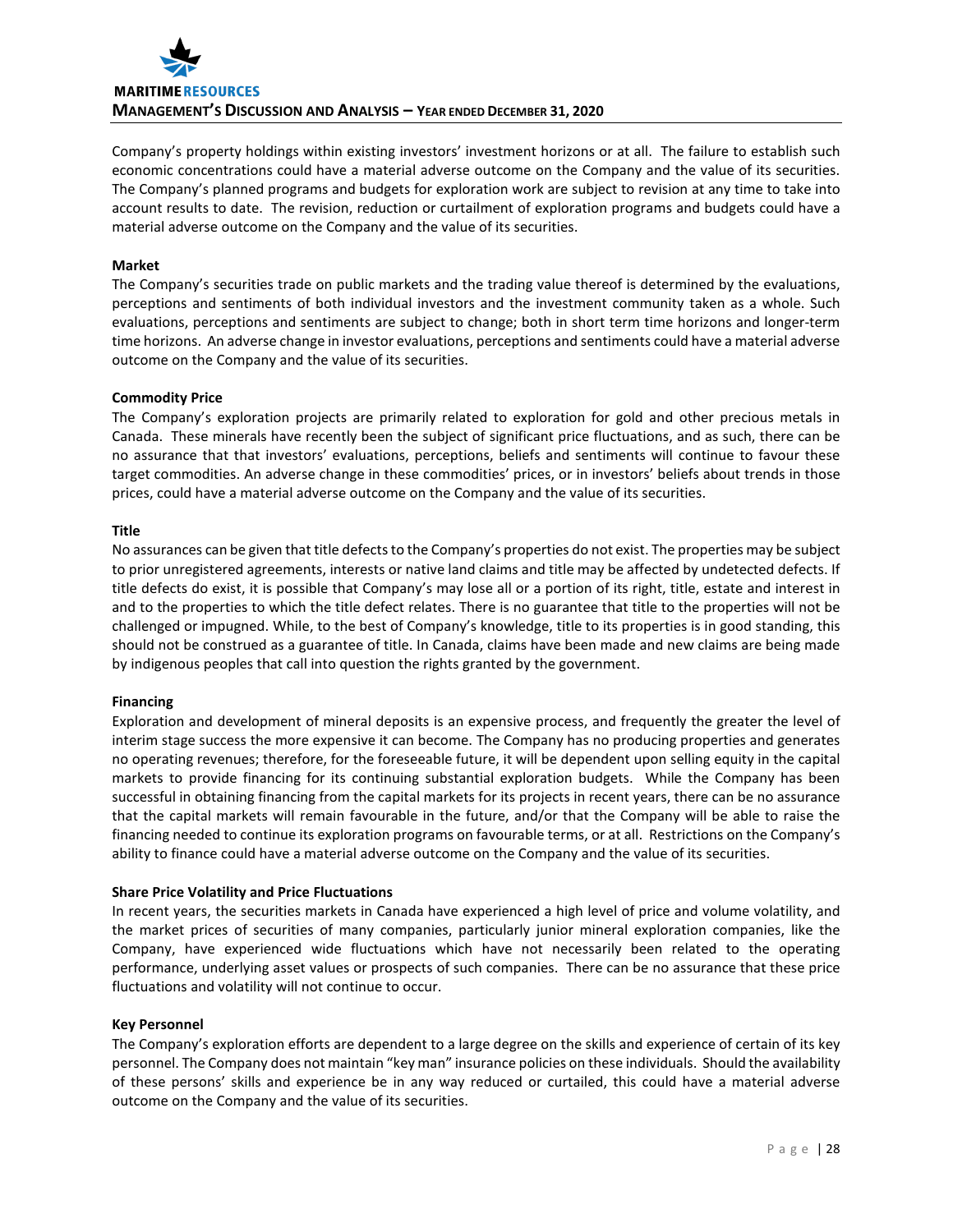## **Competition**

Significant and increasing competition exists for the limited number of mineral property acquisition opportunities available. As a result of this competition, some of which is with large established mining companies with substantial capabilities and greater financial and technical resources than the Company, the Company may be unable to acquire additional attractive mineral properties on terms it considers acceptable. The Company faces competition to attract and retain skilled labour.

## **Preliminary Economic Assessment**

The PEA mine plan and economic model include numerous assumptions and the use of Inferred Resources. Inferred Resources are considered to be too speculative geologically to have the economic considerations applied to them that would enable them to be categorized as mineral reserves and to be used in an economic analysis except as allowed for by NI 43-101 in PEA studies. There is no guarantee that Inferred Resources can be converted to Indicated or Measured Resources, and as such, there is no guarantee the project economics described herein will be achieved.

## **Realization of Assets**

Exploration and evaluation assets comprise a substantial portion of the Company's assets. Realization of the Company's investment in these assets is dependent upon the establishment of legal ownership, the attainment of successful production from the properties or from the proceeds of their disposal. Resource exploration and development is highly speculative and involves inherent risks. Furthermore, no assurances can be given that any mineral resource estimate will ultimately be reclassified as proven or probable mineral reserves. While the rewards if an ore body is discovered can be substantial, few properties that are explored are ultimately developed into producing mines. There can be no assurance that current exploration programs will result in the discovery of economically viable quantities of ore. The amounts shown for acquisition costs and deferred exploration expenditures represent costs incurred to date and do not necessarily reflect present or future values.

### **Environmental and Other Regulatory Requirements**

The current or future operations of the Company, including development activities and commencement of production on its properties, require permits from various governmental authorities and such operations are and will be subject to laws and regulations governing prospecting, development, mining, production, exports, taxes, labour standards, occupational health, waste disposal, toxic substances, land use, environmental protection, safety and other matters. Companies engaged in the development and operation of mines and related facilities could experience increased costs, and delays in production and other schedules as a result of the need to comply with applicable laws, regulations and permits. There can be no assurance that approvals and permits required to commence production on its properties will be obtained on a timely basis, or at all. Additional permits and studies, which may include environmental impact studies conducted before permits can be obtained, may be necessary prior to operation of the properties in which the Company has interests and there can be no assurance that the Company will be able to obtain or maintain all necessary permits that may be required to commence construction, development or operation of mining facilities at these properties on terms which enable operations to be conducted at economically justifiable costs. Failure to comply with applicable laws, regulations, and permitting requirements may result in enforcement actions there under, including orders issued by regulatory or judicial authorities causing operations to cease or be curtailed, and may include corrective measures requiring capital expenditures, installation of additional equipment, remedial actions or payment of unanticipated third-party charges. Parties engaged in mining operations or extraction operations may be required to compensate those suffering loss or damage by reason of such activities and may have civil or criminal fines or penalties imposed for violations of applicable laws or regulations.

Amendments to current laws, regulations and permits governing operations and activities of mining companies, or more stringent implementation thereof, could have a material adverse impact on the Company and cause increases in capital expenditures or production costs or reduction in levels of production at producing properties or abandonment or delays in development of new mineral exploration properties. To the best of the Company's knowledge, it is currently operating in compliance with all applicable environmental regulations.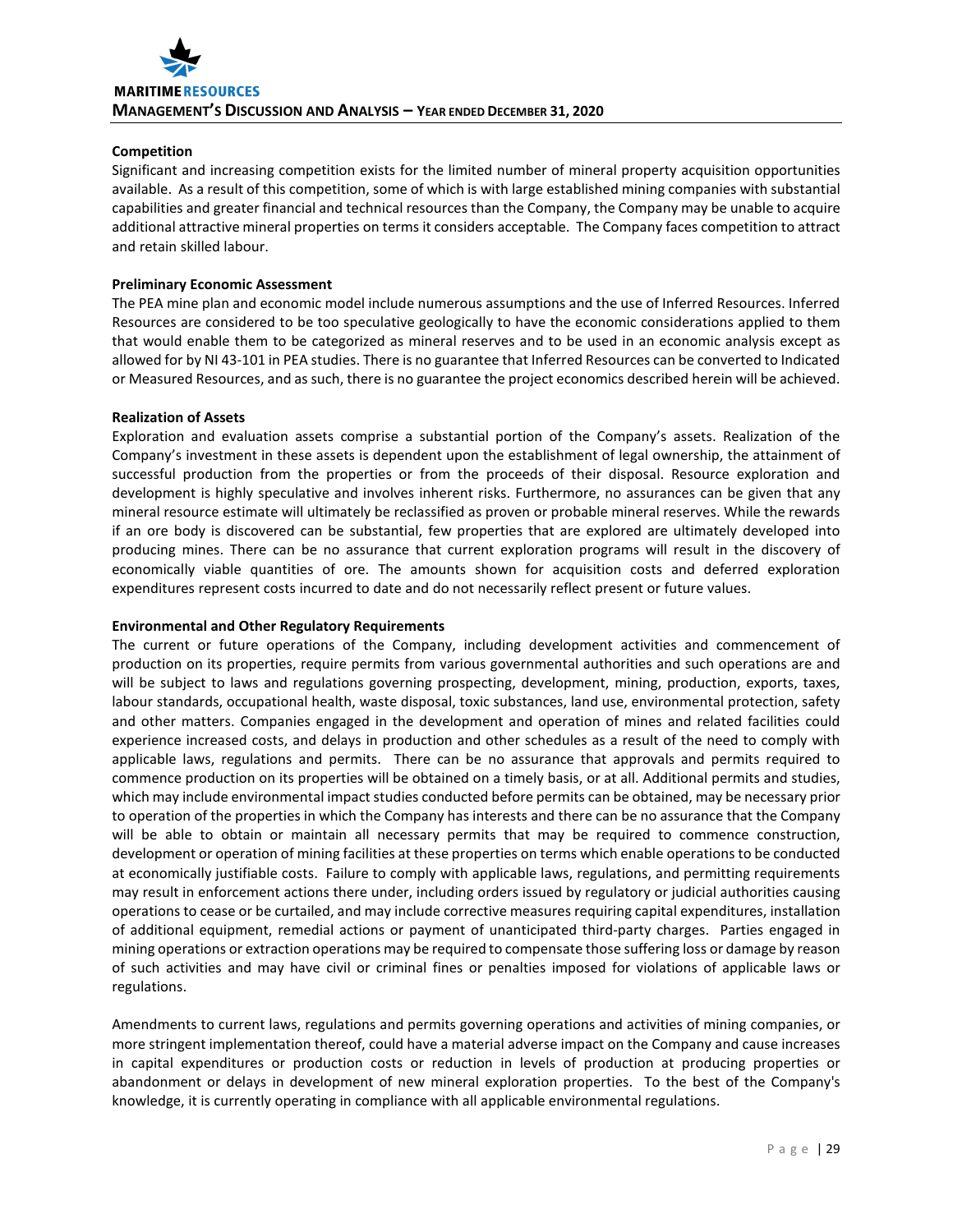## **Community Relations**

Positive and constructive relationships with surrounding communities are critical to ensure the future success of the Company's projects.

## **Pre-existing Environmental Liabilities**

Pre-existing environmental liabilities may exist on the properties in which the Company will hold an interest or on properties that may be subsequently acquired by the Company which are unknown, and which have been caused by previous or existing owners or operators of the properties. In such event, the Company may be required to remediate these properties and the costs of remediation could be substantial. Further, in such circumstances, the Company may not be able to claim indemnification or contribution from other parties. In the event the Company was required to undertake and fund significant remediation work, such event could have a material adverse effect upon the Company and the value of its securities.

### **Infectious Diseases**

Infectious diseases or the threat of outbreaks of viruses or other contagions or epidemic diseases, including COVID-19, could have a material adverse effect on the Company by causing operational and supply chain delays and disruptions (including as a result of government regulation and prevention measures), labour shortages and shutdowns, government or regulatory actions or inactions, increased insurance premiums, declines in the price of precious metals, delays in permitting or approvals, governmental disruptions, capital markets volatility, or other unknown but potentially significant impacts. In addition, governments may impose strict emergencies measures in response to the threat or existence of an infectious disease. The full extent and impact of the COVID-19 pandemic is unknown and, to-date, has included extreme volatility in financial markets, a slowdown in economic activity, extreme volatility in commodity prices (including precious metals) and has raised the prospect of a global recession. The international response to COVID-19 has led to significant restrictions on travel, temporary business closures, quarantines, global stock market volatility and a general reduction in global consumer activity.

The Company cannot estimate whether or to what extent this outbreak and the potential financial impact may extend to countries outside of those currently impacted. Travel bans and other government restrictions may also adversely impact the Company's operations and the ability of the Company to advance its projects. In particular, if any employees or consultants of the Company become infected with Coronavirus or similar pathogens and/or the Company is unable to source necessary consumables or supplies, due to government restrictions or otherwise, it could have a material negative impact on the Company's operations and prospects, including the complete shutdown of one or more of its exploration programs. The situation is dynamic and changing day-to-day. The Company is exploring several options to deal with any repercussions that may occur as a result of the COVID-19 outbreak.

### **Cybersecurity Threats**

The Company relies on secure and adequate operations of information technology systems in the conduct of its business. Access to and security of the information technology systems are critical to the Company's business. The Company has implemented ongoing policies, controls and practices to manage and safeguard the Company and its stakeholders from internal and external cybersecurity threats and to comply with changing legal requirements and industry practice. Given that cyber risks cannot be fully mitigated and the evolving nature of these threats, the Company may not have the resources or technical sophistication to anticipate, prevent, or recover from cyberattacks and cannot assure that its information technology systems are fully protected from cybercrime or that the systems will not be inadvertently compromised, or without failures or defects. Disruptions to the Company's information technology systems, including, without limitation, security breaches, power loss, theft, computer viruses, cyber-attacks, natural disasters, and non-compliance by third-party service providers and inadequate levels of cybersecurity expertise and safeguards of third-party information technology service providers, may adversely affect the operations of the Company as well as present significant costs and risks including, without limitation, loss or disclosure of confidential, proprietary, personal or sensitive information and third-party data, material adverse effect on its financial performance, compliance with its contractual obligations, compliance with applicable laws,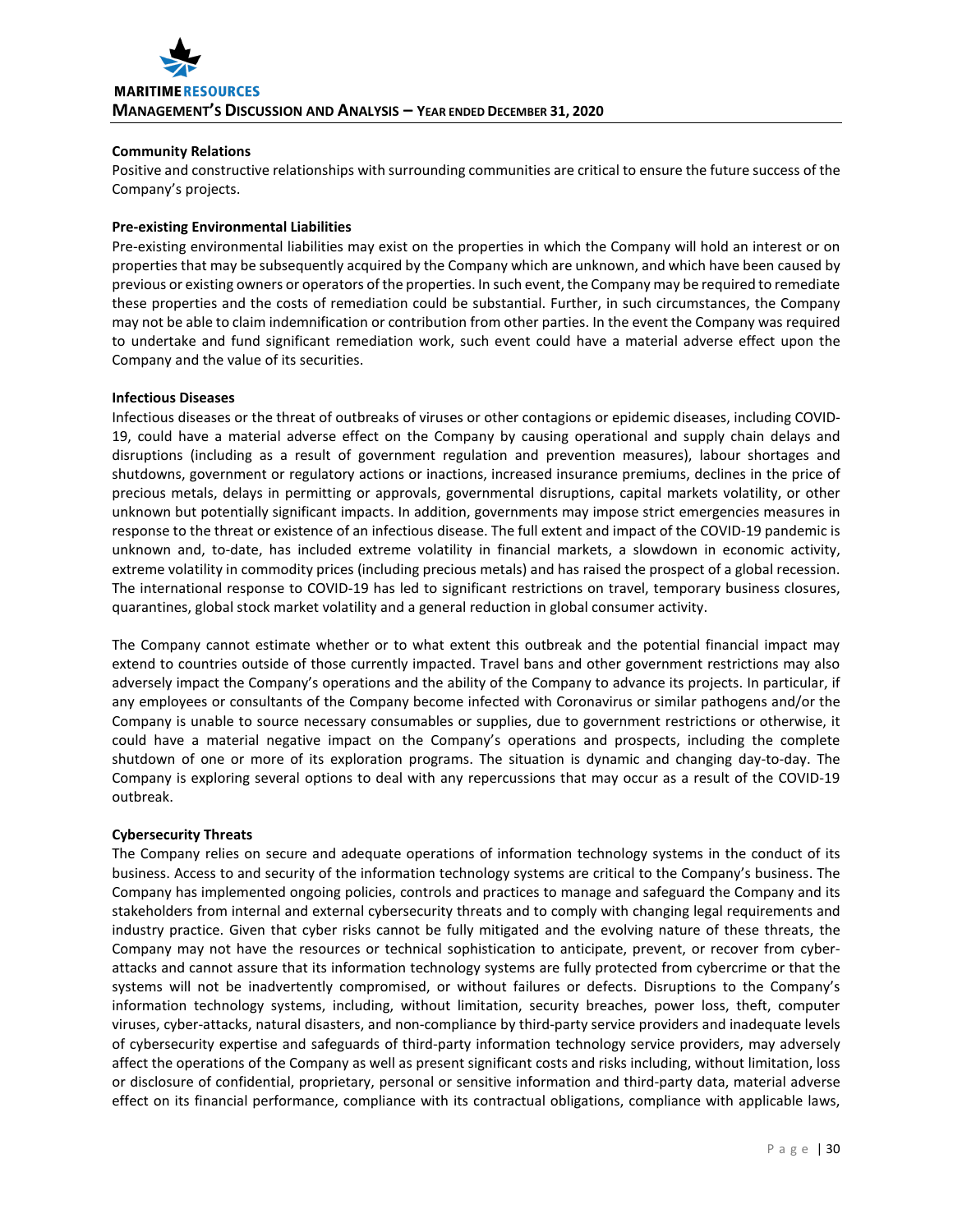

damaged reputation, remediation costs, potential litigation, regulatory enforcement proceedings and heightened regulatory scrutiny.

#### **Climate Change**

Global climate change could increase risks facing the Company's business, including the frequency and severity of weather-related events, resource shortages, changes in rainfall and storm patterns and intensities, water shortages, rising water levels and changing temperatures which can disrupt the Company's operations, damage its infrastructure or properties, create financial risk to the business of the Company or otherwise have a material adverse effect on our results of operations, financial position or liquidity. These may result in substantial costs to respond during the event, to recover from the event and possibly to modify existing or future infrastructure requirements to prevent recurrence. The Company's future operations and activities may emit amounts of greenhouse gases which may subject it to legislation regulating emission of greenhouse gases. The costs of complying with increased legislation and/or regulations may adversely affect the business of the Company.

#### **Conflicts of Interest**

Certain directors and officers of the Company are or may become associated with other natural resource companies which may give rise to conflicts of interest. Directors who have a material interest in any person who is a party to a material contract or a proposed material contract with the Company are required, subject to certain exceptions, to disclose that interest and generally abstain from voting on any resolution to approve the contract. In addition, the directors and the officers are required to act honestly and in good faith with a view to the best interests of the Company. The directors and some of the officers of the Company have either other full-time employment or other business or time restrictions placed on them and accordingly, the Company will not be the only business enterprise of these directors and officers.

### **History of Net Losses, Accumulated Deficit and Lack of Revenue from Operations**

The Company has incurred net losses to date. The Company has not yet had any revenue from the exploration activities on its properties. Even if the Company commences development of certain of its properties, the Company may continue to incur losses. There is no certainty that the Company will produce revenue, operate profitably or provide a return on investment in the future.

### **Uninsurable**

The Company and its subsidiaries may become subject to liability for pollution, fire, explosion and other risks against which it cannot insure or against which it may elect not to insure. Such events could result in substantial damage to property and personal injury. The payment of any such liabilities may have a material, adverse effect on the Company's financial position.

### **Legal Proceedings**

As at the date of the Report, there were no legal proceedings against or by the Company.

### **MANAGEMENT'S RESPONSIBILITY FOR THE FINANCIAL STATEMENTS**

The information included in the Financial Statements and this MD&A is the responsibility of management, and their preparation in accordance with IFRS requires management to make estimates and their assumptions that affect the reported amounts of assets and liabilities, the disclosure of contingent assets and liabilities at the date of the Financial Statements, and the reported amount of income and expenses during the reported period. Actual results could differ from those estimates.